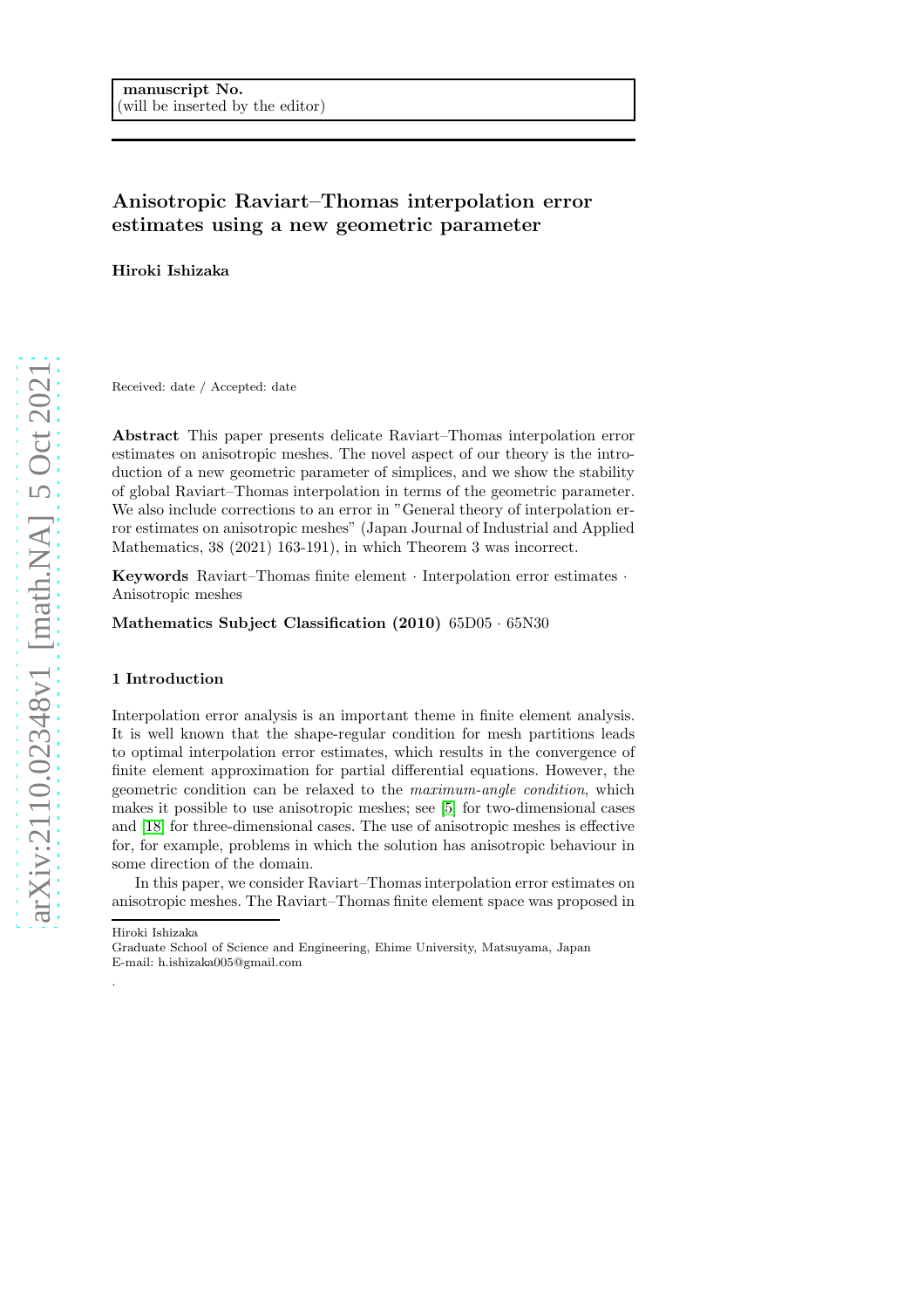[\[19\]](#page-27-2). The space is used for mixed finite element methods for second-order elliptic problems and incompressible flow problems. Anisotropic Raviart–Thomas interpolation theory was developed [\[2,](#page-27-3)[1\]](#page-27-4). Meanwhile, in a recent paper [\[13\]](#page-27-5), the authors proposed a new geometric parameter  $H_T$  of d-simplices (see Definition [4\)](#page-5-0) and derived Raviart–Thomas interpolation error estimates:

<span id="page-1-1"></span>
$$
||I_T^{RT}v - v||_{L^2(T)^d} \le c \frac{H_T}{h_T} h_T |v|_{H^1(T)^d},
$$
\n(1.1)

where  $I_T^{RT}: H^1(T)^d \to RT^0(T)$  is the Raviart–Thomas interpolation on T defined by  $(2.13)$  and  $d \in \{2,3\}$ . However, the proof of Theorem 3 in [\[13\]](#page-27-5) included a mistake, and we need to modify its statement to correct this error (Section 3). To this end, we use the component-wise stability of the Raviart–Thomas interpolation on reference elements in [\[2,](#page-27-3)[1\]](#page-27-4) (Lemmas [2](#page-8-0) and [3\)](#page-9-0). Combining these estimates with inequalities from the scaling argument (Lemmas [4,](#page-9-1) [5,](#page-15-0) and [6\)](#page-16-0), we propose stability estimates (Lemmas [7](#page-17-0) and [8\)](#page-19-0) and anisotropic interpolation error estimates (Theorems [1](#page-20-0) and [2\)](#page-23-0) for which the new parameter  $H_T$  is used. Although we argued in [\[13,](#page-27-5)[14\]](#page-27-6) that we do not impose either the shape-regular or maximum-angle condition during mesh partitioning, we realised that the new geometric condition (Assumption [3\)](#page-5-1), which is equivalent to the maximum-angle condition, is necessary for the stability results of the global Raviart–Thomas interpolation (Theorem [3\)](#page-25-0).

The new geometric condition appears to be simpler than the maximumangle condition. Furthermore, the quantity  $\frac{H_T}{h_T}$  can be easily calculated in the numerical process of finite element methods. Therefore, the new condition may be useful. We expect that Raviart–Thomas interpolation error estimates that include the new mesh condition will be useful for a posteriori error estimates.

#### 2 Settings for the analysis of anisotropic interpolation theory

Throughout this paper, let  $d \in \{2,3\}$ .

## 2.1 Standard positions of simplices

We recall [\[13,](#page-27-5) Section 3]. We first define a diagonal matrix  $\widehat{A}^{(d)}$  as

$$
\widehat{A}^{(d)} := \text{diag}(\alpha_1, \dots, \alpha_d), \quad \alpha_i \in \mathbb{R}_+ \quad \forall i,
$$
\n(2.1)

where  $\mathbb{R}_+$  is the set of positive real numbers.

### <span id="page-1-0"></span>2.1.1 Two-dimensional case

Let  $\widehat{T} \subset \mathbb{R}^2$  be the reference triangle with vertices  $\hat{x}_1 := (0,0)^T$ ,  $\hat{x}_2 := (1,0)^T$ , and  $\hat{x}_3 := (0, 1)^T$ .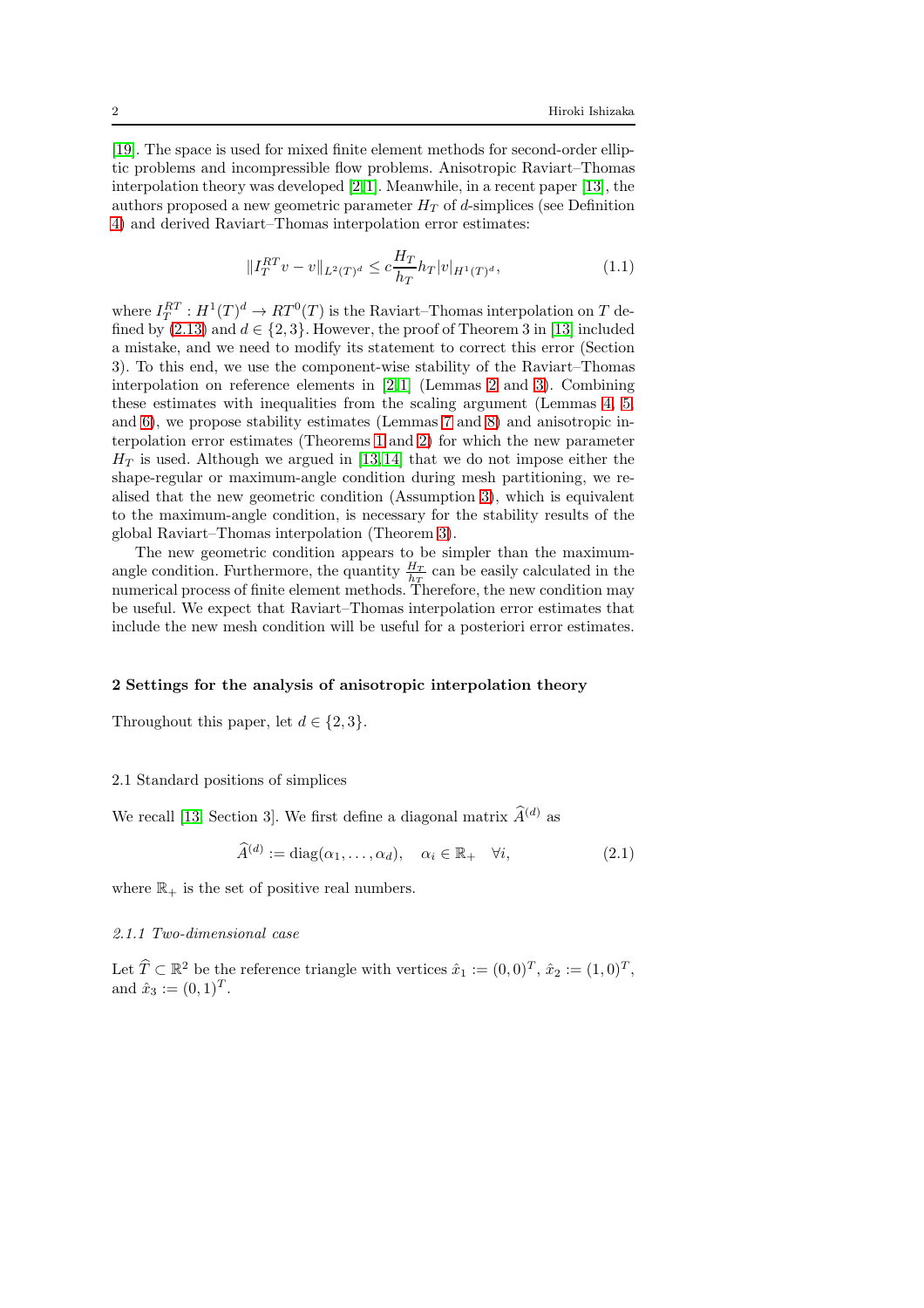Let  $\widetilde{\mathfrak{T}}^{(2)}$  be the family of triangles

 $\widetilde{T}=\widehat{A}^{(2)}(\widehat{T})$ 

with vertices  $\tilde{x}_1 := (0,0)^T$ ,  $\tilde{x}_2 := (\alpha_1, 0)^T$ , and  $\tilde{x}_3 := (0, \alpha_2)^T$ .

We next define the regular matrix  $\widetilde{A} \in \mathbb{R}^{2 \times 2}$  by

$$
\widetilde{A} := \begin{pmatrix} 1 & s \\ 0 & t \end{pmatrix},\tag{2.2}
$$

with parameters

$$
s^2 + t^2 = 1, \quad t > 0.
$$

For  $\widetilde{T} \in \widetilde{\mathfrak{T}}^{(2)}$ , let  $\mathfrak{T}^{(2)}$  be the family of triangles

$$
T=\widetilde{A}(\widetilde{T})
$$

with vertices  $x_1 := (0,0)^T$ ,  $x_2 := (\alpha_1, 0)^T$ , and  $x_3 := (\alpha_2, \alpha_2 t)^T$ . Then,  $\alpha_1 = |x_1 - x_2| > 0$  and  $\alpha_2 = |x_1 - x_3| > 0$ .

#### <span id="page-2-0"></span>2.1.2 Three-dimensional case

In the three-dimensional case, we need to consider the following two cases (i) and (ii); also see Condition [2.](#page-3-0)

Let  $\widehat{T}_1$  and  $\widehat{T}_2$  be reference tetrahedrons with the following vertices:

- (i)  $\hat{T}_1$  has the vertices  $\hat{x}_1 := (0, 0, 0)^T$ ,  $\hat{x}_2 := (1, 0, 0)^T$ ,  $\hat{x}_3 := (0, 1, 0)^T$ , and  $\hat{x}_4 := (0,0,1)^T;$
- (ii)  $\hat{T}_2$  has the vertices  $\hat{x}_1 := (0, 0, 0)^T$ ,  $\hat{x}_2 := (1, 0, 0)^T$ ,  $\hat{x}_3 := (1, 1, 0)^T$ , and  $\hat{x}_4 := (0,0,1)^T.$

Let  $\widetilde{\mathfrak{X}}_i^{(3)}$ ,  $i = 1, 2$ , be the family of triangles

$$
\widetilde{T}_i = \widehat{A}^{(3)}(\widehat{T}_i), \quad i = 1, 2,
$$

with vertices

(i) 
$$
\tilde{x}_1 := (0,0,0)^T
$$
,  $\tilde{x}_2 := (\alpha_1, 0, 0)^T$ ,  $\tilde{x}_3 := (0, \alpha_2, 0)^T$ , and  $\tilde{x}_4 := (0, 0, \alpha_3)^T$ ;  
\n(ii)  $\tilde{x}_1 := (0,0,0)^T$ ,  $\tilde{x}_2 := (\alpha_1, 0, 0)^T$ ,  $\tilde{x}_3 := (\alpha_1, \alpha_2, 0)^T$ , and  $\tilde{x}_4 := (0, 0, \alpha_3)^T$ .

We next define the regular matrices  $\widetilde{A}_1, \widetilde{A}_2 \in \mathbb{R}^{3 \times 3}$  as

$$
\widetilde{A}_1 := \begin{pmatrix} 1 & s_1 & s_{21} \\ 0 & t_1 & s_{22} \\ 0 & 0 & t_2 \end{pmatrix}, \ \widetilde{A}_2 := \begin{pmatrix} 1 & -s_1 & s_{21} \\ 0 & t_1 & s_{22} \\ 0 & 0 & t_2 \end{pmatrix}
$$
\n(2.3)

with parameters

$$
\begin{cases} s_1^2+t_1^2=1,\ s_1{>}0,\ t_1{>}0,\ \alpha_2s_1\leq\alpha_1/2,\\ s_{21}^2+s_{22}^2+t_2^2=1,\ t_2{>}0,\ \alpha_3s_{21}\leq\alpha_1/2. \end{cases}
$$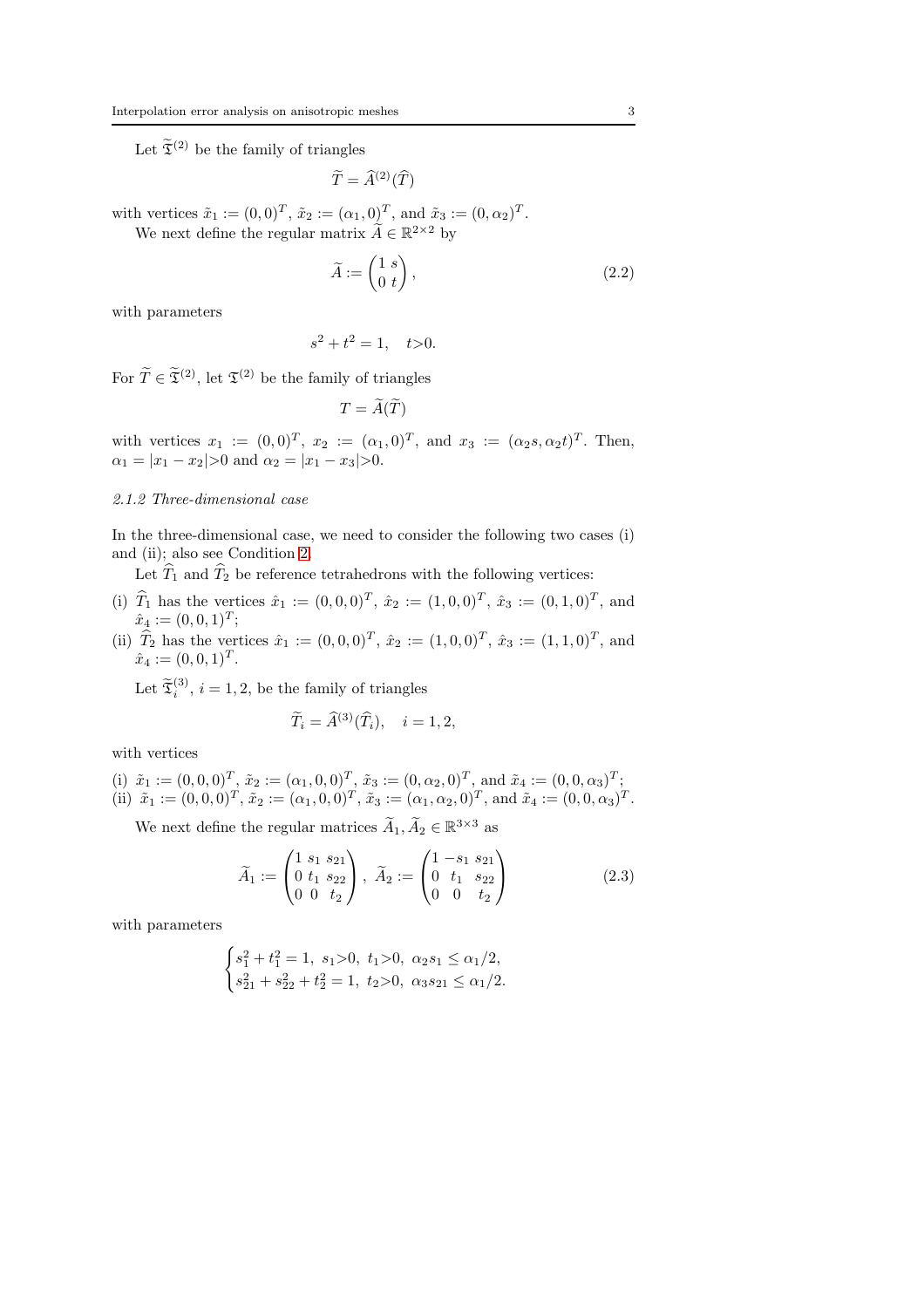For  $\widetilde{T}_i \in \widetilde{\mathfrak{T}}_i^{(3)}$ ,  $i = 1, 2$ , let  $\mathfrak{T}_i^{(3)}$ ,  $i = 1, 2$ , be the family of triangles  $T_i = \widetilde{A}_i(\widetilde{T}_i), \quad i = 1, 2,$ 

with vertices

$$
x_1 := (0,0,0)^T, \ x_2 := (\alpha_1, 0, 0)^T, \ x_4 := (\alpha_3 s_{21}, \alpha_3 s_{22}, \alpha_3 t_2)^T,
$$
  
\n
$$
\begin{cases}\nx_3 := (\alpha_2 s_1, \alpha_2 t_1, 0)^T \text{ for case (i)},\\
x_3 := (\alpha_1 - \alpha_2 s_1, \alpha_2 t_1, 0)^T \text{ for case (ii)}.\n\end{cases}
$$

Then,  $\alpha_1 = |x_1 - x_2| > 0$ ,  $\alpha_3 = |x_1 - x_4| > 0$ , and

$$
\alpha_2 = \begin{cases} |x_1 - x_3| > 0 & \text{for case (i)}, \\ |x_2 - x_3| > 0 & \text{for case (ii)}. \end{cases}
$$

<span id="page-3-1"></span>In the following, we impose conditions on  $T \in \mathfrak{T}^{(2)}$  in the two-dimensional case and  $T \in \mathfrak{T}_1^{(3)} \cup \mathfrak{T}_2^{(3)} =: \mathfrak{T}^{(3)}$  in the three-dimensional case.

Condition 1 (Case in which  $d = 2$ ) Let  $T \in \mathfrak{T}^{(2)}$  with the vertices  $x_i$  $(i = 1, \ldots, 3)$  introduced in Section [2.1.1.](#page-1-0) We assume that  $\overline{x_2 x_3}$  is the longest edge of T; that is,  $h_T := |x_2-x_3|$ . Recall that  $\alpha_1 = |x_1-x_2|$  and  $\alpha_2 = |x_1-x_3|$ . We then assume that  $\alpha_2 \leq \alpha_1$ . Note that  $\alpha_1 = \mathcal{O}(h_T)$ .

<span id="page-3-0"></span>Condition 2 (Case in which  $d = 3$ ) Let  $T \in \mathfrak{T}^{(3)}$  with the vertices  $x_i$  $(i = 1, \ldots, 4)$  introduced in Section [2.1.2.](#page-2-0) Let  $L_i$   $(1 \leq i \leq 6)$  be the edges of T. We denote the edge of T that has the minimum length by  $L_{\text{min}}$ , that is,  $|L_{\min}| = \min_{1 \leq i \leq 6} |L_i|$ . Among the four edges that share an end point with  $L_{\text{min}}$ , we consider the longest edge  $L_{\text{max}}^{(\text{min})}$ . Let  $x_1$  and  $x_2$  be the end points of edge  $L_{\text{max}}^{\text{(min)}}$ . Thus,

<span id="page-3-2"></span>
$$
\alpha_1 = |L_{\text{max}}^{(\text{min})}| = |x_1 - x_2|.
$$

Consider cutting  $\mathbb{R}^3$  using the plane that contains the midpoint of edge  $L_{\text{max}}^{(\text{min})}$  and is perpendicular to the vector  $x_1 - x_2$ . Then, there are two cases:

(Type i)  $x_3$  and  $x_4$  belong to the same half-space;

(Type ii)  $x_3$  and  $x_4$  belong to different half-spaces.

In each case, we set

(Type i)  $x_1$  and  $x_3$  as the end points of  $L_{\min}$ , that is,  $\alpha_2 = |x_1 - x_3|$ ; (Type ii)  $x_2$  and  $x_3$  as the end points of  $L_{\text{min}}$ , that is,  $\alpha_2 = |x_2 - x_3|$ . Finally, recall that  $\alpha_3 = |x_1 - x_4|$ . Note that we implicitly assume that  $\alpha_1$  and  $\alpha_4$  belong to the same half-space. Additionally, note that  $\alpha_1 = \mathcal{O}(h_T)$ .

Note [1](#page-3-1) Let  $T \in \mathfrak{T}^{(d)}$  satisfy Condition 1 or Condition [2.](#page-3-0) Recall the fact ([\[13,](#page-27-5)  $(4.4), (4.5), (4.6)$  and  $(4.7)$  that

$$
\|\widetilde{A}\|_{2}\|\widetilde{A}^{-1}\|_{2} \leq \begin{cases} \frac{\alpha_{1}\alpha_{2}}{|T|} = \frac{H_{T}}{h_{T}}, & \text{if } d = 2, \\ \frac{2}{3}\frac{\alpha_{1}\alpha_{2}\alpha_{3}}{|T|} = \frac{2}{3}\frac{H_{T}}{h_{T}}, & \text{if } d = 3, \end{cases} \quad \|\widetilde{A}\|_{2} \leq \begin{cases} \sqrt{2} & \text{if } d = 2, \\ 2 & \text{if } d = 3. \end{cases}
$$
\n(2.4)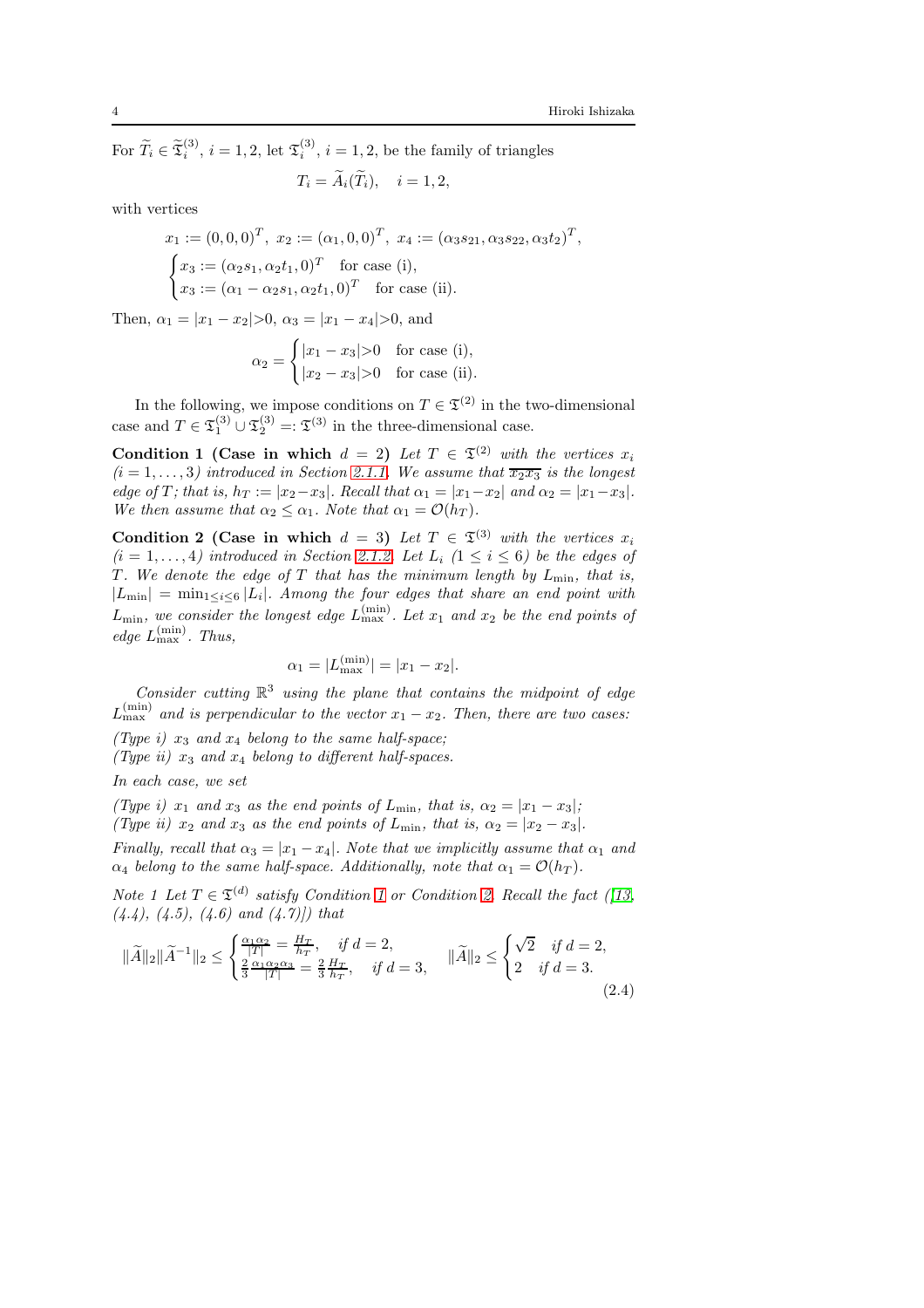**Definition 1** We define a parameter  $\mathcal{H}_i$ ,  $i = 1, \ldots, d$ , as

$$
\begin{cases} \mathcal{H}_1 := \alpha_1, & \mathcal{H}_2 := \alpha_2 t & \text{if } d = 2, \\ \mathcal{H}_1 := \alpha_1, & \mathcal{H}_2 := \alpha_2 t_1, & \mathcal{H}_3 := \alpha_3 t_2 & \text{if } d = 3. \end{cases}
$$

For a multi-index  $\beta = (\beta_1, \ldots, \beta_d) \in \mathbb{N}_0^d$ , we use the following notation:

$$
\mathscr{H}^{\beta} := \mathscr{H}_1^{\beta_1} \cdots \mathscr{H}_d^{\beta_d}, \quad \mathscr{H}^{-\beta} := \mathscr{H}_1^{-\beta_1} \cdots \mathscr{H}_d^{-\beta_d}
$$

We also define  $\alpha^{\beta} := \alpha_1^{\beta_1} \cdots \alpha_d^{\beta_d}$  and  $\alpha^{-\beta} := \alpha_1^{-\beta_1} \cdots \alpha_d^{-\beta_d}$ .

**Definition 2** For a sufficiently smooth vector function  $v := (v_1, \ldots, v_d)^T$ , we define the directional derivative as follows:  $\frac{\partial v}{\partial r_n} := (\frac{\partial v_1}{\partial r_n}, \dots, \frac{\partial v_d}{\partial r_n})^T := ((r_n \cdot$  $(\nabla_x)v_1, \ldots, (r_n \cdot \nabla_x)v_d)^T$ , where the vectors  $r_n \in \mathbb{R}^d$ ,  $n = 1, \ldots, d$ , are defined as follows: if  $d = 2$ ,

$$
r_1 := (1,0)^T, \quad r_2 := (s,t)^T,
$$

and if  $d = 3$ ,

$$
r_1 := (1, 0, 0)^T, \quad r_3 := (s_{21}, s_{22}, t_2)^T,
$$
  
\n
$$
\begin{cases}\nr_2 := (s_1, t_1, 0)^T \quad \text{for case } (i), \\
r_2 := (-s_1, t_1, 0)^T \quad \text{for case } (ii).\n\end{cases}
$$

For a multi-index  $\beta = (\beta_1, \ldots, \beta_d) \in \mathbb{N}_0^d$ , we use the following notation:

$$
\partial_r^{\beta} := \frac{\partial^{|\beta|}}{\partial r_1^{\beta_1} \cdots \partial r_d^{\beta_d}}.
$$

<span id="page-4-1"></span>Assumption 1 In anisotropic interpolation error analysis, we impose the following geometric condition for the simplex  $T$ :

- 1. if  $d = 2$ , there are no additional conditions;
- 2. if  $d = 3$ , there must exist a positive constant M independent of  $h_T$  such that  $|s_{22}| \leq M \frac{\alpha_2 t_1}{\alpha_3}$ . Note that if  $s_{22} \neq 0$ , this condition means that the order of  $\alpha_3$  with respect to  $h_T$  coincides with the order of  $\alpha_2$ , and if  $s_{22} = 0$ , the order of  $\alpha_3$  may be different from that of  $\alpha_2$ .

### 2.2 Affine mappings

<span id="page-4-0"></span>In the present paper, we adopt the following affine mappings.

**Definition 3** Let  $T \in \mathfrak{T}^{(d)}$  satisfy Condition [1](#page-3-1) or Condition [2.](#page-3-0) Let  $\widetilde{T}, \widehat{T} \subset \mathbb{R}^d$ be the simplices defined in Sections [2.1.1](#page-1-0) and [2.1.2;](#page-2-0) that is,

$$
\widetilde{T} = \widehat{\Phi}(\widehat{T}), \quad T = \widetilde{\Phi}(\widetilde{T}) \quad with \quad \widetilde{x} := \widehat{\Phi}(\widehat{x}) := \widehat{A}^{(d)}\widehat{x}, \quad x := \widetilde{\Phi}(\widetilde{x}) := \widetilde{A}\widetilde{x}.
$$

We define the affine mapping  $\Phi : \mathbb{R}^d \to \mathbb{R}^d$  as

$$
\Phi := \widetilde{\Phi} \circ \widehat{\Phi} : \mathbb{R}^d \to \mathbb{R}^d, \ x := \Phi(\hat{x}) := A\hat{x}, \quad A := \widetilde{A}\widehat{A}^{(d)}.
$$
 (2.5)

.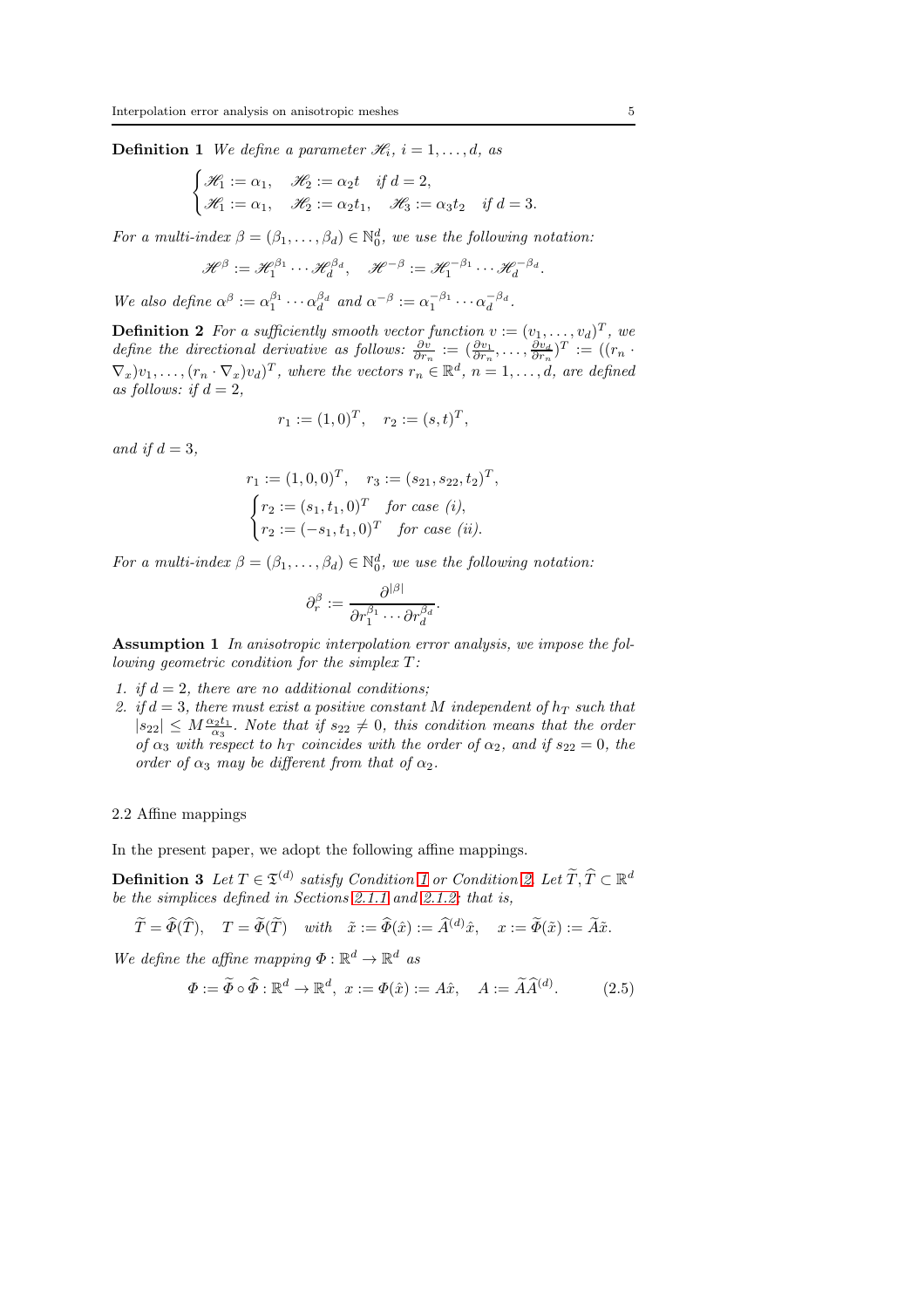2.3 Meshes

Let  $\Omega \subset \mathbb{R}^d$  be a bounded polyhedral domain. Let  $\mathbb{T}_h = \{T_0\}$  be a simplicial mesh of  $\overline{\Omega}$  made up of closed d-simplices, such as

$$
\overline{\varOmega} = \bigcup_{T_0 \in \mathbb{T}_h} T_0.
$$

<span id="page-5-2"></span>For simplicity, we assume that  $\mathbb{T}_h$  is conformal: that is,  $\mathbb{T}_h$  is a simplicial mesh of  $\overline{\Omega}$  without hanging nodes.

**Assumption 2** Let  $\mathbb{T}_h$  be conformal meshes. We assume that any simplex  $T_0 \in \mathbb{T}_h$  is transformed into  $T_1 \in \mathfrak{T}^{(2)}$  such that Condition [1](#page-3-1) is satisfied in the two-dimensional case or  $T_i \in \mathfrak{T}_i^{(3)}$ ,  $i = 1, 2$  $i = 1, 2$ , such that Condition 2 is satisfied in the three-dimensional case through appropriate rotation, translation, and mirror imaging.

<span id="page-5-0"></span>We proposed two geometric parameters,  $H_T$  and  $H_{T_0}$ , in [\[13\]](#page-27-5).

**Definition 4** The parameter  $H_T$  is defined as

$$
H_T := \frac{\prod_{i=1}^d \alpha_i}{|T|} h_T,
$$

and the parameter  $H_{T_0}$  is defined as

$$
H_{T_0} := \frac{h_{T_0}^2}{|T_0|} \min_{1 \le i \le 3} |L_i| \quad \text{if } d = 2, \quad H_{T_0} := \frac{h_{T_0}^2}{|T_0|} \min_{1 \le i, j \le 6, i \ne j} |L_i||L_j| \quad \text{if } d = 3
$$

where  $L_i$  are the edges of the simplex  $T_0 \subset \mathbb{R}^d$ .

According to the following lemma, the parameters  $H_T$  and  $H_{T_0}$  are equivalent.

Lemma 1 Under Assumption [2,](#page-5-2) it holds that

$$
\frac{1}{2}H_{T_0} < H_T < 2H_{T_0}.\tag{2.6}
$$

Furthermore, in the two-dimensional case,  $H_{T_0}$  is equivalent to the circumradius  $R_2$  of  $T_0$ .

Proof The proof is found in [\[13,](#page-27-5) Lemma 3]. □

<span id="page-5-1"></span>We introduce the geometric condition proposed in [\[13\]](#page-27-5), which is equivalent to the maximum-angle condition [\[16\]](#page-27-7).

**Assumption 3** A family of meshes  $\{\mathbb{T}_h\}$  has a semi-regular property if there exists  $\gamma_0>0$  such that

$$
\frac{H_{T_0}}{h_{T_0}} \le \gamma_0 \quad \forall \mathbb{T}_h \in \{\mathbb{T}_h\}, \quad \forall T_0 \in \mathbb{T}_h. \tag{2.7}
$$

Equivalently, under Assumption [2,](#page-5-2) there exists  $\gamma_1>0$  such that

$$
\frac{H_T}{h_T} \le \gamma_1. \tag{2.8}
$$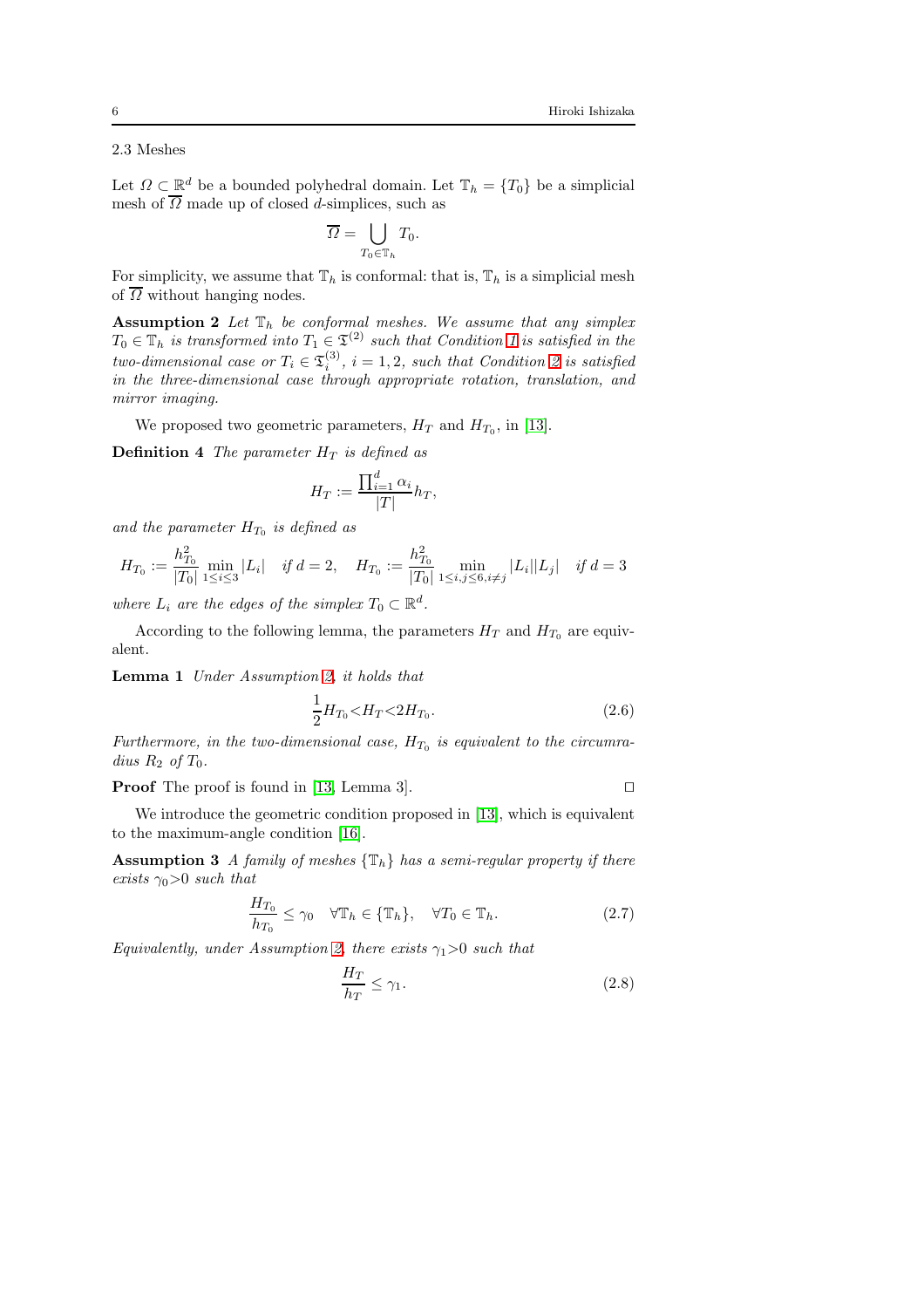#### 2.4 Raviart–Thomas finite element generation

We follow the procedure described in [\[13,](#page-27-5) Section 3.5] and [\[11,](#page-27-8) Section 1.4.1 and 1.2.1].

For  $k \in \mathbb{N}_0 := \mathbb{N} \cup \{0\}, \mathcal{P}^k(T)$  is spanned by the restriction to T of polynomials in  $\mathcal{P}^k$ , where  $\mathcal{P}^k$  denotes the space of polynomials with degree at most  $k<sub>i</sub>$ .

## <span id="page-6-5"></span>2.4.1 Raviart–Thomas finite element method

For a simplex  $T_0 \subset \mathbb{R}^d$ , we define the local Raviart–Thomas polynomial space of order  $k \in \mathbb{N}_0$  as follows:

$$
RT^{k}(T_0) := \mathcal{P}^{k}(T_0)^{d} + x\mathcal{P}^{k}(T_0), \quad x \in \mathbb{R}^{d}.
$$
 (2.9)

Let  $\widehat{T} \subset \mathbb{R}^d$  be the reference element defined in Sections [2.1.1](#page-1-0) and [2.1.2.](#page-2-0) The Raviart–Thomas finite element on the reference element is defined by the triple  $\{\widehat{T}, \widehat{P}, \widehat{\Sigma}\}$  as follows:

# 1.  $\widehat{P} := RT^k(\widehat{T});$

2. setting  $N^{(RT)} := \dim RT^k$ ,  $\hat{\Sigma}$  is a set  $\{\hat{\chi}_i\}_{1 \leq i \leq N^{(RT)}}$  of  $N^{(RT)}$  linear forms with its components such that, for any  $\hat{q} \in \hat{P}$ ,

<span id="page-6-2"></span>
$$
\int_{\widehat{F}} \widehat{q} \cdot \widehat{n}_{\widehat{F}} \widehat{p}_k d\widehat{s}, \quad \forall \widehat{p}_k \in \mathcal{P}^k(\widehat{F}), \quad \widehat{F} \subset \partial \widehat{T}, \tag{2.10}
$$

<span id="page-6-1"></span>
$$
\int_{\widehat{T}} \widehat{q} \cdot \widehat{p}_{k-1} d\widehat{x}, \quad \forall \widehat{p}_{k-1} \in \mathcal{P}^{k-1}(\widehat{T})^d,\tag{2.11}
$$

shere  $\hat{n}_{\hat{F}}$  denotes the outer unit normal vector of  $\hat{T}$  on the face  $\hat{F}$ . Note that for  $k = 0$ , the local degrees of freedom of type [\(2.11\)](#page-6-1) are violated.

For the simplicial Raviart–Thomas element in  $\mathbb{R}^d$ , it holds that

$$
\dim RT^{k}(\widehat{T}) = \begin{cases} (k+1)(k+3) & \text{if } d = 2, \\ \frac{1}{2}(k+1)(k+2)(k+4) & \text{if } d = 3. \end{cases}
$$
 (2.12)

The Raviart–Thomas finite element with the local degrees of freedom of [\(2.10\)](#page-6-2) and [\(2.11\)](#page-6-1) is unisolvent; for example, see [\[6,](#page-27-9) Proposition 2.3.4].

We set the domain of the local Raviart–Thomas interpolation to  $V^{\text{div}}(\hat{T}) :=$  $W^{1,1}(\hat{T})^d$ ; for example, see [\[12,](#page-27-10) p. 188]. The local Raviart–Thomas interpolation  $I_{\hat{T}}^{RT}: V^{\text{div}}(\hat{T}) \to \hat{P}$  is then defined as follows: For any  $\hat{v} \in V^{\text{div}}(\hat{T})$ ,

$$
\int_{\widehat{F}} (I_{\widehat{T}}^{RT}\widehat{v} - \widehat{v}) \cdot \widehat{n}_{\widehat{F}} \widehat{p}_k d\widehat{s} = 0 \quad \forall \widehat{p}_k \in \mathcal{P}^k(\widehat{F}), \quad \widehat{F} \subset \partial \widehat{T}, \tag{2.13}
$$

and if  $k \geq 1$ ,

<span id="page-6-3"></span><span id="page-6-0"></span>
$$
\int_{\widehat{T}} (I_{\widehat{T}}^{RT}\widehat{v} - \widehat{v}) \cdot \widehat{q}_{k-1} d\widehat{x} = 0 \quad \forall \widehat{q}_{k-1} \in \mathcal{P}^{k-1}(\widehat{T})^d. \tag{2.14}
$$

<span id="page-6-4"></span>We consider the following Piola transformations.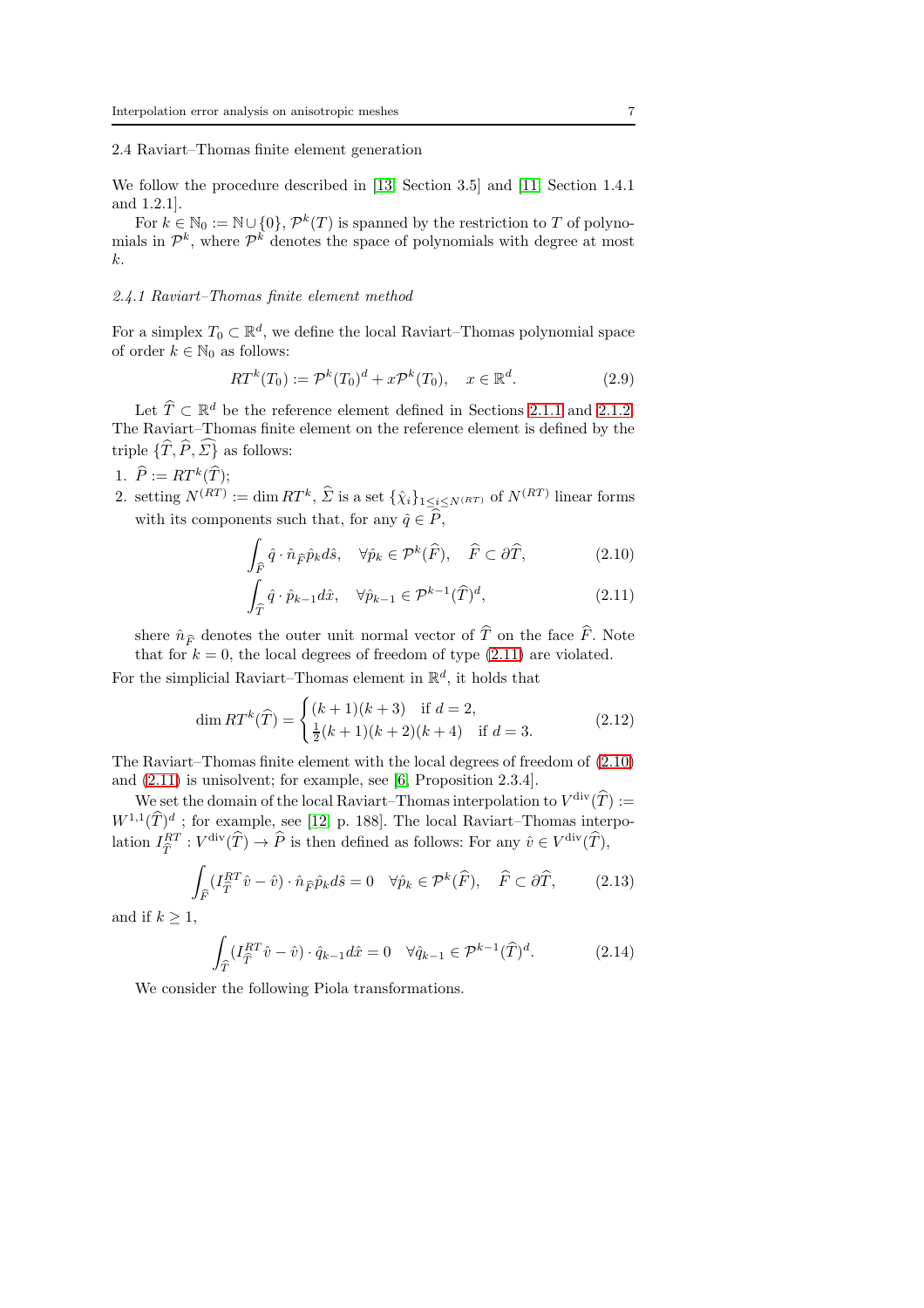**Definition 5** Let  $T \in \mathfrak{T}^{(d)}$  satisfy Condition [1](#page-3-1) or Condition [2.](#page-3-0) Let  $\widetilde{T}$ , and  $\widehat{T} \subset \mathbb{R}^d$  be the simplices defined in Sections [2.1.1](#page-1-0) and [2.1.2,](#page-2-0) respectively. Let  $\Phi$ ,  $\Phi$ , and  $\Phi$  be the affine mappings defined in Definition [3,](#page-4-0) that is,

$$
\widetilde{T} = \widehat{\Phi}(\widehat{T}), \quad T = \widetilde{\Phi}(\widetilde{T}), \quad \Phi = \widetilde{\Phi} \circ \widehat{\Phi}.
$$

The Piola transformation  $\Psi := \tilde{\Psi} \circ \tilde{\Psi} : V^{\text{div}}(\tilde{T}) \to V^{\text{div}}(T)$  is defined as

$$
\Psi : V^{\text{div}}(\widehat{T}) \to V^{\text{div}}(T)
$$

$$
\widehat{v} \mapsto v(x) := \widetilde{\Psi} \circ \widehat{\Psi}(\widehat{v})(x) = \frac{1}{\det(A)} A\widehat{v}(\widehat{x})
$$

with two Piola transformations:

$$
\hat{\Psi}: V^{\text{div}}(\hat{T}) \to V^{\text{div}}(\tilde{T})
$$
\n
$$
\hat{v} \mapsto \tilde{v}(\tilde{x}) := \hat{\Psi}(\hat{v})(\tilde{x}) := \frac{1}{\det(\hat{A}^{(d)})} \hat{A}^{(d)} \hat{v}(\hat{x}),
$$
\n
$$
\tilde{\Psi}: V^{\text{div}}(\tilde{T}) \to V^{\text{div}}(T)
$$
\n
$$
\tilde{v} \mapsto v(x) := \tilde{\Psi}(\tilde{v})(x) := \frac{1}{\det(\tilde{A})} \tilde{A} \tilde{v}(\tilde{x}).
$$

Let  $T \in \mathfrak{T}^{(d)}$  satisfy Condition [1](#page-3-1) or Condition [2.](#page-3-0) The triple  $\{T, P, \Sigma\}$  is defined as

$$
\begin{cases}\nT = \Phi(\widehat{T}); \\
P = \{\Psi(\widehat{p}); \ \widehat{p} \in \widehat{P}\}; \\
\Sigma = \{\{\chi_i\}_{1 \le i \le N^{(RT)}}; \ \chi_i = \widehat{\chi}_i(\Psi^{-1}(p)), \forall p \in P, \ \widehat{\chi}_i \in \widehat{\Sigma}\}.\n\end{cases}
$$

The triple  $\{T, P, \Sigma\}$  is then the Raviart–Thomas finite element. Furthermore, let

<span id="page-7-0"></span>
$$
I_T^{RT}: V^{\text{div}}(T) \to P \tag{2.15}
$$

be the associated local Raviart–Thomas interpolation defined in [\(2.13\)](#page-6-0) and  $(2.14).$  $(2.14).$ 

## 3 Local Raviart–Thomas interpolation error estimates

3.1 Remarks on anisotropic interpolation error analysis

In the proof of Theorem 3 in [\[13\]](#page-27-5), we used the following estimate in [\[13,](#page-27-5) Lemmas 6 and 7]: For any  $v \in H^1(T)^d$ ,

$$
\frac{\|I^{RT}_T v - v\|_{L^2(T)^d}}{|v|_{H^1(T)^d}} \leq C^{P,d} \frac{H_T}{h_T} h_T \frac{\left(\sum_{i=1}^d \alpha_i^2 \|(I^{RT}_{\widehat{T}} \hat{v})_i - \hat{v}_i\|_{L^2(\widehat{T})}^2\right)^{1/2}}{\left(\sum_{i=1}^d \alpha_i^2 |\hat{v}_i|_{H^1(\widehat{T})}^2\right)^{1/2}}.
$$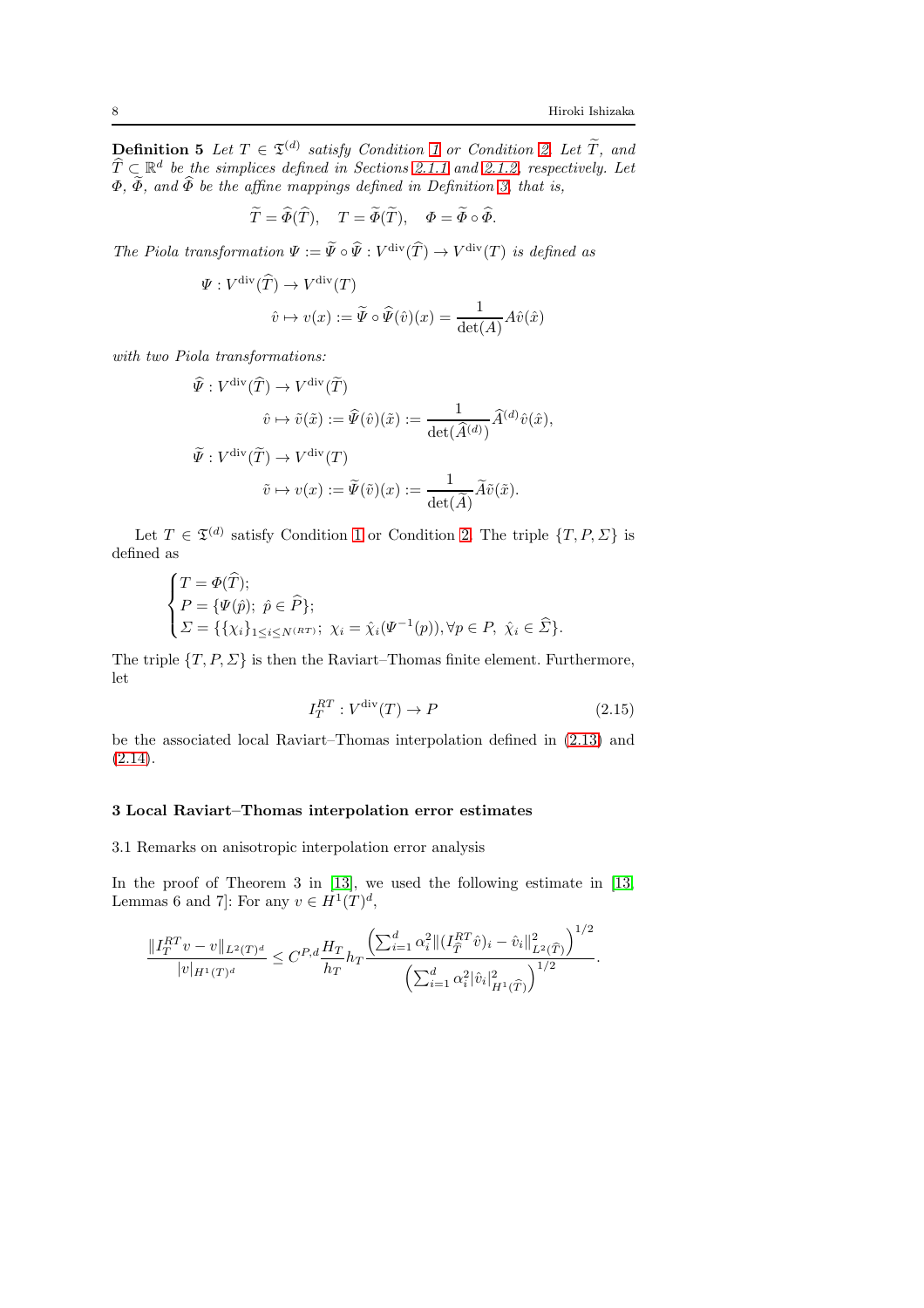If the component-wise stability of the Raviart–Thomas interpolation on the reference element  $\overline{T}$ 

$$
\| (I_{\widehat{T}}^{RT} \widehat{v})_i - \widehat{v}_i \|_{L^2(\widehat{T})} \leq c |\widehat{v}_i|_{H^1(\widehat{T})}, \quad i = 1, ..., d \tag{3.1}
$$

holds, then the target estimate [\(1.1\)](#page-1-1)

<span id="page-8-1"></span>
$$
||I_T^{RT}v - v||_{L^2(T)^d} \le c \frac{H_T}{h_T} h_T |v|_{H^1(T)^d}
$$

holds. However, the estimate  $(3.1)$  generally does not hold (see [\[1,](#page-27-4) Introduc-tion]): that is, we cannot apply the Babuška and Aziz technique [\[5\]](#page-27-0). We provide a counterexample of [\[1,](#page-27-4) Introduction].

We consider the simplex  $\widehat{T} \subset \mathbb{R}^2$  with vertices  $\widehat{P}_1 := (0,0)^T, \widehat{P}_2 := (1,0)^T,$ and  $\widehat{P}_3 := (0, 1)^T$ . For  $1 \leq i \leq 3$ , let  $\widehat{F}_i$  be the face of  $\widehat{T}$  opposite to  $\widehat{P}_i$ . The Raviart–Thomas interpolation of  $\hat{v}$  is defined as

$$
I_{\hat{T}}^{RT}\hat{v} = \sum_{i=1}^{3} \left( \int_{\hat{F}_i} \hat{v} \cdot \hat{n}_i d\hat{s} \right) \hat{\theta}_i \in RT^0,
$$

where

$$
\hat{\theta}_i := \frac{1}{2|\widehat{T}|} (\hat{x} - \widehat{P}_i), \quad \hat{x} = (\hat{x}_1, \hat{x}_2)^T.
$$

Setting  $\hat{v} := (0, \hat{x}_2^2)^T$  yields  $I_{\hat{T}}^{RT} \hat{v} = \frac{1}{3} (\hat{x}_1, \hat{x}_2)^T$ . This implies that  $(I_{\hat{T}}^{RT} \hat{v})_1$  –  $\hat{v}_1 \not\equiv 0$  for any  $\hat{x} \in \mathbb{R}^2$ .

As described in Section 1, to overcome this difficulty, we use the componentwise stability of the Raviart–Thomas interpolation on reference elements in [\[2,](#page-27-3) [1\]](#page-27-4).

## 3.2 Component-wise stability of the Raviart–Thomas interpolation on the reference element

In this subsection, we introduce component-wise stability for the Raviart– Thomas interpolation of any order of functions in  $W^{1,p}(\widehat{T})^d$  with  $p>\frac{2d}{d+2}$ . To this end, we follow [\[1\]](#page-27-4); see also [\[2\]](#page-27-3).

<span id="page-8-0"></span>We first introduce component-wise stability estimates in the reference element  $\widehat{T}_1 = \text{conv}\{0, e_1, \ldots, e_d\}$ , where  $e_1, \ldots, e_d \in \mathbb{R}^d$  are the canonical basis.

**Lemma 2** For  $k \in \mathbb{N}_0$ , there exists a constant  $C_1^{(i)}(k)$ ,  $i = 1, \ldots, d$  such that for all  $\hat{u} = (\hat{u}_1, ..., \hat{u}_d)^T \in W^{1,p}(\widehat{T}_1)^d$ ,

<span id="page-8-2"></span>
$$
\| (I_{\widehat{T}_1}^{RT} \hat{u})_i \|_{L^p(\widehat{T}_1)} \le C_1^{(i)}(k) \left( \|\hat{u}_i\|_{W^{1,p}(\widehat{T}_1)} + \|\nabla_{\hat{x}} \cdot \hat{u}\|_{L^p(\widehat{T}_1)} \right), \quad i = 1, \dots, d. \tag{3.2}
$$

**Proof** The proof is provided in [\[1,](#page-27-4) Lemma 3.3] for the case  $d = 3$ . The estimate in the case  $d = 2$  can be proved analogously. □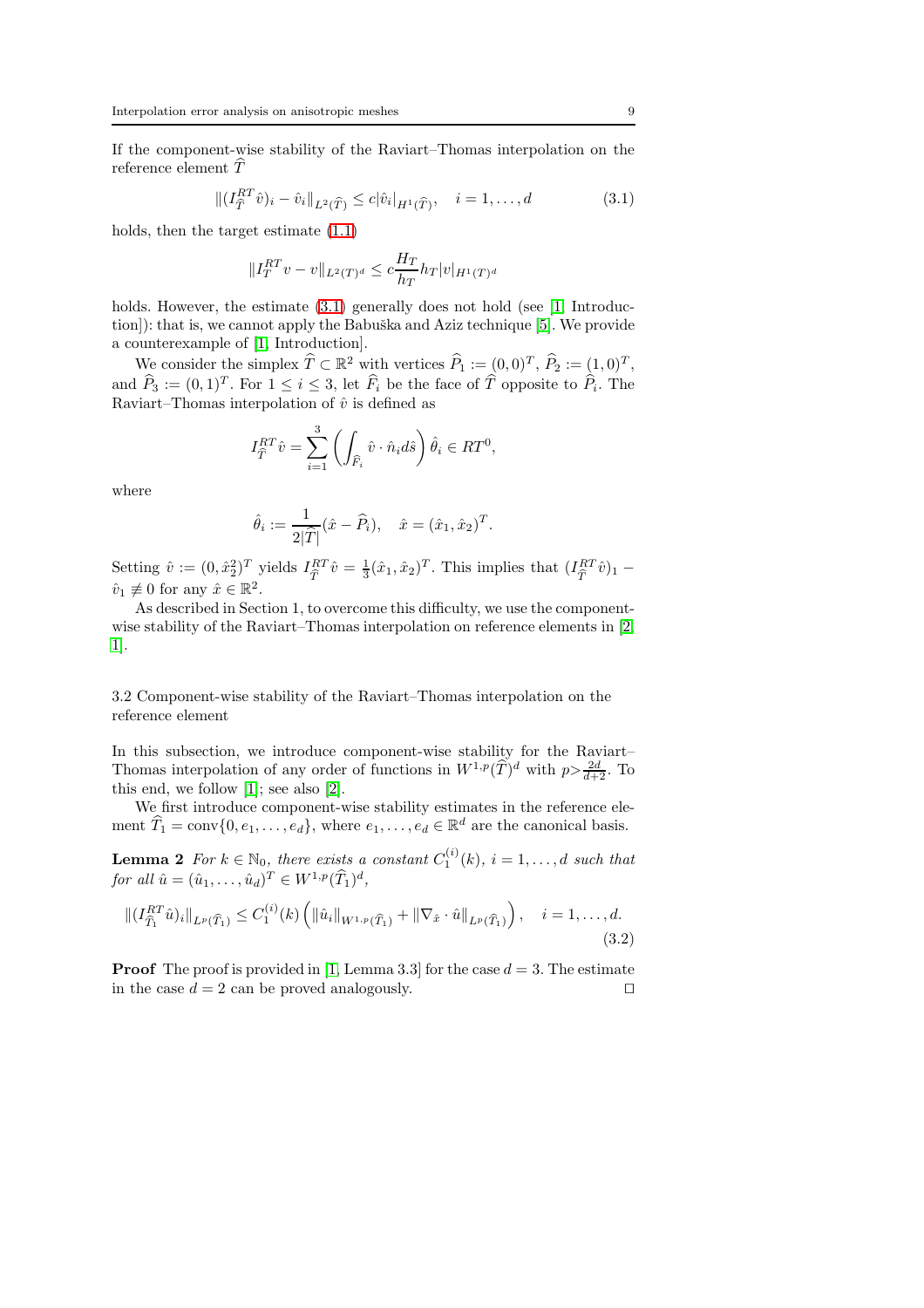<span id="page-9-0"></span>We next provide component-wise stability estimates in the reference element  $\tilde{T}_2 = \text{conv}\{0, e_1, e_1 + e_2, e_3\}.$ 

**Lemma 3** For  $k \in \mathbb{N}_0$ , there exists a constant  $C_2^{(i)}(k)$ ,  $i = 1, 2, 3$  such that, for all  $\hat{u} = (\hat{u}_1, \hat{u}_2, \hat{u}_3)^T \in W^{1,p}(\widehat{T}_2)^3$ ,

$$
\left\| (I_{\widehat{T}_2}^{RT} \hat{u})_i \right\|_{L^p(\widehat{T}_2)} \le C_2^{(i)}(k) \left( \left\| \hat{u}_i \right\|_{W^{1,p}(\widehat{T}_2)} + \sum_{j=1, j \neq i}^3 \left\| \frac{\partial \hat{u}_j}{\partial \hat{x}_j} \right\|_{L^p(\widehat{T}_2)} \right), \quad i = 1, 2, 3.
$$
\n(3.3)

**Proof** The proof is provided in [\[1,](#page-27-4) Lemma 4.3]. We remark that our reference element in this case is different from that in [\[1,](#page-27-4) Lemma 4.3]. However, the lemma can be proved using an analogous argument. ⊓⊔

#### 3.3 Scaling argument

We present estimates related to the scaling argument corresponding to [\[11,](#page-27-8) Lemma 1.113].

For a matrix  $A \in \mathbb{R}^{d \times d}$ , let  $[A]_{ij}$  denote the  $(i, j)$ -th component of A. We set  $||A||_{\text{max}} := \max_{1 \leq i, j \leq d} |[A]_{ij}|$ . It then holds that

<span id="page-9-6"></span><span id="page-9-5"></span><span id="page-9-3"></span>
$$
||A||_{\text{max}} \le ||A||_2. \tag{3.4}
$$

Furthermore, we use the following inequality (see [\[11,](#page-27-8) Exercise 1.20]): Let  $0 \le r \le s$  and  $a_i \ge 0$ ,  $i = 1, 2, ..., n$   $(n \in \mathbb{N})$ , be real numbers. Then,

<span id="page-9-2"></span>
$$
\left(\sum_{i=1}^{n} a_i^s\right)^{1/s} \le \left(\sum_{i=1}^{n} a_i^r\right)^{1/r}.
$$
\n(3.5)

<span id="page-9-1"></span>**Lemma 4** Let  $T \in \mathfrak{T}^{(d)}$  satisfy Condition [1](#page-3-1) or Condition [2.](#page-3-0) Let  $\widetilde{T}$ , and  $\widehat{T} \subset \mathbb{R}^d$  be the simplices defined in Sections [2.1.1](#page-1-0) and [2.1.2,](#page-2-0) respectively. Let  $p \in [0,\infty]$ . It holds that, for any  $\hat{v} = (\hat{v}_1,\ldots,\hat{v}_d)^T \in L^p(\widehat{T})^d$  with  $\tilde{v} =$  $(\tilde{v}_1, \ldots, \tilde{v}_d)^T := \tilde{\Psi}\hat{v}$  and  $v = (v_1, \ldots, v_d)^T := \tilde{\Psi}\tilde{v}$ ,

<span id="page-9-4"></span>
$$
||v||_{L^{p}(T)^{d}} \leq c|\det(A)|^{\frac{1-p}{p}}||\widetilde{A}||_{2}\left(\sum_{j=1}^{d}\alpha_{j}^{p}||\hat{v}_{j}||_{L^{p}(\widehat{T})}^{p}\right)^{1/p}.
$$
 (3.6)

Let  $\ell \in \mathbb{N}_0$  and  $j, k \in \mathbb{N}$  with  $1 \leq j, k \leq d$ . Let  $\beta := (\beta_1, \ldots, \beta_d) \in \mathbb{N}_0^d$  and  $\gamma := (\gamma_1, \ldots, \gamma_d) \in \mathbb{N}_0^d$  be multi-indices with  $|\beta| = \ell$  and  $|\gamma| \in \{0, 1\}$ , respec-tively. If Assumption [1](#page-4-1) is imposed, it holds that, for any  $\hat{v} = (\hat{v}_1, \dots, \hat{v}_d)^T \in$  $W^{|\beta|+|\gamma|,p}(\widehat{T})^d$  with  $\tilde{v}=(\tilde{v}_1,\ldots,\tilde{v}_d)^T:=\widehat{\Psi}\hat{v}$  and  $v=(v_1,\ldots,v_d)^T:=\widetilde{\Psi}\tilde{v}$ ,

$$
\left\|\partial_{\hat{x}}^{\beta}\partial_{\hat{x}}^{\gamma}\hat{v}_{j}\right\|_{L^{p}(\widehat{T})}\leq c|\det(A)|^{\frac{p-1}{p}}\alpha_{j}^{-1}\|\widetilde{A}^{-1}\|_{2}\sum_{|\varepsilon|=|\beta|+|\gamma|}\mathscr{H}^{\varepsilon}\|\partial^{\varepsilon}v\|_{L^{p}(T)^{d}}.\tag{3.7}
$$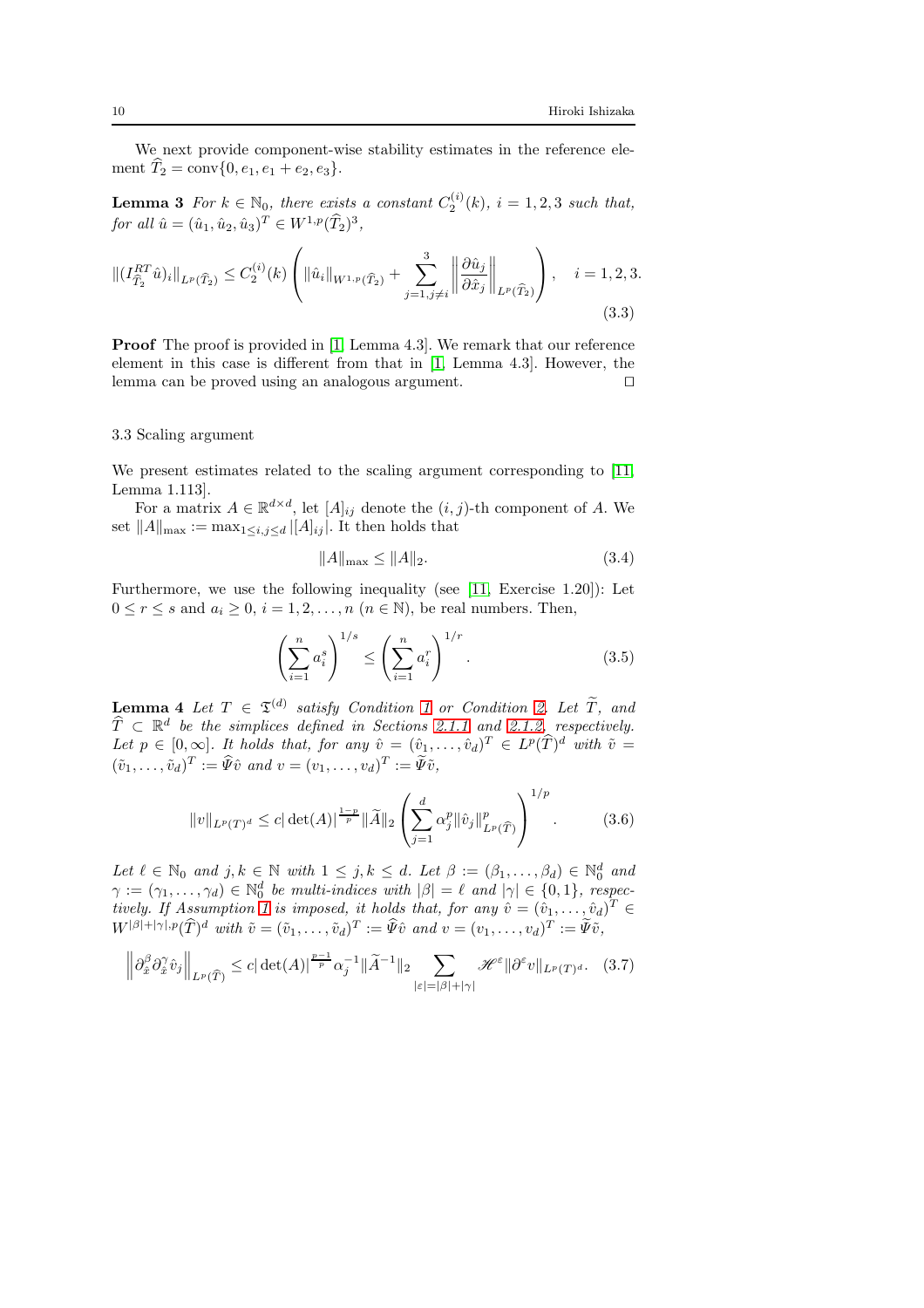If Assumption [1](#page-4-1) is not imposed, it holds that, for any  $\hat{v} = (\hat{v}_1, \dots, \hat{v}_d)^T \in$  $W^{|\beta|+|\gamma|,p}(\widehat{T})^d$  with  $\tilde{v}=(\tilde{v}_1,\ldots,\tilde{v}_d)^T:=\widehat{\Psi}\hat{v}$  and  $v=(v_1,\ldots,v_d)^T:=\widetilde{\Psi}\tilde{v}$ ,

$$
\left\|\partial_{\hat{x}}^{\beta}\partial_{\hat{x}}^{\gamma}\hat{v}_{j}\right\|_{L^{p}(\widehat{T})}\leq c|\det(A)|^{\frac{p-1}{p}}\alpha_{j}^{-1}\|\widetilde{A}^{-1}\|_{2}\sum_{|\varepsilon|=|\beta|+|\gamma|}\alpha^{\varepsilon}\|\partial_{r}^{\varepsilon}v\|_{L^{p}(T)^{d}}.\tag{3.8}
$$

**Proof** Let  $\hat{v} \in W^{\ell+1,p}(\hat{T})^d$  with  $\tilde{v} = \tilde{\Psi}\hat{v}$  and  $v = \tilde{\Psi}\tilde{v}$ . From the definition of the Piola transformation, for  $i = 1, \ldots, d$ ,

$$
\tilde{v}_i(\tilde{x}) = \frac{1}{\det(\tilde{A}^{(d)})} \alpha_i \hat{v}_i(\hat{x}), \quad v_i(x) = \frac{1}{\det(\tilde{A})} \sum_{j=1}^d [\tilde{A}]_{ij} \tilde{v}_j(\tilde{x}),
$$

where  $\hat{x}_j = \alpha_j^{-1} \tilde{x}_j$ . This leads to

<span id="page-10-1"></span>
$$
v_i(x) = \frac{1}{\det(\widetilde{A}) \det(\widehat{A}^{(d)})} \sum_{j=1}^d [\widetilde{A}]_{ij} \alpha_j \hat{v}_j(\hat{x}).
$$

If  $1 \leq p < \infty$ , for  $i = 1, \ldots, d$ ,

$$
||v||_{L^p(T)^d}^p = \sum_{i=1}^d ||v_i||_{L^p(T)}^p \le c |\det(A)|^{1-p} ||\widetilde{A}||_2^p \sum_{j=1}^d \alpha_j^p ||\hat{v}_j||_{L^p(\widehat{T})}^p,
$$

which leads to  $(3.6)$ , where we used  $(3.4)$  and the fact that

$$
|\det(\widetilde{A})||\det(\widehat{A}^{(d)})| = |\det(A)|.
$$

When  $p = \infty$ , the lemma can be proved using an analogous argument.

Using the definition of Piola transformations (Definition [5\)](#page-6-4), for  $1 \le j, k \le k$ d,

$$
\begin{aligned} &\frac{\partial \hat{v}_j}{\partial \hat{x}_k}=\det(\widehat{A}^{(d)})\alpha_j^{-1}\alpha_k\frac{\partial \tilde{v}_j}{\partial \tilde{x}_k},\\ &\frac{\partial \tilde{v}_j}{\partial \tilde{x}_k}=\det(\tilde{A})\sum_{\eta=1}^d[\widetilde{A}^{-1}]_{j\eta}\sum_{\nu_1=1}^d\frac{\partial v_\eta}{\partial x_{\nu_1}}\frac{\partial x_{\nu_1}}{\partial \tilde{x}_k}=\det(\tilde{A})\sum_{\eta=1}^d[\widetilde{A}^{-1}]_{j\eta}\sum_{\nu_1=1}^d\frac{\partial v_\eta}{\partial x_{\nu_1}}[\widetilde{A}]_{\nu_1 k}, \end{aligned}
$$

which leads to

<span id="page-10-0"></span>
$$
\frac{\partial \hat{v}_j}{\partial \hat{x}_k} = \det(A)\alpha_j^{-1} \sum_{\eta=1}^d [\widetilde{A}^{-1}]_{j\eta} \alpha_k \sum_{\nu_1=1}^d \frac{\partial v_\eta}{\partial x_{\nu_1}} [\widetilde{A}]_{\nu_1 k}.
$$
(3.9)

By an analogous calculation, for  $1 \leq j, k_1, k_2 \leq d$ ,

$$
\frac{\partial^2 \hat{v}_j}{\partial \hat{x}_{k_1} \partial \hat{x}_{k_2}} = \det(\widehat{A}^{(d)}) \alpha_j^{-1} \alpha_{k_1} \alpha_{k_2} \frac{\partial^2 \tilde{v}_j}{\partial \tilde{x}_{k_1} \partial \tilde{x}_{k_2}},
$$

$$
\frac{\partial^2 \tilde{v}_j}{\partial \tilde{x}_{k_1} \partial \tilde{x}_{k_2}} = \det(\widetilde{A}) \sum_{\eta=1}^d [\widetilde{A}^{-1}]_{j\eta} \sum_{\nu_1, \nu_2=1}^d \frac{\partial^2 v_\eta}{\partial x_{\nu_1} \partial x_{\nu_2}} [\widetilde{A}]_{\nu_1 k_1} [\widetilde{A}]_{\nu_2 k_2},
$$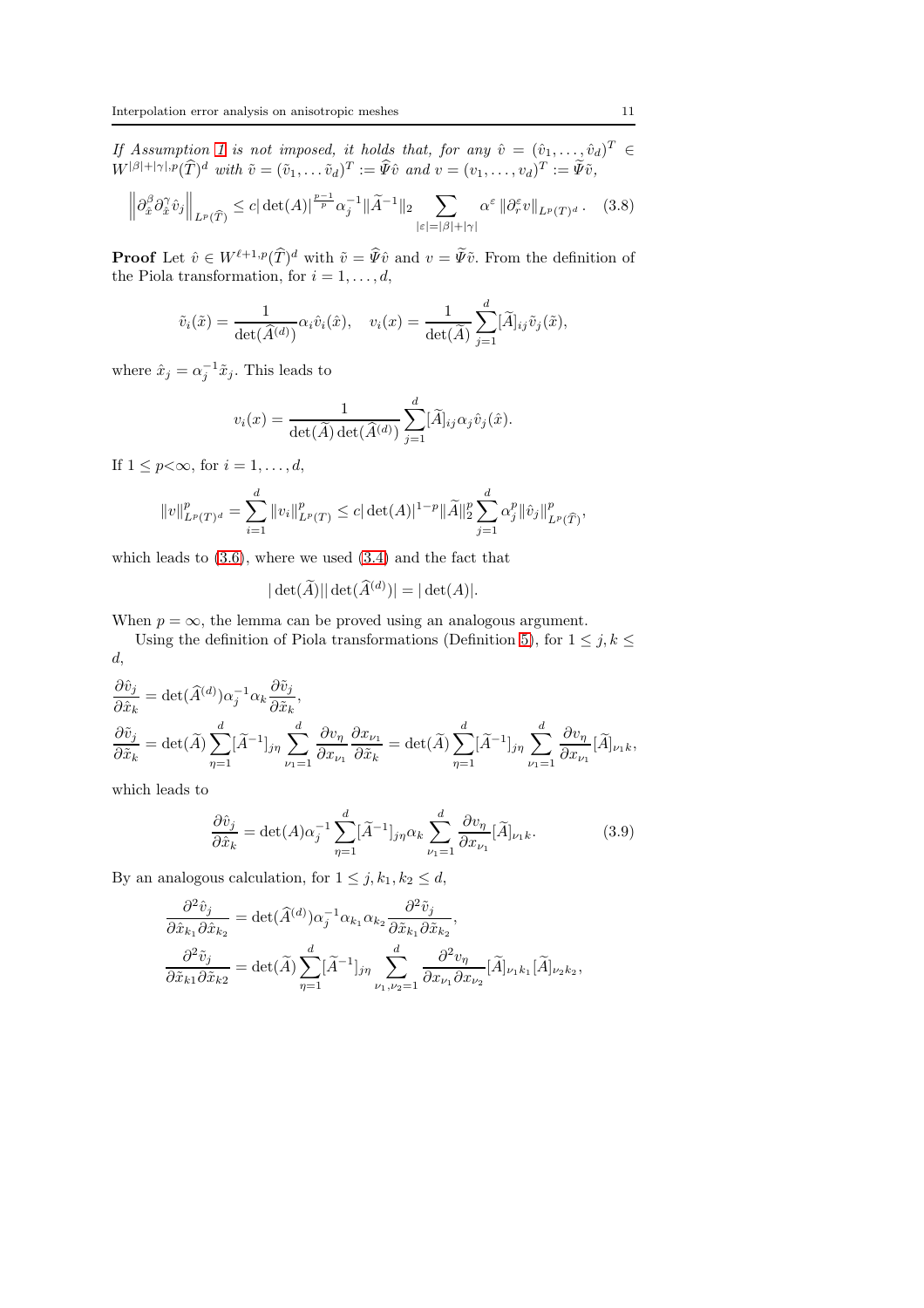which leads to

<span id="page-11-1"></span>
$$
\frac{\partial^2 \hat{v}_j}{\partial \hat{x}_{k_1} \partial \hat{x}_{k_2}} = \det(A) \alpha_j^{-1} \sum_{\eta=1}^d [\widetilde{A}^{-1}]_{j\eta} \alpha_{k_1} \alpha_{k_2} \sum_{\nu_1, \nu_2=1}^d \frac{\partial^2 v_{\eta}}{\partial x_{\nu_1} \partial x_{\nu_2}} [\widetilde{A}]_{\nu_1 k_1} [\widetilde{A}]_{\nu_2 k_2}.
$$
\n(3.10)

By a simple calculation, we obtain the following for  $d = 2$ :

<span id="page-11-0"></span>
$$
\alpha_k \sum_{\nu_1=1}^2 \frac{\partial v_{\eta}}{\partial x_{\nu_1}} [\widetilde{A}]_{\nu_1 k} = \begin{cases} \alpha_1 \frac{\partial v_{\eta}}{\partial x_1} = \alpha_1 \frac{\partial v_{\eta}}{\partial x_1} & \text{if } k=1, \\ \alpha_2 s \frac{\partial v_{\eta}}{\partial x_1} + \alpha_2 t \frac{\partial v_{\eta}}{\partial x_2} = \alpha_2 \frac{\partial v_{\eta}}{\partial x_2} & \text{if } k=2, \end{cases}
$$
(3.11)

and

$$
\alpha_{k_1} \alpha_{k_2} \sum_{\nu_1, \nu_2=1}^{2} \frac{\partial^2 v_{\eta}}{\partial x_{\nu_1} \partial x_{\nu_2}} [\tilde{A}]_{\nu_1 k_1} [\tilde{A}]_{\nu_2 k_2}
$$
\n
$$
= \begin{cases}\n\alpha_1^2 \frac{\partial^2 v_{\eta}}{\partial x_1^2} = \alpha_1^2 \frac{\partial^2 v_{\eta}}{\partial x_1^2} & \text{if } k_1 = k_2 = 1, \\
\alpha_1 \alpha_2 s \frac{\partial^2 v_{\eta}}{\partial x_1^2} + \alpha_1 \alpha_2 t \frac{\partial^2 v_{\eta}}{\partial x_1 \partial x_2} = \alpha_1 \alpha_2 \frac{\partial^2 v_{\eta}}{\partial x_1 \partial x_2} & \text{if } k_1 = 1, k_2 = 2 \text{ or } k_1 = 2, k_2 = 1, \\
(\alpha_2 s)^2 \frac{\partial^2 v_{\eta}}{\partial x_1^2} + 2\alpha_2^2 st \frac{\partial^2 v_{\eta}}{\partial x_1 \partial x_2} + (\alpha_2 t)^2 \frac{\partial^2 v_{\eta}}{\partial x_2^2} = \alpha_2^2 \frac{\partial^2 v_{\eta}}{\partial x_2^2} & \text{if } k_1 = k_2 = 2.\n\end{cases}
$$
\n(3.12)

<span id="page-11-2"></span>If 
$$
d = 3
$$
, for  $\widetilde{A} \in {\widetilde{A}_1, \widetilde{A}_2}$ ,

<span id="page-11-3"></span>
$$
\alpha_k \sum_{\nu_1=1}^3 \frac{\partial v_{\eta}}{\partial x_{\nu_1}} [\tilde{A}]_{\nu_1 k} = \begin{cases} \alpha_1 \frac{\partial v_{\eta}}{\partial x_1} = \alpha_1 \frac{\partial v_{\eta}}{\partial x_1} & \text{if } k = 1, \\ \pm \alpha_2 s_1 \frac{\partial v_{\eta}}{\partial x_1} + \alpha_2 t_1 \frac{\partial v_{\eta}}{\partial x_2} = \alpha_2 \frac{\partial v_{\eta}}{\partial x_2} & \text{if } k = 2, \\ \alpha_3 s_{21} \frac{\partial v_{\eta}}{\partial x_1} + \alpha_3 s_{22} \frac{\partial v_{\eta}}{\partial x_2} + \alpha_3 t_2 \frac{\partial v_{\eta}}{\partial x_3} = \alpha_3 \frac{\partial v_{\eta}}{\partial x_3} & \text{if } k = 3, \end{cases}
$$
(3.13)

and

$$
\alpha_{k_1}\alpha_{k_2}\sum_{\nu_1,\nu_2=1}^3\frac{\partial^2v_{\eta}}{\partial x_{\nu_1}\partial x_{\nu_2}}[\widetilde{A}]_{\nu_1k_1}[\widetilde{A}]_{\nu_2k_2}
$$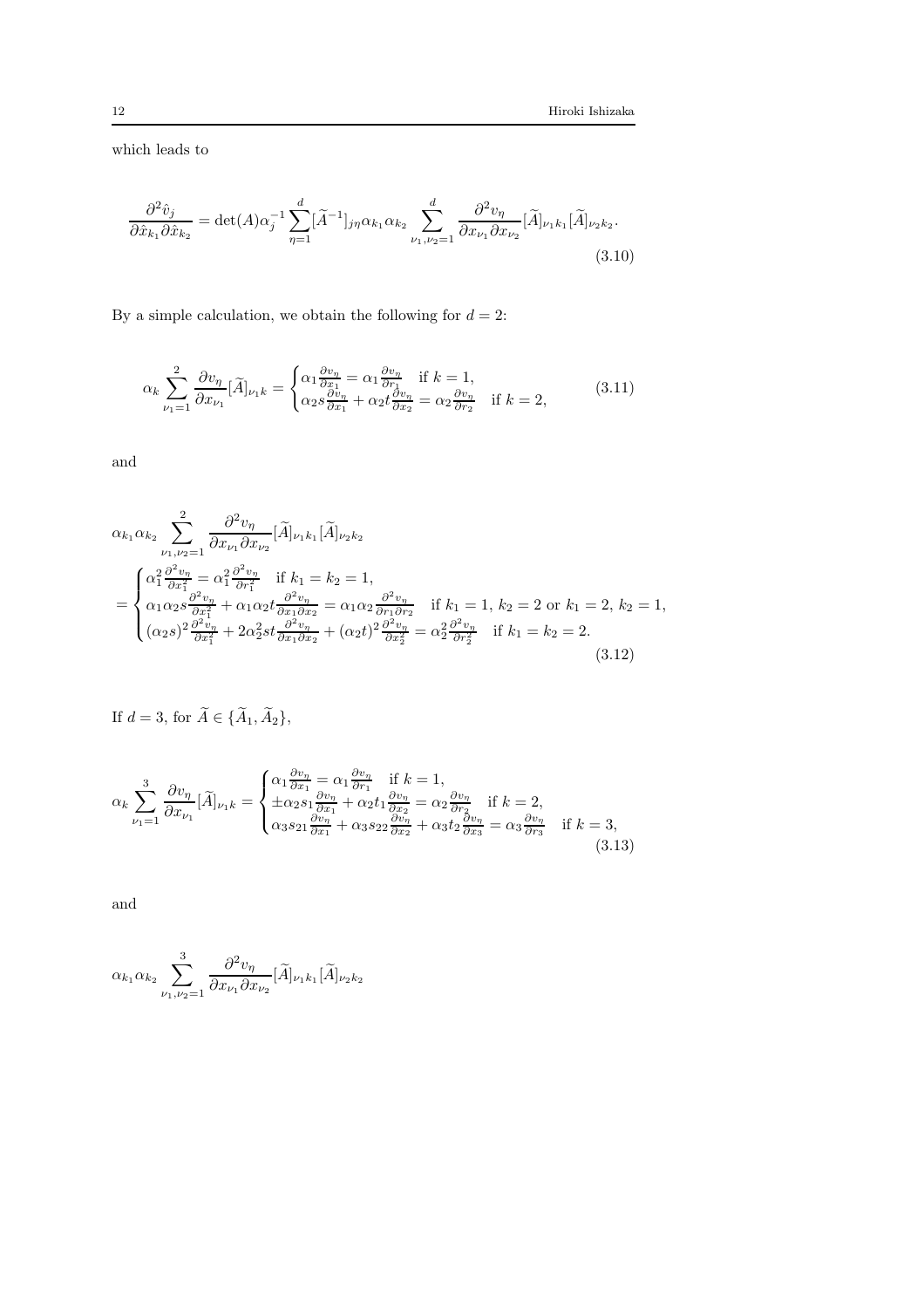$$
\begin{cases}\n\alpha_{1}^{2} \frac{\partial^{2} v_{\eta}}{\partial x_{1}^{2}} - \alpha_{1}^{2} \frac{\partial^{2} v_{\eta}}{\partial x_{1}^{2}} & \text{if } k_{1} = k_{2} = 1, \\
(\alpha_{2} s_{1})^{2} \frac{\partial^{2} v_{\eta}}{\partial x_{1}^{2}} + (\alpha_{2} t_{1})^{2} \frac{\partial^{2} v_{\eta}}{\partial x_{2}^{2}} \pm 2 \alpha_{2}^{2} s_{1} t_{1} \frac{\partial^{2} v_{\eta}}{\partial x_{1} \partial x_{2}} = \alpha_{2}^{2} \frac{\partial^{2} v_{\eta}}{\partial x_{2}^{2}} & \text{if } k_{1} = k_{2} = 2, \\
(\alpha_{3} s_{21})^{2} \frac{\partial^{2} v_{\eta}}{\partial x_{1}^{2}} + (\alpha_{3} s_{22})^{2} \frac{\partial^{2} v_{\eta}}{\partial x_{2}^{2}} + (\alpha_{3} t_{2})^{2} \frac{\partial^{2} v_{\eta}}{\partial x_{3}^{2}} & \text{if } k_{1} = k_{2} = 2, \\
+ 2 \alpha_{3}^{2} s_{21} s_{22} \frac{\partial^{2} v_{\eta}}{\partial x_{1} \partial x_{2}} + 2 \alpha_{3}^{2} s_{21} t_{2} \frac{\partial^{2} v_{\eta}}{\partial x_{1} \partial x_{3}} + 2 \alpha_{3}^{2} s_{22} t_{2} \frac{\partial^{2} v_{\eta}}{\partial x_{2} \partial x_{3}} = \alpha_{3}^{2} \frac{\partial^{2} v_{\eta}}{\partial x_{3}^{2}} & \text{if } k_{1} = k_{2} = 3, \\
\pm \alpha_{1} \alpha_{2} s_{1} \frac{\partial^{2} v_{\eta}}{\partial x_{1}^{2}} + \alpha_{1} \alpha_{2} t_{1} \frac{\partial^{2} v_{\eta}}{\partial x_{1} \partial x_{2}} = \alpha_{1} \alpha_{2} \frac{\partial^{2} v_{\eta}}{\partial x_{1} \partial x_{3}} = \alpha_{1} \alpha_{3} \frac{\partial^{2} v_{\eta}}{\partial x_{1} \partial x_{3}} & \text{if } k_{1} = 1, k_{2} = 2 \text{ or } k_{1} = 2, k_{2} = 1, \\
\alpha_{1} \alpha_{3} s_{21} \frac{\partial
$$

In the following, we consider each dimension  $d = 2, 3$ .

## Two-dimensional case

Recall that  $|s| \leq 1$ ,  $\alpha_2 \leq \alpha_1$  if  $d = 2$ . From [\(3.9\)](#page-10-0) and [\(3.11\)](#page-11-0), for  $1 \le j, k \le 2$ ,

<span id="page-12-1"></span>
$$
\left| \frac{\partial \hat{v}_j}{\partial \hat{x}_k} \right| \leq |\det(A)|\alpha_j^{-1} ||\widetilde{A}^{-1}||_{\max} \sum_{\eta=1}^2 \left( \alpha_1 \left| \frac{\partial v_\eta}{\partial x_1} \right| + \alpha_2 t \left| \frac{\partial v_\eta}{\partial x_2} \right| \right)
$$

$$
= |\det(A)|\alpha_j^{-1} ||\widetilde{A}^{-1}||_{\max} \sum_{\eta=1}^2 \sum_{|\varepsilon|=1} \mathcal{H}^{\varepsilon} |\partial^{\varepsilon} v_\eta|.
$$

Furthermore, from [\(3.10\)](#page-11-1) and [\(3.12\)](#page-11-2), for  $1 \le j, k_1, k_2 \le 2$ ,

$$
\begin{aligned}\n&\left|\frac{\partial^2 \hat{v}_j}{\partial \hat{x}_{k_1} \partial \hat{x}_{k_2}}\right| \\
&\leq |\det(A)|\alpha_j^{-1} \|\tilde{A}^{-1}\|_{\max} \sum_{\eta=1}^2 \left(\alpha_1^2 \left|\frac{\partial^2 v_\eta}{\partial x_1^2}\right| + 2\alpha_1 \alpha_2 t \left|\frac{\partial^2 v_\eta}{\partial x_1 \partial x_2}\right| + (\alpha_2 t)^2 \left|\frac{\partial^2 v_\eta}{\partial x_2^2}\right|\right) \\
&\leq c |\det(A)|\alpha_j^{-1} \|\tilde{A}^{-1}\|_{\max} \sum_{\eta=1}^2 \sum_{|\varepsilon|=2} \mathcal{H}^{\varepsilon} |\partial^{\varepsilon} v_\eta|. \n\end{aligned}
$$

By repeating the above argument, for a general derivative  $\partial^{\beta}\partial^{\gamma}$  with order  $|\beta| = \ell$ , we obtain  $|\gamma| \in \{0, 1\}$  and for  $1 \le j \le 2$ ,

<span id="page-12-0"></span>
$$
\left| \partial_{\hat{x}}^{\beta} \partial_{\hat{x}}^{\gamma} \hat{v}_j \right| \le c |\det(A)| \alpha_j^{-1} \| \widetilde{A}^{-1} \|_2 \sum_{\eta=1}^2 \sum_{|\varepsilon|=|\beta|+|\gamma|} \mathcal{H}^{\varepsilon} |\partial^{\varepsilon} v_{\eta}|, \tag{3.15}
$$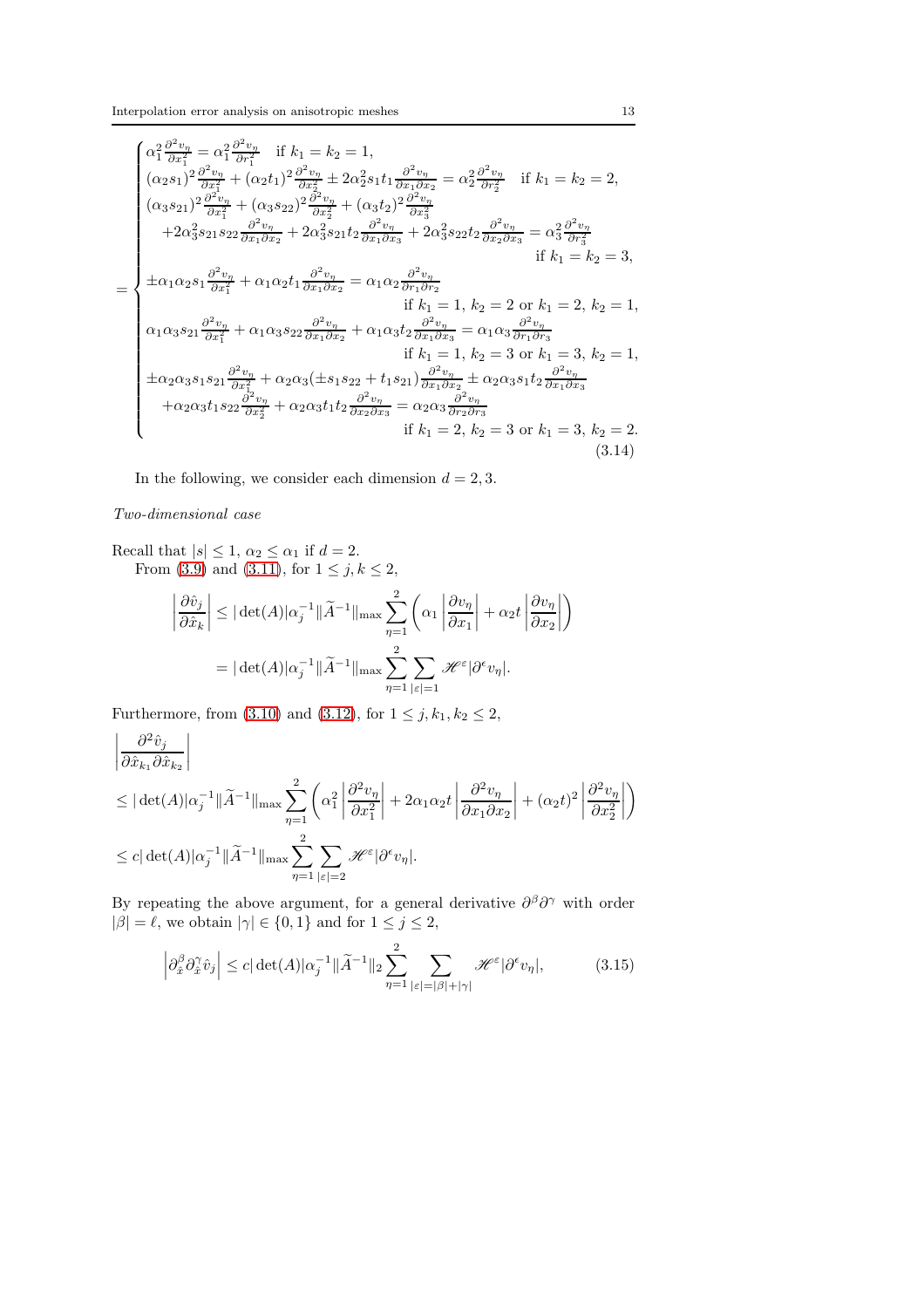<span id="page-13-0"></span> $\overline{ }$ 

where we used [\(3.4\)](#page-9-3). If  $1 \leq p < \infty$ , from [\(3.15\)](#page-12-0),

$$
\left\|\partial_{\hat{x}}^{\beta}\partial_{\hat{x}}^{\gamma}\dot{v}_{j}\right\|_{L^{p}(\widehat{T})}^{p}\leq c|\det(A)|^{p-1}\alpha_{j}^{-p}\|\widetilde{A}^{-1}\|_{2}^{p}\sum_{|\varepsilon|=|\beta|+|\gamma|}\mathscr{H}^{\varepsilon p}\int_{T}|\partial^{\varepsilon}v|^{p}dx,
$$

which leads to [\(3.7\)](#page-9-4). When  $p = \infty$ , the lemma can be proved using an analogous argument.

We show [\(3.8\)](#page-10-1) for  $d = 2$ . From [\(3.9\)](#page-10-0) and [\(3.11\)](#page-11-0), we have, for  $1 \le j, k \le 2$ ,

$$
\left| \frac{\partial \hat{v}_j}{\partial \hat{x}_k} \right| \leq |\det(A)|\alpha_j^{-1} ||\widetilde{A}^{-1}||_{\max} \sum_{\eta=1}^2 \left( \alpha_1 \left| \frac{\partial v_\eta}{\partial r_1} \right| + \alpha_2 \left| \frac{\partial v_\eta}{\partial r_2} \right| \right)
$$

$$
= |\det(A)|\alpha_j^{-1} ||\widetilde{A}^{-1}||_{\max} \sum_{\eta=1}^2 \sum_{|\varepsilon|=1} \alpha^{\varepsilon} |\partial_r^{\varepsilon} v_\eta|.
$$

Furthermore, from [\(3.10\)](#page-11-1) and [\(3.12\)](#page-11-2), for  $1 \le j, k_1, k_2 \le 2$ ,

$$
\begin{aligned} &\left|\frac{\partial^2 \hat{v}_j}{\partial \hat{x}_{k_1} \partial \hat{x}_{k_2}}\right| \\ &\leq |\det(A)|\alpha_j^{-1}\|\tilde{A}^{-1}\|_{\max} \sum_{\eta=1}^2 \left(\alpha_1^2 \left|\frac{\partial^2 v_\eta}{\partial r_1^2}\right| + 2\alpha_1 \alpha_2 \left|\frac{\partial^2 v_\eta}{\partial r_1 \partial r_2}\right| + \alpha_2^2 \left|\frac{\partial^2 v_\eta}{\partial r_2^2}\right|\right) \\ &\leq c |\det(A)|\alpha_j^{-1}\|\tilde{A}^{-1}\|_{\max} \sum_{\eta=1}^2 \sum_{|\varepsilon|=2} \alpha^{\varepsilon} |\partial_r^{\varepsilon} v_\eta|. \end{aligned}
$$

By repeating the above argument, for a general derivative  $\partial^{\beta}\partial^{\gamma}$  with order  $|\beta| = \ell$ , we obtain  $|\gamma| \in \{0, 1\}$  and for  $1 \le j \le 2$ ,

$$
\left|\partial_{\hat{x}}^{\beta}\partial_{\hat{x}}^{\gamma}\hat{v}_{j}\right| \leq c|\det(A)|\alpha_{j}^{-1}||\widetilde{A}^{-1}||_{2}\sum_{\eta=1}^{2}\sum_{|\varepsilon|=|\beta|+|\gamma|}\alpha^{\varepsilon}|\partial_{\tau}^{\varepsilon}v_{\eta}|,\tag{3.16}
$$

where we used [\(3.4\)](#page-9-3). If  $1 \leq p < \infty$ , from [\(3.16\)](#page-13-0),

$$
\left\|\partial_{\hat x}^\beta\partial_{\hat x}^\gamma\hat v_j\right\|_{L^p(\widehat T)}^p\leq c|\det(A)|^{p-1}\alpha_j^{-p}\|\widetilde A^{-1}\|_2^p\sum_{|\varepsilon|=|\beta|+|\gamma|}\alpha^{\varepsilon p}\int_T|\partial_r^\varepsilon v|^pdx,
$$

which leads to [\(3.8\)](#page-10-1) for  $d = 2$ . When  $p = \infty$ , the lemma can be proved using an analogous argument.

## Three-dimensional case

We proceed with the proof as in the two-dimensional case. Recall that  $|s_1| \leq 1$ ,  $|s_{21}| \leq 1, \, \alpha_2 \leq \alpha_3 \leq \alpha_1 \text{ if } d = 3.$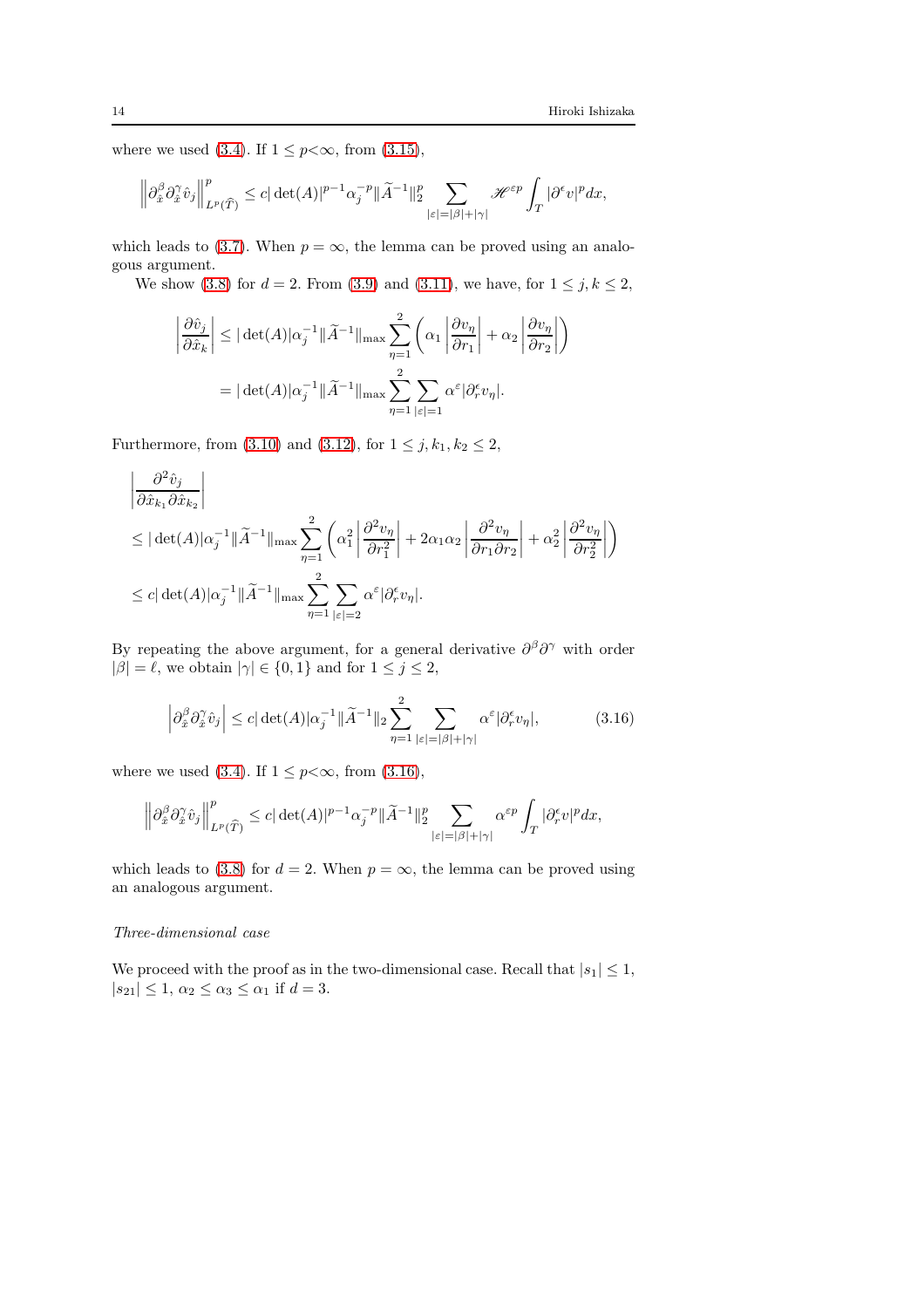Suppose that Assumption [1](#page-4-1) is imposed, that is, there exists a positive constant M independent of  $h_T$  such that  $|s_{22}| \n\t\leq M \frac{\alpha_2 t_1}{\alpha_3}$ . From [\(3.9\)](#page-10-0) and [\(3.13\)](#page-11-3), for  $1 \le j, k \le 3$ ,

$$
\left| \frac{\partial \hat{v}_j}{\partial \hat{x}_k} \right| \leq c |\det(A)| \alpha_j^{-1} ||\widetilde{A}^{-1}||_{\max} \sum_{\eta=1}^3 \left( \alpha_1 \left| \frac{\partial v_\eta}{\partial x_1} \right| + \alpha_2 t_1 \left| \frac{\partial v_\eta}{\partial x_2} \right| + \alpha_3 t_2 \left| \frac{\partial v_\eta}{\partial x_3} \right| \right)
$$
  
= 
$$
c |\det(A)| \alpha_j^{-1} ||\widetilde{A}^{-1}||_{\max} \sum_{\eta=1}^3 \sum_{|\varepsilon|=1} \mathcal{H}^{\varepsilon} |\partial^{\varepsilon} v_\eta|.
$$

Furthermore, from [\(3.10\)](#page-11-1) and [\(3.14\)](#page-12-1), for  $1 \le j, k_1, k_2 \le 3$ ,

$$
\begin{split} &\left|\frac{\partial^2 \hat{v}_j}{\partial \hat{x}_{k_1} \partial \hat{x}_{k_2}}\right| \\ &\leq c|\det(A)|\alpha_j^{-1}\|\tilde{A}^{-1}\|_{\max}\sum_{\eta=1}^3\biggl(\alpha_1^2\left|\frac{\partial^2 v_\eta}{\partial x_1^2}\right| + (\alpha_2 t_1)^2\left|\frac{\partial^2 v_\eta}{\partial x_2^2}\right| + (\alpha_3 t_2)^2\left|\frac{\partial^2 v_\eta}{\partial x_3^2}\right| \\ &+ \alpha_1\alpha_2 t_1\left|\frac{\partial^2 v_\eta}{\partial x_1 \partial x_2}\right| + \alpha_2 t_1\alpha_3 t_2\left|\frac{\partial^2 v_\eta}{\partial x_2 \partial x_3}\right| + \alpha_1\alpha_3 t_2\left|\frac{\partial^2 v_\eta}{\partial x_1 \partial x_3}\right|\biggr) \\ &\leq c|\det(A)|\alpha_j^{-1}\|\tilde{A}^{-1}\|_{\max}\sum_{\eta=1}^3\sum_{\lvert\varepsilon\rvert=2}\mathscr{H}^\varepsilon|\partial^\varepsilon v_\eta|. \end{split}
$$

By repeating the above argument, for a general derivative  $\partial^{\beta}\partial^{\gamma}$  with order  $|\beta| = \ell$ , we obtain  $|\gamma| \in \{0, 1\}$ , [\(3.4\)](#page-9-3), and for  $1 \le j \le 3$  and  $1 \le p < \infty$ ,

$$
\left\|\partial_{\hat x}^\beta\partial_{\hat x}^\gamma\hat v_j\right\|_{L^p(\widehat T)}^p\leq c|\det(A)|^{p-1}\alpha_j^{-p}\|\widetilde A^{-1}\|_2^p\sum_{|\varepsilon|=|\beta|+|\gamma|}\mathscr H^{\varepsilon p}\int_T|\partial^\varepsilon v|^pdx,
$$

which leads to [\(3.7\)](#page-9-4) for  $d = 3$ . When  $p = \infty$ , the lemma can be proved using an analogous argument.

We show [\(3.8\)](#page-10-1) for  $d = 3$ . From [\(3.9\)](#page-10-0) and [\(3.13\)](#page-11-3), for  $1 \le j, k \le 3$ ,

$$
\left| \frac{\partial \hat{v}_j}{\partial \hat{x}_k} \right| \leq |\det(A)|\alpha_j^{-1} ||\widetilde{A}^{-1}||_{\max} \sum_{\eta=1}^3 \left( \alpha_1 \left| \frac{\partial v_\eta}{\partial r_1} \right| + \alpha_2 \left| \frac{\partial v_\eta}{\partial r_2} \right| + \alpha_3 \left| \frac{\partial v_\eta}{\partial r_3} \right| \right)
$$

$$
= |\det(A)|\alpha_j^{-1} ||\widetilde{A}^{-1}||_{\max} \sum_{\eta=1}^3 \sum_{|\varepsilon|=1} \alpha^{\varepsilon} |\partial_r^{\varepsilon} v_\eta|.
$$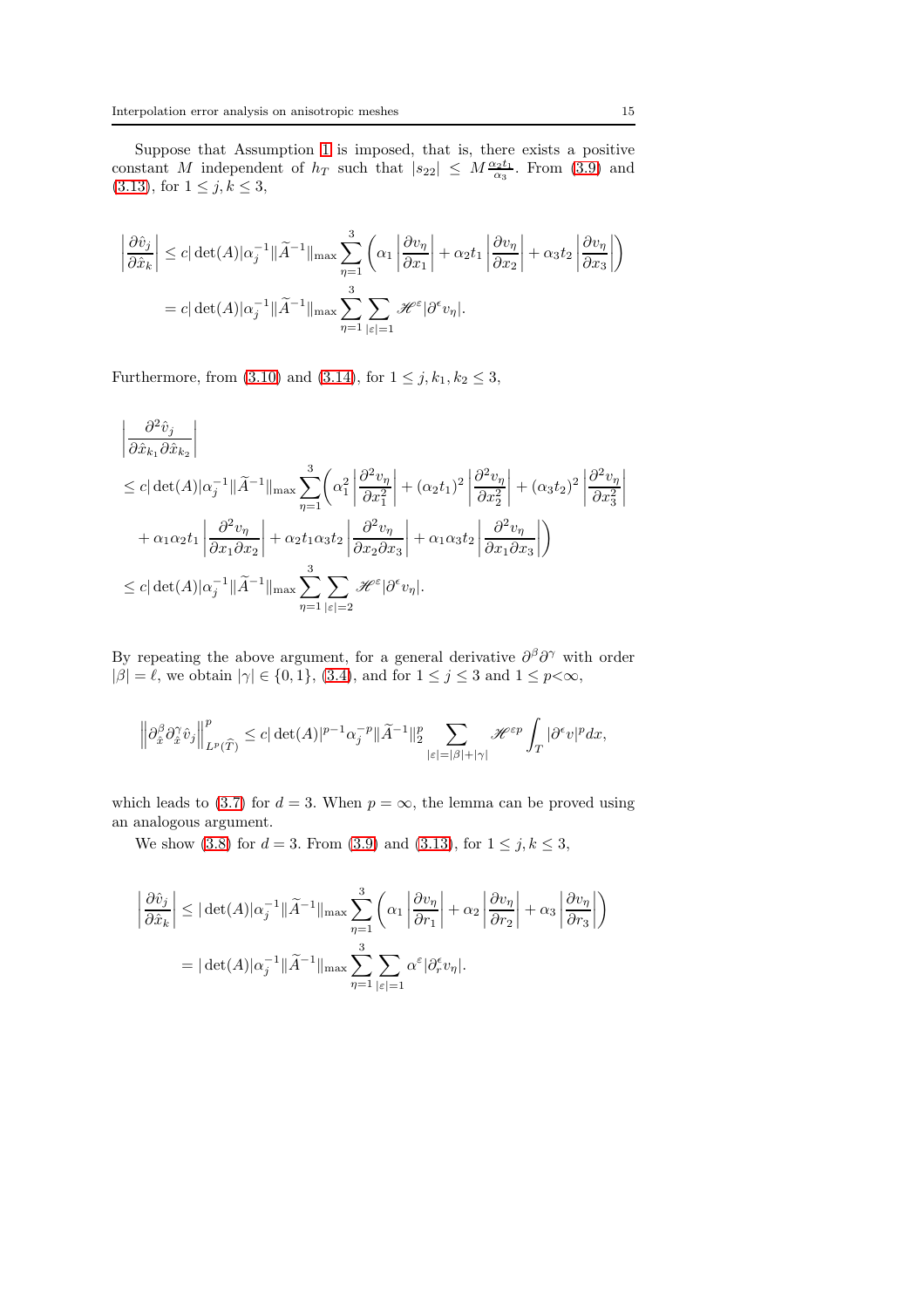Furthermore, from [\(3.10\)](#page-11-1) and [\(3.14\)](#page-12-1), for  $1 \le j, k_1, k_2 \le 3$ ,

 $\overline{1}$ 

$$
\begin{split} &\left|\frac{\partial^2 \hat{v}_j}{\partial \hat{x}_{k_1} \partial \hat{x}_{k_2}}\right| \\ &\leq c|\det(A)|\alpha_j^{-1}\|\tilde{A}^{-1}\|_{\max}\sum_{\eta=1}^3\left(\alpha_1^2\left|\frac{\partial^2 v_\eta}{\partial r_1^2}\right|+\alpha_2^2\left|\frac{\partial^2 v_\eta}{\partial r_2^2}\right|+\alpha_3^2\left|\frac{\partial^2 v_\eta}{\partial r_3^2}\right|\right.\\ &\left.+\alpha_1\alpha_2\left|\frac{\partial^2 v_\eta}{\partial r_1 \partial r_2}\right|+\alpha_2\alpha_3\left|\frac{\partial^2 v_\eta}{\partial r_2 \partial r_3}\right|+\alpha_1\alpha_3\left|\frac{\partial^2 v_\eta}{\partial r_1 \partial r_3}\right|\right) \\ &\leq c|\det(A)|\alpha_j^{-1}\|\tilde{A}^{-1}\|_{\max}\sum_{\eta=1}^3\sum_{|\varepsilon|=2}\alpha^\varepsilon|\partial_r^\varepsilon v_\eta|. \end{split}
$$

By repeating the above argument, for a general derivative  $\partial^{\beta}\partial^{\gamma}$  with order  $|\beta| = \ell$ , we obtain  $|\gamma| \in \{0, 1\}$ , [\(3.4\)](#page-9-3) and for  $1 \le j \le 3$  and  $1 \le p < \infty$ ,

$$
\left\|\partial_{\hat x}^\beta\partial_{\hat x}^\gamma\hat v_j\right\|_{L^p(\widehat T)}^p\leq c|\det(A)|^{p-1}\alpha_j^{-p}\|\widetilde A^{-1}\|_2^p\sum_{|\varepsilon|=|\beta|+|\gamma|}\alpha^{\varepsilon p}\int_T|\partial_r^\varepsilon v|^pdx,
$$

which leads to [\(3.8\)](#page-10-1) for  $d = 3$ . When  $p = \infty$ , the lemma can be proved using an analogous argument an analogous argument.

<span id="page-15-0"></span>The following two lemmata are divided into the element on  $\mathfrak{T}^{(2)}$  or  $\mathfrak{T}^{(3)}_1$ and the element on  $\mathfrak{T}_2^{(3)}$ .

**Lemma 5** Let  $T_1 \in \mathfrak{T}^{(2)}$  or  $T_1 \in \mathfrak{T}^{(3)}_1$  satisfy Condition [1](#page-3-1) or Condition [2,](#page-3-0) respectively. Let  $\widetilde{T}_1$  and  $\widehat{T}_1 \subset \mathbb{R}^d$  be the simplices defined in Sections [2.1.1](#page-1-0) and [2.1.2.](#page-2-0) Let  $\beta := (\beta_1, \ldots, \beta_d) \in \mathbb{N}_0^d$  be a multi-index with  $|\beta| = \ell$ . Let  $p \in$ [0,  $\infty$ ]. If Assumption [1](#page-4-1) is imposed, it holds that, for any  $\hat{v} = (\hat{v}_1, \dots, \hat{v}_d)^T \in$  $\{\hat{v} \in W^{\ell,p}(\hat{T}_1)^d; \nabla_{\hat{x}} \cdot \hat{v} \in W^{\ell,p}(\hat{T}_1)\}\ \text{ with }\ \tilde{v} = (\tilde{v}_1,\ldots,\tilde{v}_d)^T := \tilde{\Psi}\hat{v}\ \text{ and }\ v = 0\}.$  $(v_1,\ldots,v_d)^T := \tilde{\Psi}\tilde{v},$ 

<span id="page-15-1"></span>
$$
\left\|\partial_{\hat{x}}^{\beta}\nabla_{\hat{x}}\cdot\hat{v}\right\|_{L^{p}(\widehat{T}_{1})}\leq c|\det(A)|^{\frac{p-1}{p}}\sum_{|\varepsilon|=\ell}\mathscr{H}^{\varepsilon}\left\|\partial^{\varepsilon}\nabla_{x}\cdot v\right\|_{L^{p}(T_{1})}.\tag{3.17}
$$

If Assumption [1](#page-4-1) is not imposed, it holds that

<span id="page-15-2"></span>
$$
\left\|\partial_{\hat{x}}^{\beta}\nabla_{\hat{x}}\cdot\hat{v}\right\|_{L^{p}(\widehat{T}_{1})}\leq c|\det(A)|^{\frac{p-1}{p}}\sum_{|\varepsilon|=\ell}\alpha^{\varepsilon}\left\|\partial_{r}^{\varepsilon}\nabla_{x}\cdot v\right\|_{L^{p}(T_{1})}.\tag{3.18}
$$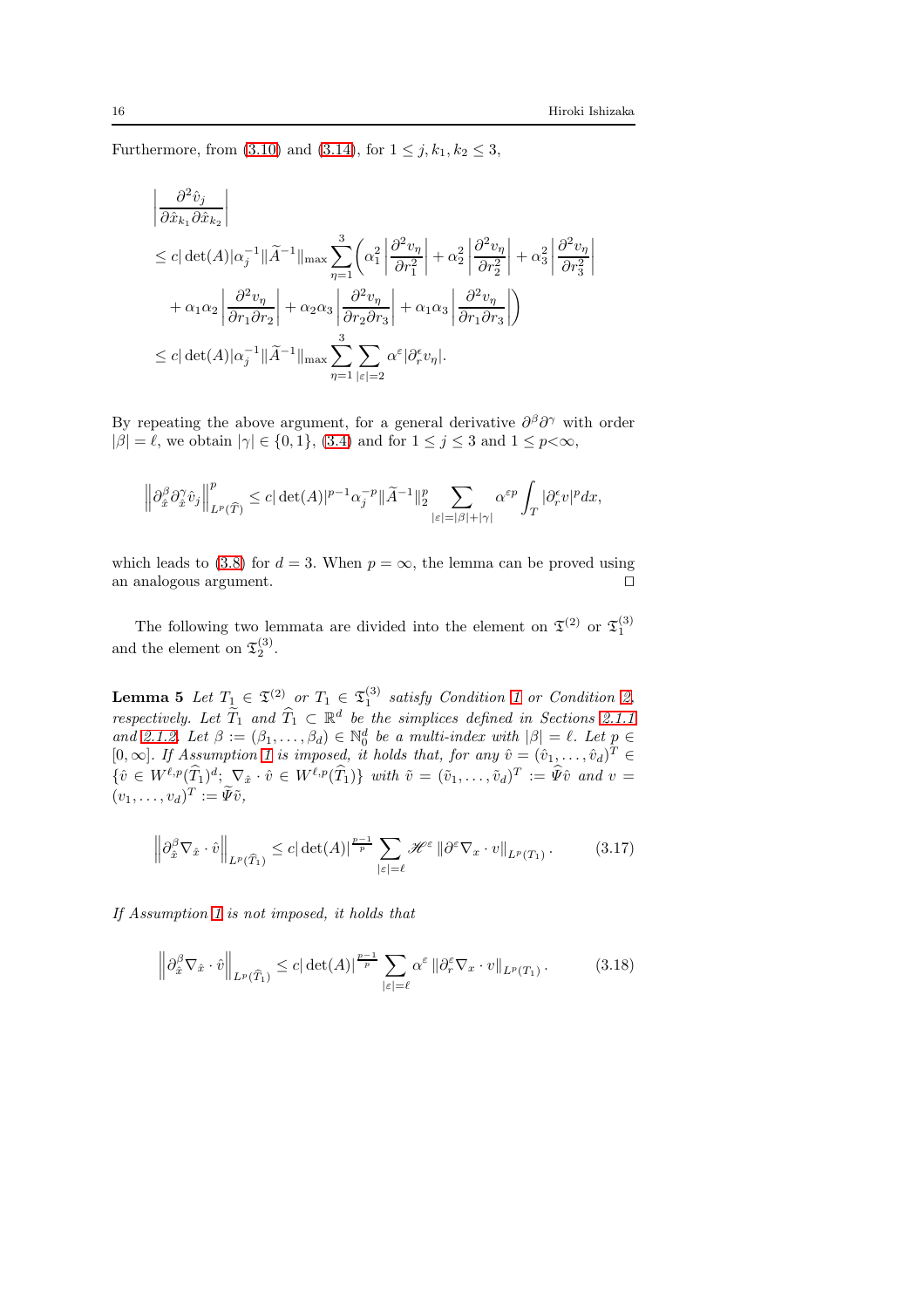Proof By a simple calculation, from [\(3.9\)](#page-10-0) and [\(3.10\)](#page-11-1),

$$
\nabla_{\hat{x}} \cdot \hat{v} = \sum_{j=1}^{d} \frac{\partial \hat{v}_{j}}{\partial \hat{x}_{j}} = \det(A) \sum_{j,\eta,\nu_{1}=1}^{d} [\tilde{A}^{-1}]_{j\eta} \frac{\partial v_{\eta}}{\partial x_{\nu_{1}}} [\tilde{A}]_{\nu_{1}j} = \det(A) \nabla_{x} \cdot v,
$$
  

$$
\frac{\partial}{\partial \hat{x}_{k_{1}}} \nabla_{\hat{x}} \cdot \hat{v} = \sum_{j=1}^{d} \frac{\partial^{2} \hat{v}_{j}}{\partial \hat{x}_{k_{1}} \partial \hat{x}_{j}}
$$
  

$$
= \det(A) \alpha_{k_{1}} \sum_{\nu_{1}=1}^{d} \sum_{j,\eta,\nu_{2}=1}^{d} [\tilde{A}^{-1}]_{j\eta} \frac{\partial^{2} v_{\eta}}{\partial x_{\nu_{1}} \partial x_{\nu_{2}}} [\tilde{A}]_{\nu_{1}k_{1}} [\tilde{A}]_{\nu_{2}j}
$$
  

$$
= \det(A) \alpha_{k_{1}} \sum_{\nu_{1}=1}^{d} \frac{\partial}{\partial x_{\nu_{1}}} \nabla_{x} \cdot v[\tilde{A}]_{\nu_{1}k_{1}},
$$

for  $1 \leq k_1 \leq d$ . From [\(3.11\)](#page-11-0) if  $d = 2$  and [\(3.13\)](#page-11-3) if  $d = 3$ , if Assumption [1](#page-4-1) is imposed, then

$$
\left|\frac{\partial}{\partial \hat{x}_{k_1}}\nabla_{\hat{x}}\cdot \hat{v}\right| \leq c|\det(A)|\sum_{|\varepsilon|=1} \mathscr{H}^{\varepsilon}|\partial^{\varepsilon}\nabla_x\cdot v|.
$$

By repeating the above argument, for a general derivative  $\partial_{\hat{x}}^{\beta} \nabla_{\hat{x}} \cdot \hat{v}$  with order  $|\beta| = \ell$ , we obtain

$$
\left|\partial_{\hat{x}}^{\beta}\nabla_{\hat{x}}\cdot\hat{v}\right|\leq c|\det(A)|\sum_{|\varepsilon|=\ell}\mathscr{H}^{\varepsilon}\left|\partial^{\varepsilon}\nabla_{x}\cdot v\right|.
$$

If  $1 \leq p \leq \infty$ , using the inequalities [\(3.5\)](#page-9-5) and [\(3.4\)](#page-9-3), we obtain

$$
\left\| \partial_{\hat x}^\beta \nabla_{\hat x} \cdot \hat v \right\|_{L^p(\widehat T_1)} \leq c |\det(A)|^{\frac{p-1}{p}} \sum_{|\varepsilon|=\ell} \mathscr H^\varepsilon \left\| \partial^\varepsilon \nabla_x \cdot v \right\|_{L^p(T_1)}
$$

which is the desired result. When  $p = \infty$ , the lemma can be proved using an analogous argument.

Using an analogous argument, if Assumption [1](#page-4-1) is not imposed and  $1 \le p \le$ ∞, then

$$
\left\|\partial_{\hat{x}}^{\beta}\nabla_{\hat{x}}\cdot\hat{v}\right\|_{L^{p}(\widehat{T}_{1})}\leq c|\det(A)|^{\frac{p-1}{p}}\sum_{|\varepsilon|=\ell}\alpha^{\varepsilon}\left\|\partial_{r}^{\varepsilon}\nabla_{x}\cdot v\right\|_{L^{p}(T_{1})}.
$$

<span id="page-16-0"></span>**Lemma 6** Let  $d = 3$ . Let  $T_2 \in \mathfrak{T}_2^{(3)}$  satisfy Condition [2.](#page-3-0) Let  $\widetilde{T}_2$ , and  $\widehat{T}_2 \subset \mathbb{R}^3$ be the simplices defined in Sections [2.1.2.](#page-2-0) Let  $\ell \in \mathbb{N}_0$  and  $j \in \mathbb{N}$  with  $1 \leq j \leq 3$ . Let  $\beta := (\beta_1, \beta_2, \beta_3) \in \mathbb{N}_0^3$  be a multi-index with  $|\beta| = \ell$ . Let  $p \in [0, \infty]$ . It holds that, for any  $\hat{v} = (\hat{v}_1, \hat{v}_2, \hat{v}_3)^T \in W^{\ell+1,p}(\hat{T}_2)^d$  with  $\tilde{v} = (\tilde{v}_1, \tilde{v}_2, \tilde{v}_3)^T := \hat{\Psi}\hat{v}$  and  $v = (v_1, v_2, v_3)^T := \Psi \tilde{v},$ 

$$
\left\|\partial_{\hat{x}}^{\beta}\frac{\partial\hat{v}_j}{\partial\hat{x}_j}\right\|_{L^p(\widehat{T}_2)} \le c|\det(A)|^{\frac{p-1}{p}}h_{T_2}^{\ell}\left(\|\widetilde{A}\|_2\|\widetilde{A}^{-1}\|_2\right)|v|_{W^{\ell+1,p}(T_2)^3}.\tag{3.19}
$$

,

<span id="page-16-1"></span>⊓⊔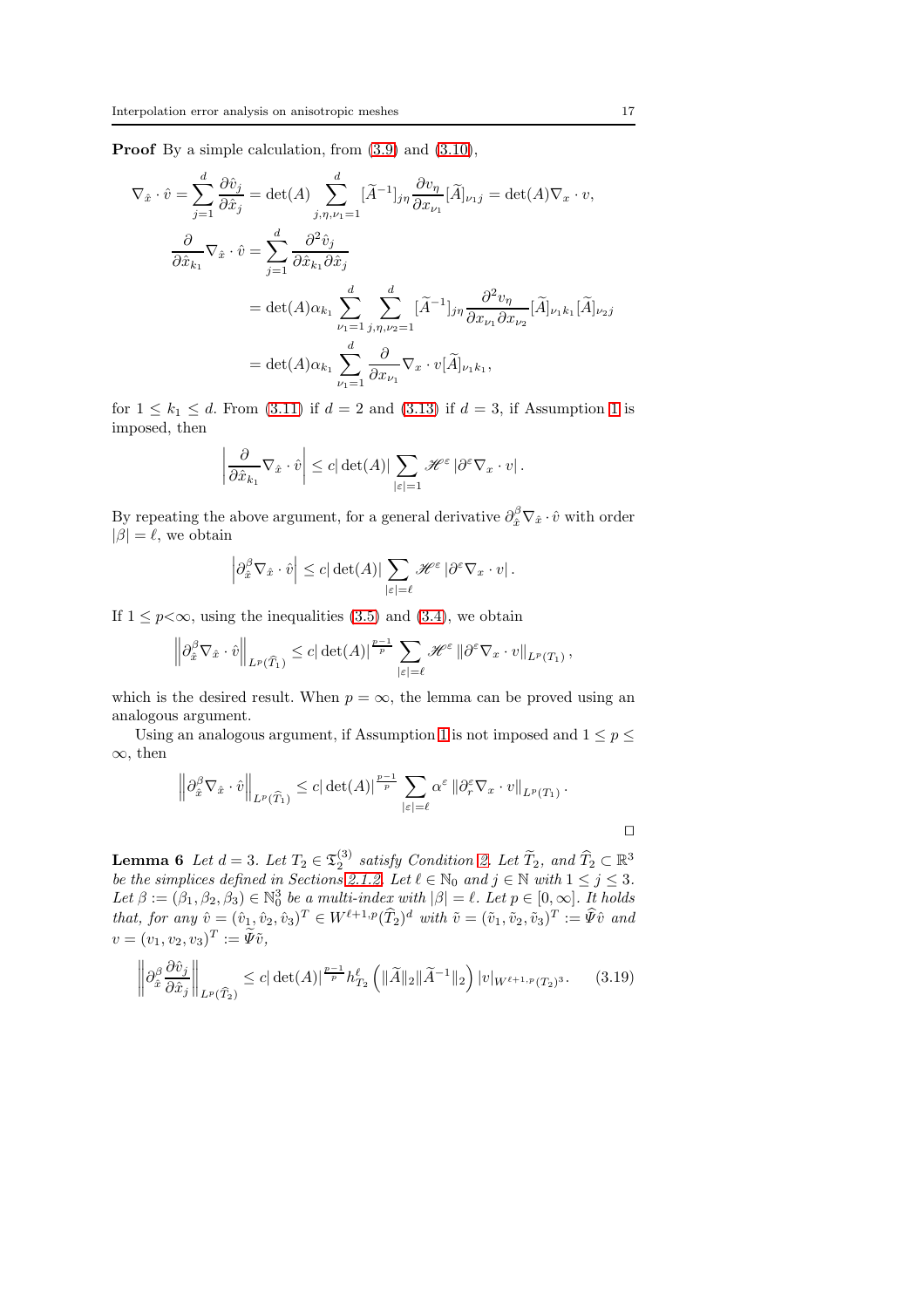,

**Proof** From [\(3.9\)](#page-10-0) and [\(3.10\)](#page-11-1) with  $j = k$  ( $j = k_2$ ), we have  $1 \le j, k_1 \le 3$ ,

$$
\frac{\partial \hat{v}_j}{\partial \hat{x}_j} = \det(A) \sum_{\eta, \nu_1 = 1}^3 [\widetilde{A}^{-1}]_{j\eta} \frac{\partial v_{\eta}}{\partial x_{\nu_1}} [\widetilde{A}]_{\nu_1 j},
$$

$$
\frac{\partial^2 \hat{v}_j}{\partial \hat{x}_{k_1} \partial \hat{x}_j} = \det(A) \alpha_{k_1} \sum_{\eta, \nu_1, \nu_2 = 1}^3 [\widetilde{A}^{-1}]_{j\eta} \frac{\partial^2 v_{\eta}}{\partial x_{\nu_1} \partial x_{\nu_2}} [\widetilde{A}]_{\nu_1 k_1} [\widetilde{A}]_{\nu_2 j},
$$

which leads to

$$
\left| \frac{\partial \hat{v}_j}{\partial \hat{x}_j} \right| \leq |\det(A)| \|\tilde{A}\|_{\max} \|\tilde{A}^{-1}\|_{\max} \sum_{\eta, \nu_1=1}^3 \left| \frac{\partial v_\eta}{\partial x_{\nu_1}} \right|,
$$
  

$$
\left| \frac{\partial^2 \hat{v}_j}{\partial \hat{x}_{k_1} \partial \hat{x}_j} \right| \leq |\det(A)| \max_{1 \leq i \leq d} \{\alpha_i\} \left( \|\tilde{A}\|_{\max} \|\tilde{A}^{-1}\|_{\max} \right) \|\tilde{A}\|_{\max} \sum_{\eta, \nu_1, \nu_2=1}^3 \left| \frac{\partial^2 v_\eta}{\partial x_{\nu_1} \partial x_{\nu_2}} \right|.
$$

By repeating the above argument, for a general derivative  $\partial_{\hat{x}}^{\beta} \frac{\partial \hat{v}_j}{\partial \hat{x}_j}$  $\frac{\partial v_j}{\partial \hat{x}_j}$  with order  $|\beta| = \ell$  and for  $1 \le j \le 3$ , we obtain

$$
\begin{aligned} &\left|\partial_{\hat{x}}^{\beta}\frac{\partial\hat{v}_j}{\partial\hat{x}_j}\right|\\ &\leq|\det(A)|\left(\max_{1\leq i\leq d}\{\alpha_i\}\right)^{\ell}\left(\|\widetilde{A}\|_{\max}\|\widetilde{A}^{-1}\|_{\max}\right)\|\widetilde{A}\|_{\max}^{\ell}\sum_{|\beta|=\ell}\sum_{\eta,\nu_1=1}^3\left|\partial^{\beta}\frac{\partial v_{\eta}}{\partial x_{\nu_1}}\right|.\end{aligned}
$$

which leads to the following if  $1 \leq p < \infty$ :

$$
\left\|\partial_{\hat{x}}^{\beta}\frac{\partial\hat{v}_j}{\partial\hat{x}_j}\right\|_{L^p(\widehat{T}_2)} \leq c|\det(A)|^{\frac{p-1}{p}}h_{T_2}^{\ell}\left(\|\widetilde{A}\|_2\|\widetilde{A}^{-1}\|_2\right)|v|_{W^{\ell+1,p}(T_2)^3}
$$

using the inequalities [\(3.4\)](#page-9-3), [\(2.4\)](#page-3-2), and  $\alpha_i \leq h_{T_2}$  for  $i = 1, 2, 3$ . When  $p = \infty$ , the lemma can be proved using an analogous argument. ⊓⊔

## 3.4 Stability of the Raviart–Thomas interpolation on standard positions

The following two lemmata are divided into the element on  $\mathfrak{T}^{(2)}$  or  $\mathfrak{T}^{(3)}_1$  and the element on  $\mathfrak{T}_2^{(3)}$ .

<span id="page-17-0"></span>**Lemma 7** Let  $T_1 \in \mathfrak{T}_2^{(2)}$  or  $T_1 \in \mathfrak{T}_1^{(3)}$  satisfy Condition [1](#page-3-1) or Condition [2,](#page-3-0) respectively. Let  $\widetilde{T}_1$ , and  $\widehat{T}_1 \subset \mathbb{R}^d$  be the simplices defined in Sections [2.1.1](#page-1-0) and [2.1.2.](#page-2-0) If Assumption [1](#page-4-1) is imposed, it holds that, for any  $\hat{v} = (\hat{v}_1, \dots, \hat{v}_d)^T \in$  $W^{1,p}(\widehat{T}_1)^d$  with  $\tilde{v} = (\tilde{v}_1, \ldots, \tilde{v}_d)^T := \widehat{\Psi}\hat{v}$  and  $v = (v_1, \ldots, v_d)^T := \widetilde{\Psi}\tilde{v}$ ,

$$
\|I_{T_1}^{RT}v\|_{L^p(T_1)^d}
$$
\n
$$
\leq c \left[ \frac{H_{T_1}}{h_{T_1}} \left( \|v\|_{L^p(T_1)^d} + \sum_{|\epsilon|=1} \mathcal{H}^{\epsilon} \|\partial^{\epsilon}v\|_{L^p(T_1)^d} \right) + h_{T_1} \|\nabla_x \cdot v\|_{L^p(T_1)} \right].
$$
\n(3.20)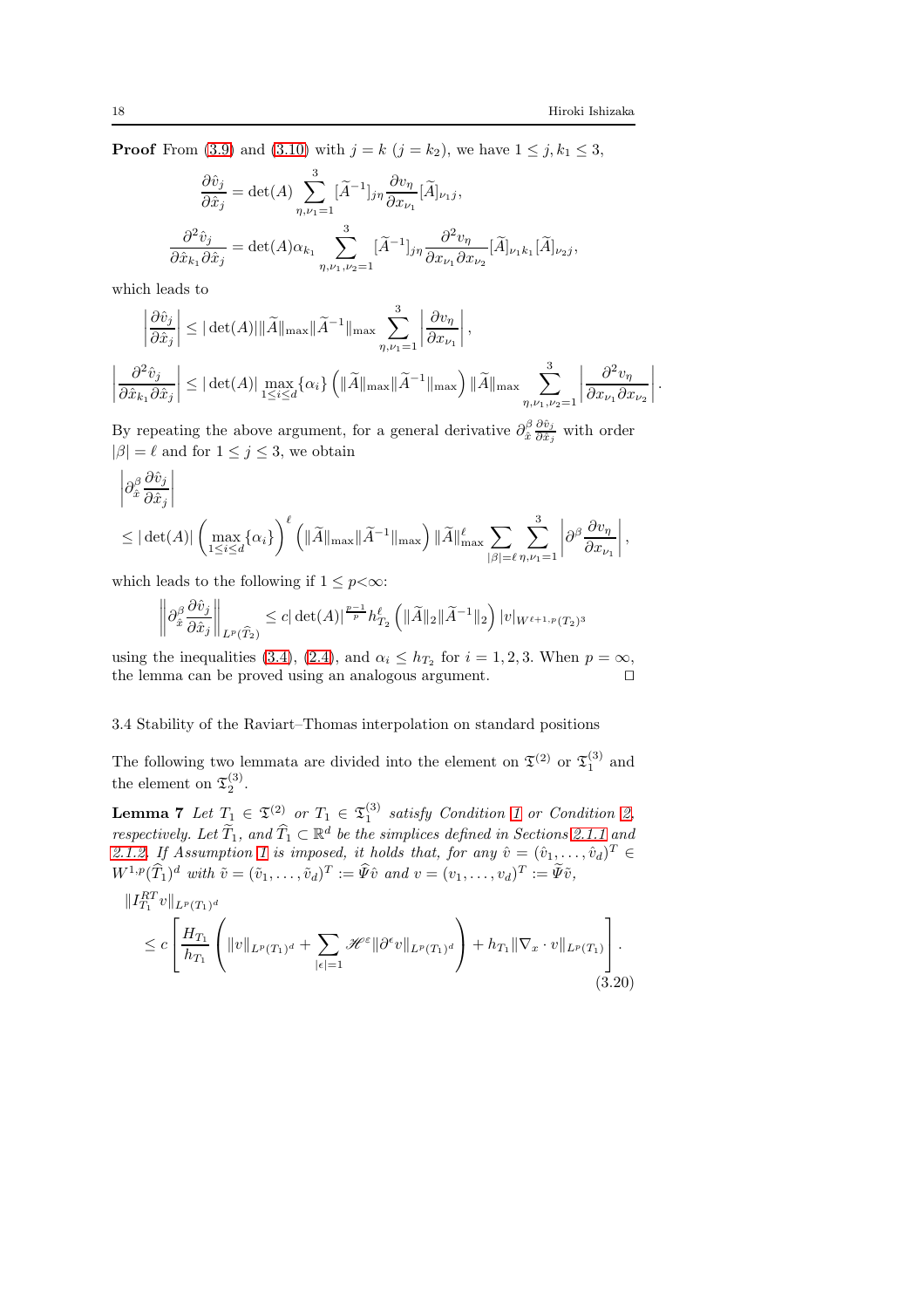If Assumption [1](#page-4-1) is not imposed, it holds that

$$
\|I_{T_1}^{RT}v\|_{L^p(T_1)^d}
$$
\n
$$
\leq c \left[ \frac{H_{T_1}}{h_{T_1}} \left( \|v\|_{L^p(T_1)^d} + \sum_{|\varepsilon|=1} \alpha^{\varepsilon} \|\partial_r^{\varepsilon}v\|_{L^p(T_1)^d} \right) + h_{T_1} \|\nabla_x \cdot v\|_{L^p(T_1)} \right].
$$
\n(3.21)

Proof From  $(3.6)$ ,

<span id="page-18-0"></span>
$$
||I_{T_1}^{RT}v||_{L^p(T_1)^d} \le c|\det(A)|^{-\frac{p-1}{p}}||\widetilde{A}||_2 \left(\sum_{j=1}^d \alpha_j^p ||(I_{\widehat{T}_1}^{RT}\hat{v})_j||_{L^p(\widehat{T}_1)}^p\right)^{1/p}.
$$
 (3.22)

The component-wise stability [\(3.2\)](#page-8-2) yields

<span id="page-18-1"></span>
$$
\sum_{j=1}^{d} \alpha_j^p \|(I_{\widehat{T}_1}^{RT} \widehat{v})_j\|_{L^p(\widehat{T}_1)}^p \le c \sum_{j=1}^{d} \alpha_j^p \left( \|\widehat{v}_j\|_{W^{1,p}(\widehat{T}_1)}^p + \|\nabla_{\widehat{x}} \cdot \widehat{v}\|_{L^p(\widehat{T}_1)}^p \right). \tag{3.23}
$$

Suppose that Assumption [1](#page-4-1) is imposed. From [\(3.7\)](#page-9-4) with  $\ell = 0$  and  $|\gamma| \in$  ${0,1},$ 

$$
\|\hat{v}_{j}\|_{W^{1,p}(\widehat{T}_{1})}^{p} \n= \|\hat{v}_{j}\|_{L^{p}(\widehat{T}_{1})}^{p} + \sum_{k=1}^{d} \left\|\frac{\partial \hat{v}_{j}}{\partial \hat{x}_{k}}\right\|_{L^{p}(\widehat{T}_{1})}^{p} \n\leq c |\det(A)|^{p-1} \|\widetilde{A}^{-1}\|_{2}^{p} \alpha_{j}^{-p} \left[\|v\|_{L^{p}(T_{1})^{d}}^{p} + \left(\sum_{|\epsilon|=1} \mathcal{H}^{\epsilon} \|\partial^{\epsilon} v\|_{L^{p}(T_{1})^{d}}\right)^{p}\right].
$$
\n(3.24)

From [\(3.17\)](#page-15-1) with  $\ell = 0$ ,

<span id="page-18-3"></span><span id="page-18-2"></span>
$$
\|\nabla_{\hat{x}} \cdot \hat{v}\|_{L^p(\widehat{T})} \le c |\det(A)|^{\frac{p-1}{p}} \|\nabla_x \cdot v\|_{L^p(T)}.
$$
\n(3.25)

Combining the above inequalities  $(3.22)$ ,  $(3.23)$ ,  $(3.24)$ , and  $(3.25)$  with  $(2.4)$ and [\(3.5\)](#page-9-5) yields

$$
\begin{aligned}\n&\|I_{T_1}^{RT}v\|_{L^p(T_1)^d} \\
&\leq c \left[\frac{H_{T_1}}{h_{T_1}}\left(\|v\|_{L^p(T_1)^d} + \sum_{|\epsilon|=1} \mathcal{H}^{\varepsilon} \|\partial^{\epsilon}v\|_{L^p(T_1)^d}\right) + h_{T_1} \|\nabla_x \cdot v\|_{L^p(T_1)}\right],\n\end{aligned}
$$

which is the desired estimate.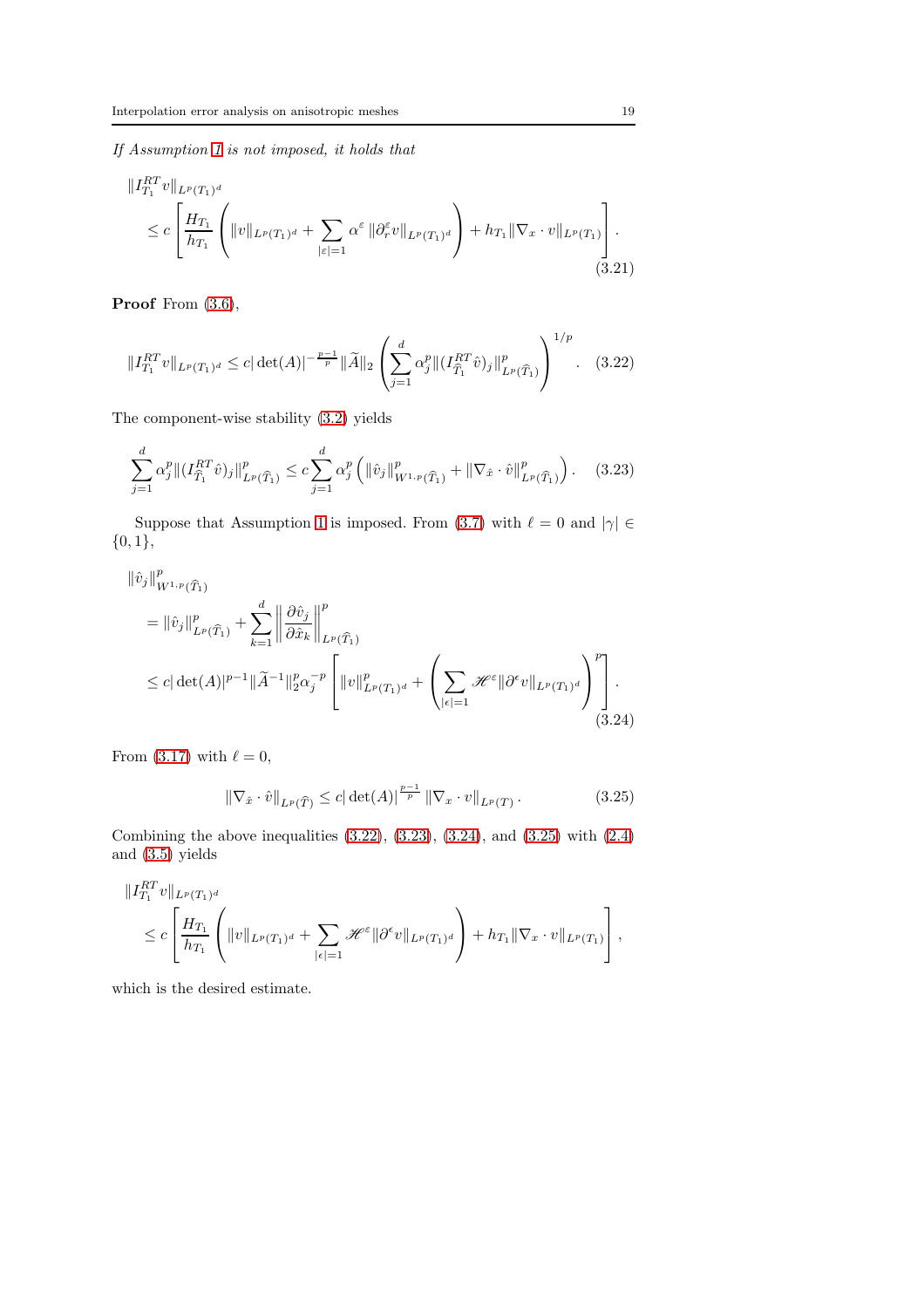Suppose that Assumption [1](#page-4-1) is not imposed. From [\(3.8\)](#page-10-1) with  $\ell = 0$  and  $|\gamma| \in \{0, 1\},\$ 

<span id="page-19-1"></span>
$$
\|\hat{v}_j\|_{W^{1,p}(\widehat{T}_1)}^p \le c |\det(A)|^{p-1} \|\widetilde{A}^{-1}\|_2^p \alpha_j^{-p} \left[ \|v\|_{L^p(T_1)^d}^p + \left( \sum_{|\varepsilon|=1} \alpha^{\varepsilon} \|\partial_r^{\varepsilon} v\|_{L^p(T_1)^d} \right)^p \right].
$$
\n(3.26)

Combining the above inequalities  $(3.22)$ ,  $(3.23)$ ,  $(3.25)$ , and  $(3.26)$  with  $(2.4)$ and [\(3.5\)](#page-9-5) yields

$$
\begin{aligned} \|I_{T_1}^{RT}v\|_{L^p(T_1)^d} \\ &\leq c \left[ \frac{H_{T_1}}{h_{T_1}} \left( \|v\|_{L^p(T_1)^d} + \sum_{|\varepsilon|=1} \alpha^{\varepsilon} \left\| \partial_r^{\varepsilon} v \right\|_{L^p(T_1)^3} \right) + h_{T_1} \|\nabla_x \cdot v\|_{L^p(T_1)} \right], \end{aligned}
$$

<span id="page-19-0"></span>which is the desired estimate. □

**Lemma 8** Let  $d = 3$ . Let  $T_2 \in \mathfrak{T}_2^{(3)}$  satisfy Condition [2.](#page-3-0) Let  $\widetilde{T}_2$ , and  $\widehat{T}_2 \subset \mathbb{R}^3$ be the simplices defined in Section [2.1.2.](#page-2-0) It holds that, for any  $\hat{v} = (\hat{v}_1, \hat{v}_2, \hat{v}_3)^T \in$  $W^{1,p}(\tilde{T}_2)^3$  with  $\tilde{v} = (\tilde{v}_1, \tilde{v}_2, \tilde{v}_3)^T := \tilde{\Psi}\tilde{v}$  and  $v = (v_1, v_2, v_3)^T := \tilde{\Psi}\tilde{v}$ ,

$$
||I_{T_2}^{RT}v||_{L^p(T_2)^3} \leq c \frac{H_{T_2}}{h_{T_2}} \left( ||v||_{L^p(T_2)^3} + h_{T_2}|v|_{W^{1,p}(T_2)^3} \right). \tag{3.27}
$$

Proof The component-wise stability  $(3.3)$  yields

$$
\sum_{j=1}^{d} \alpha_j^p \|(I_{\widehat{T}_2}^{RT} \widehat{v})_j\|_{L^p(\widehat{T}_2)}^p \le c \sum_{j=1}^{d} \alpha_j^p \left( \|\widehat{v}_j\|_{W^{1,p}(\widehat{T}_2)}^p + \sum_{k=1, k \neq j}^3 \left\| \frac{\partial \widehat{v}_k}{\partial \widehat{x}_k} \right\|_{L^p(\widehat{T}_2)}^p \right). \tag{3.28}
$$

From [\(3.19\)](#page-16-1) with  $\ell = 0$ ,

$$
\left\|\frac{\partial \hat{v}_k}{\partial \hat{x}_k}\right\|_{L^p(\widehat{T}_2)} \le c |\det(A)|^{\frac{p-1}{p}} \|\widetilde{A}\|_2 \|\widetilde{A}^{-1}\|_2 |v|_{W^{1,p}(T_2)^3}.\tag{3.29}
$$

By analogous argument in Lemma [7,](#page-17-0)

$$
\|\hat{v}_j\|_{W^{1,p}(\widehat{T}_2)} \leq c |\det(A)|^{\frac{p-1}{p}} \|\widetilde{A}^{-1}\|_2 \alpha_j^{-1} \left( \|v\|_{L^p(T_2)^3} + h_{T_2}|v|_{W^{1,p}(T_2)^3} \right).
$$
\n(3.30)

Combining the above inequalities  $(3.22)$ ,  $(3.28)$ ,  $(3.29)$ , and  $(3.30)$  with  $(3.5)$ and [\(2.4\)](#page-3-2) yields

$$
||I_{T_2}^{RT}v||_{L^p(T_2)^3} \leq c \frac{H_{T_2}}{h_{T_2}} (||v||_{L^p(T_2)^3} + h_{T_2}|v|_{W^{1,p}(T_2)^3}),
$$

which is the desired result.  $□$ 

<span id="page-19-4"></span><span id="page-19-3"></span><span id="page-19-2"></span>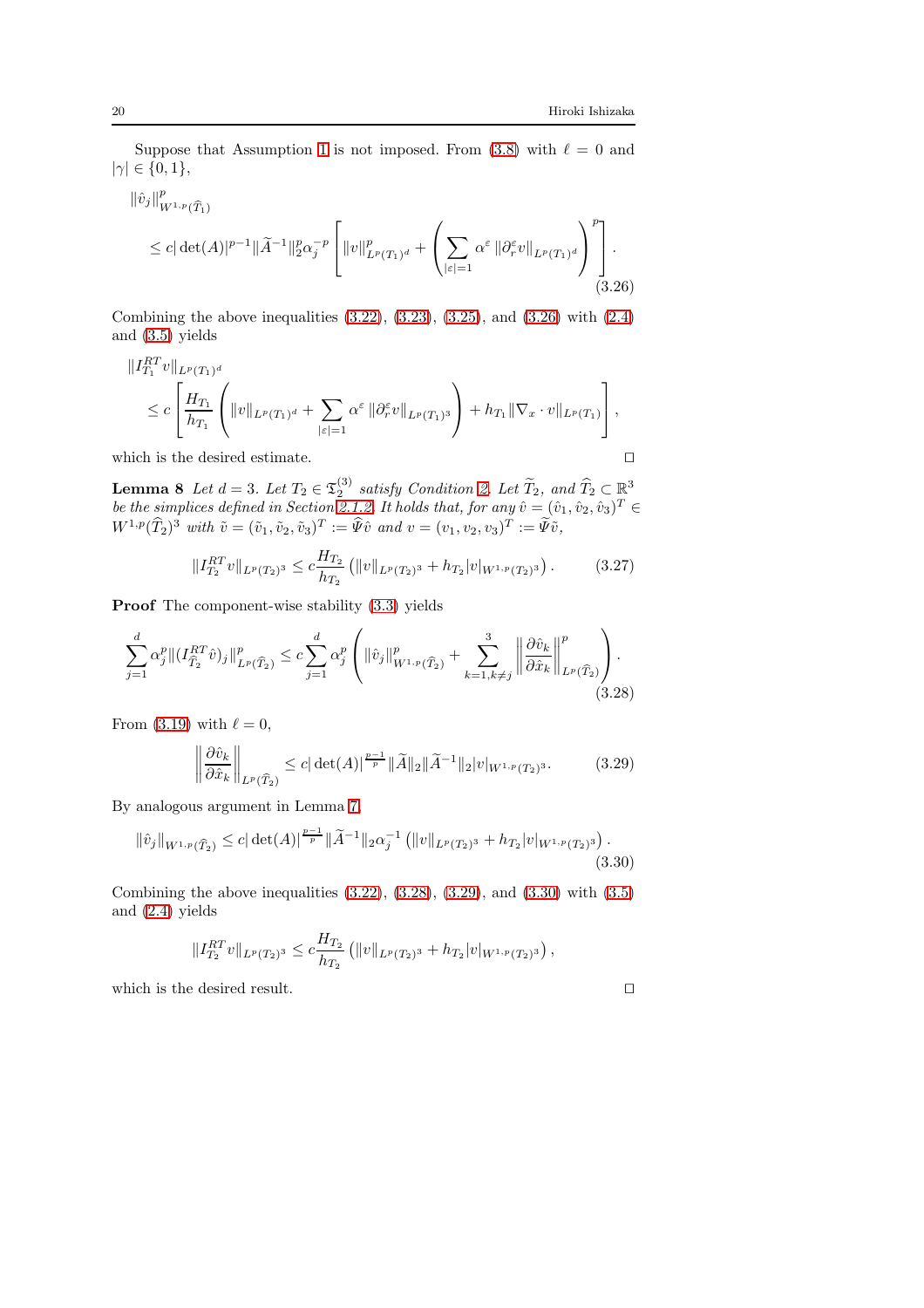3.5 Bramble–Hilbert–type lemma on anisotropic meshes

The Bramble–Hilbert–type lemma (e.g., see [\[10,](#page-27-11)[8\]](#page-27-12)) plays a major role in interpolation error analysis. We use the following estimates on anisotropic meshes proposed in [\[3,](#page-27-13) Lemma 2.1].

<span id="page-20-2"></span>**Lemma 9** Let  $D \subset \mathbb{R}^d$  with  $d \in \{2,3\}$ , be a connected open set that is starshaped with respect to balls B. Let  $\gamma$  be a multi-index with  $m := |\gamma|$  and  $\varphi \in L^1(D)$  be a function with  $\partial^{\gamma} \varphi \in W^{\ell-m,p}(D)$ , where  $\ell \in \mathbb{N}$ ,  $m \in \mathbb{N}_0$ ,  $0 \leq m \leq \ell, p \in [1, \infty]$ . It then holds that

<span id="page-20-1"></span>
$$
\|\partial^{\gamma}(\varphi - Q^{(\ell)}\varphi)\|_{W^{\ell-m,p}(D)} \leq C^{BH}|\partial^{\gamma}\varphi|_{W^{\ell-m,p}(D)},\tag{3.31}
$$

where  $C^{BH}$  depends only on d,  $\ell$ , diam D, and diam B, and  $Q^{(\ell)}\varphi$  is defined as

$$
(Q^{(\ell)}\varphi)(x) := \sum_{|\delta| \le \ell - 1} \int_B \eta(y) (\partial^{\delta}\varphi)(y) \frac{(x - y)^{\delta}}{\delta!} dy \in \mathcal{P}^{\ell - 1},\tag{3.32}
$$

where  $\eta \in C_0^{\infty}(B)$  is a given function with  $\int_B \eta dx = 1$ .

#### 3.6 Main theorems

<span id="page-20-0"></span>The following two theorems are divided into the element on  $\mathfrak{T}^{(2)}$  or  $\mathfrak{T}^{(3)}_1$  and the element on  $\mathfrak{T}_2^{(3)}$ .

**Theorem [1](#page-3-1)** Let  $T_1 \in \mathfrak{T}_1^{(2)}$  or  $T_1 \in \mathfrak{T}_1^{(3)}$  satisfy Condition 1 or Condition [2,](#page-3-0) respectively. Let  $\widetilde{T}_1$ , and  $\widehat{T}_1 \subset \mathbb{R}^d$  be the simplices defined in Sections [2.1.1](#page-1-0) and [2.1.2.](#page-2-0) For  $k \in \mathbb{N}_0$ , let  $\{T_1, RT^k(T_1), \Sigma\}$  be the Raviart–Thomas finite element and  $I_{T_1}^{RT}$  the local interpolation operator defined in [\(2.15\)](#page-7-0). Let  $\ell$  be such that  $0 \leq \ell \leq k$ . If Assumption [1](#page-4-1) is imposed, it holds that, for any  $v \in W^{\ell+1,p}(T)^d$ ,

<span id="page-20-3"></span>
$$
\|I_{T_1}^{RT}v - v\|_{L^p(T_1)^d}
$$
\n
$$
\leq c \left( \frac{H_{T_1}}{h_{T_1}} \sum_{|\varepsilon|=\ell+1} \mathscr{H}^{\varepsilon} \|\partial^{\varepsilon}v\|_{L^p(T_1)^d} + h_{T_1} \sum_{|\beta|=\ell} \mathscr{H}^{\beta} \|\partial^{\beta} \nabla_x \cdot v\|_{L^p(T_1)} \right).
$$
\n(3.33)

If Assumption [1](#page-4-1) is not imposed, it holds that, for any  $v \in W^{\ell+1,p}(T)^d$ ,

<span id="page-20-4"></span>
$$
\|I_{T_1}^{RT}v - v\|_{L^p(T_1)^d}
$$
\n
$$
\leq c \left( \frac{H_{T_1}}{h_{T_1}} \sum_{|\varepsilon|=\ell+1} \alpha^{\varepsilon} \|\partial_r^{\varepsilon}v\|_{L^p(T_1)^d} + h_{T_1} \sum_{|\beta|=\ell} \alpha^{\beta} \|\partial_r^{\beta} \nabla_x \cdot v\|_{L^p(T_1)} \right). \tag{3.34}
$$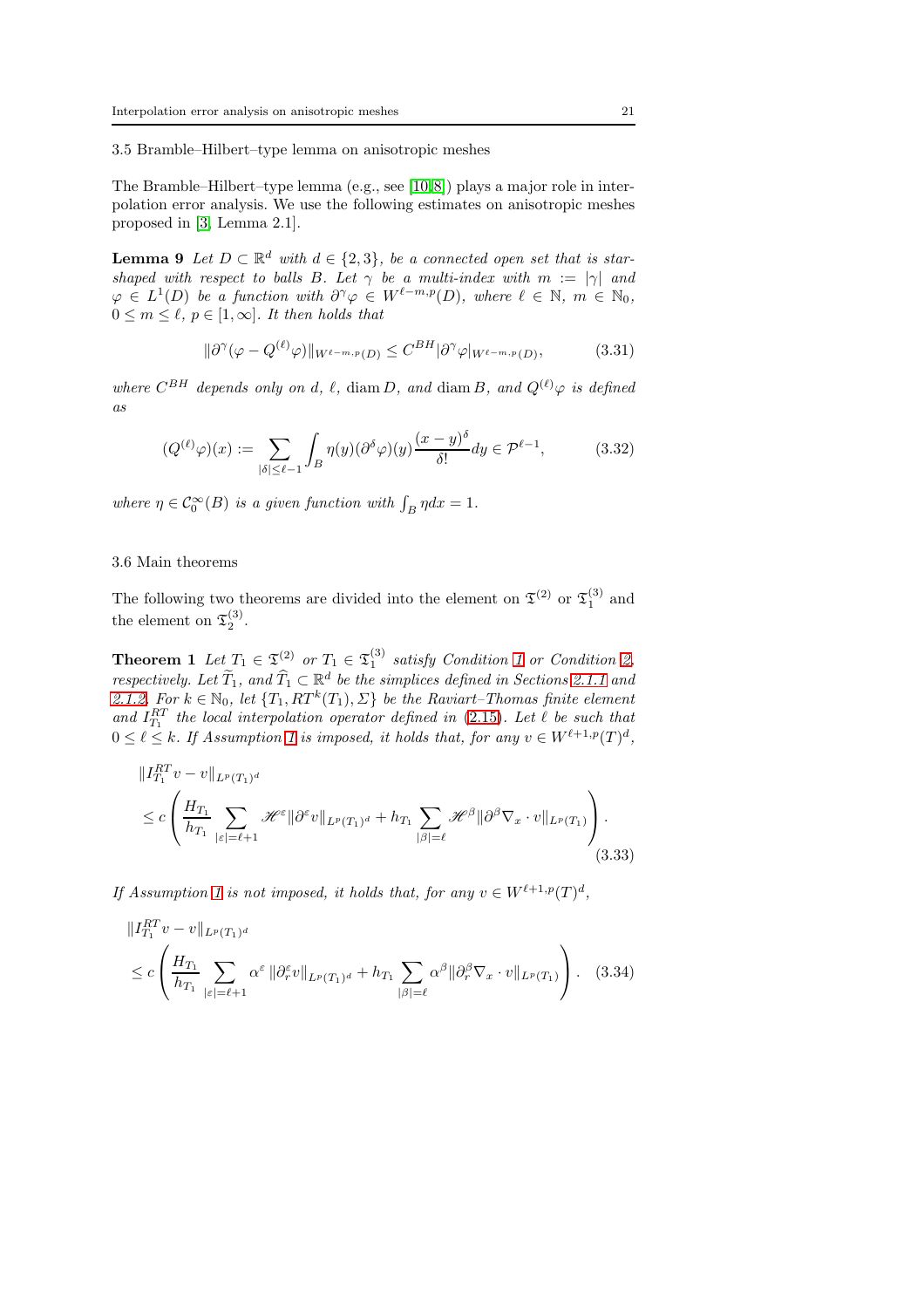**Proof** Let  $\hat{v} \in W^{\ell+1,p}(\hat{T}_1)^d$ . Let  $I_{\hat{T}}^{RT}$  be the local interpolation operators on  $\widehat{T}_1$  defined by [\(2.13\)](#page-6-0) and [\(2.14\)](#page-6-3). If  $q \in \mathcal{P}^{\ell}(T_1)^d \subset RT^k(T_1)$ , then  $I_{T_1}^{RT}q = q$ .

We set  $\mathfrak{Q}^{(\ell+1)}v := (Q^{(\ell+1)}v_1, \ldots, Q^{(\ell+1)}v_d)^T \in \mathcal{P}^{\ell}(T_1)^d$ , where  $Q^{(\ell+1)}v_j$  is defined by  $(3.32)$  for any j. We then obtain

<span id="page-21-0"></span>
$$
||I_{T_1}^{RT}v - v||_{L^p(T_1)^d} \le ||I_{T_1}^{RT}(v - \mathfrak{Q}^{(\ell+1)}v)||_{L^p(T_1)^d} + ||\mathfrak{Q}^{(\ell+1)}v - v||_{L^p(T_1)^d}.
$$
\n(3.35)

The inequality [\(3.6\)](#page-9-2) for the first term on the right-hand side of [\(3.35\)](#page-21-0) yields

$$
||I_{T_1}^{RT}(v - \mathfrak{Q}^{(\ell+1)}v)||_{L^p(T_1)^d}
$$
  
\n
$$
\leq c |\det(A)|^{\frac{1-p}{p}} ||\widetilde{A}||_2 \left( \sum_{j=1}^d \alpha_j^p ||\{I_{\widehat{T}_1}^{RT}(\hat{v} - \widehat{\mathfrak{Q}}^{(\ell+1)}\hat{v})\}_j||_{L^p(\widehat{T}_1)}^p \right)^{1/p}.
$$
 (3.36)

The component-wise stability [\(3.2\)](#page-8-2) yields

$$
\sum_{j=1}^{a} \alpha_j^p \|\{I_{\widehat{T}_1}^{RT}(\hat{v} - \widehat{\mathfrak{Q}}^{(\ell+1)}\hat{v})\}_j\|_{L^p(\widehat{T}_1)}^p
$$
\n
$$
\leq c \sum_{j=1}^{d} \alpha_j^p \left( \|\hat{v}_j - \widehat{Q}^{(\ell+1)}\hat{v}_j\|_{W^{1,p}(\widehat{T}_1)}^p + \|\nabla_{\hat{x}} \cdot (\hat{v} - \widehat{\mathfrak{Q}}^{(\ell+1)}\hat{v})\|_{L^p(\widehat{T}_1)}^p \right). \tag{3.37}
$$

The inequality [\(3.6\)](#page-9-2) for the second term on the right-hand side of [\(3.35\)](#page-21-0) yields

<span id="page-21-3"></span><span id="page-21-2"></span>
$$
\|\mathfrak{Q}^{(\ell+1)}v - v\|_{L^p(T_1)^d}
$$
  
\n
$$
\leq c |\det(A)|^{\frac{1-p}{p}} \|\widetilde{A}\|_2 \left( \sum_{j=1}^d \alpha_j^p \|\widehat{Q}^{(\ell+1)}\hat{v}_j - \hat{v}_j\|_{L^p(\widehat{T}_1)}^p \right)^{1/p}.
$$
 (3.38)

Case in which Assumption [1](#page-4-1) is imposed

From Lemma [9](#page-20-2) and [\(3.7\)](#page-9-4),

$$
\begin{split}\n\|\hat{v}_j - \hat{Q}^{(\ell+1)}\hat{v}_j\|_{W^{1,p}(\widehat{T}_1)}^p \\
&= \|\hat{v}_j - \hat{Q}^{(\ell+1)}\hat{v}_j\|_{L^p(\widehat{T}_1)}^p + \sum_{k=1}^d \left\|\frac{\partial}{\partial \hat{x}_k}(\hat{v}_j - \hat{Q}^{(\ell+1)}\hat{v}_j)\right\|_{L^p(\widehat{T}_1)}^p \\
&\leq c|\hat{v}_j|_{W^{\ell+1,p}(\widehat{T}_1)}^p + c \sum_{k=1}^d \left|\frac{\partial \hat{v}_j}{\partial \hat{x}_k}\right|_{W^{\ell,p}(\widehat{T}_1)}^p \\
&= c \left(\sum_{|\gamma|=\ell+1} \|\partial_x^{\gamma}\hat{v}_j\|_{L^p(\widehat{T}_1)}^p + \sum_{k=1}^d \sum_{|\beta|=\ell} \left\|\partial_x^{\beta}\frac{\partial \hat{v}_j}{\partial \hat{x}_k}\right\|_{L^p(\widehat{T}_1)}^p\right)\n\end{split}
$$

<span id="page-21-1"></span> $\overline{a}$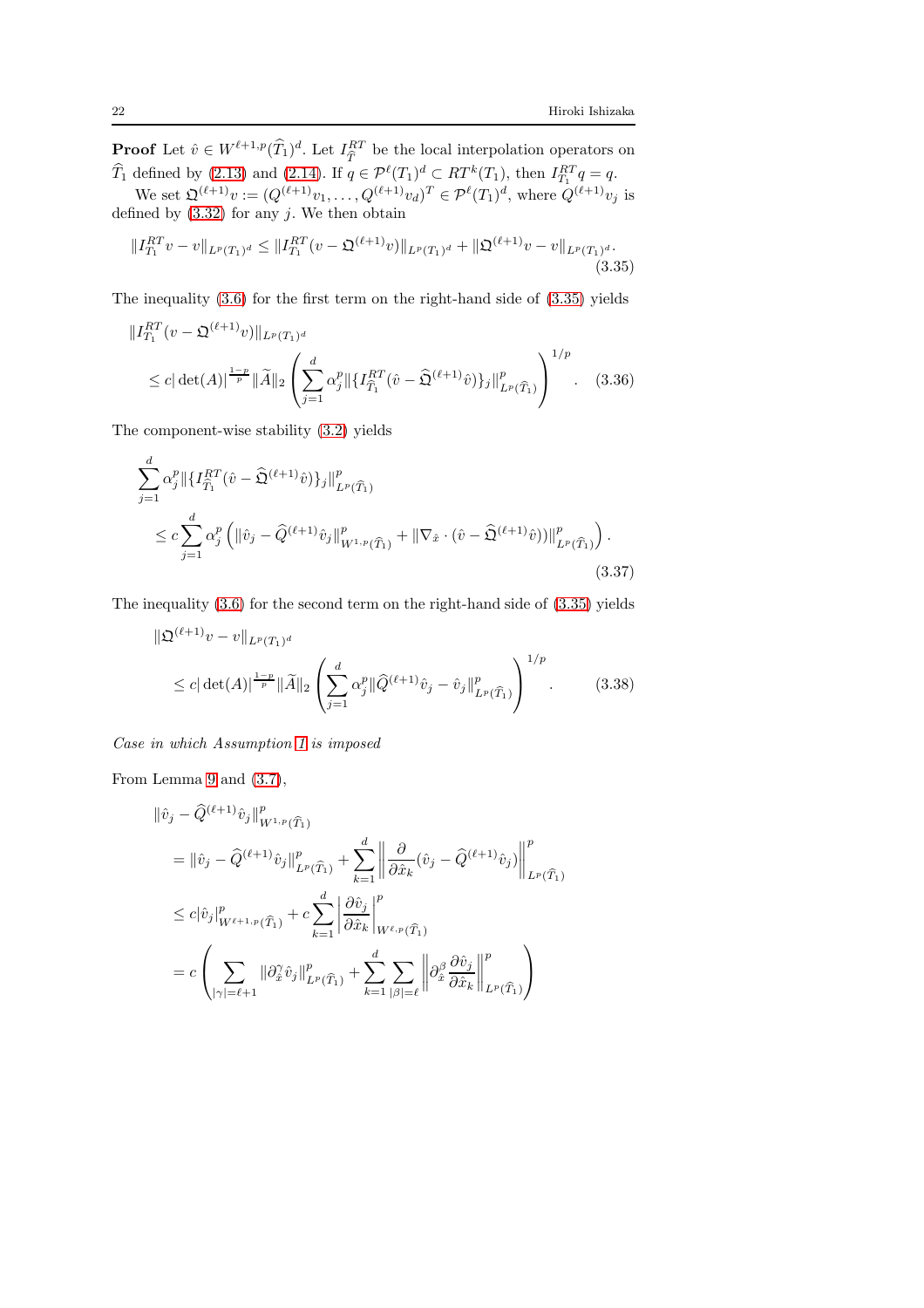$$
\leq c |\det(A)|^{p-1} \alpha_j^{-p} \|\widetilde{A}^{-1}\|_2^p \left( \sum_{|\varepsilon|=\ell+1} \mathcal{H}^{\varepsilon} \|\partial^{\varepsilon} v\|_{L^p(T_1)^d} \right)^p. \tag{3.39}
$$

Because from [\[8,](#page-27-12) Proposition 4.1.17] it holds that

<span id="page-22-4"></span><span id="page-22-1"></span><span id="page-22-0"></span>
$$
\nabla_{\hat{x}} \cdot (\widehat{\mathfrak{Q}}^{(\ell+1)} \widehat{v}) = \widehat{Q}^{\ell} (\nabla_{\hat{x}} \cdot \widehat{v}), \tag{3.40}
$$

from Lemma [9](#page-20-2) and [\(3.17\)](#page-15-1),

$$
\begin{split} \|\nabla_{\hat{x}} \cdot (\hat{v} - \widehat{\mathfrak{Q}}^{(\ell+1)} \hat{v}))\|_{L^{p}(\widehat{T}_{1})}^{p} &= \|\nabla_{\hat{x}} \cdot \hat{v} - \widehat{Q}^{\ell}(\nabla_{\hat{x}} \cdot \hat{v})\|_{L^{p}(\widehat{T}_{1})}^{p} \\ &\leq \|\nabla_{\hat{x}} \cdot \hat{v} - \widehat{Q}^{\ell}(\nabla_{\hat{x}} \cdot \hat{v})\|_{W^{\ell,p}(\widehat{T}_{1})}^{p} \\ &\leq c|\nabla_{\hat{x}} \cdot \hat{v}\|_{W^{\ell,p}(\widehat{T}_{1})}^{p} = c \sum_{|\beta|=\ell} \|\partial^{\beta} \nabla_{\hat{x}} \cdot \hat{v}\|_{L^{p}(\widehat{T}_{1})}^{p} \\ &\leq c|\det(A)|^{p-1} \left(\sum_{|\varepsilon|=\ell} \mathscr{H}^{\varepsilon} \|\partial^{\varepsilon} \nabla_{x} \cdot v\|_{L^{p}(T_{1})}\right)^{p} . \end{split} \tag{3.41}
$$

Combining [\(3.36\)](#page-21-1), [\(3.37\)](#page-21-2), [\(3.39\)](#page-22-0), and [\(3.41\)](#page-22-1) with [\(2.4\)](#page-3-2) yields

$$
\|I_{T_1}^{RT}(v - \mathfrak{Q}^{(\ell+1)}v)\|_{L^p(T_1)^d}
$$
  
\n
$$
\leq c \left( \frac{H_{T_1}}{h_{T_1}} \sum_{|\varepsilon| = \ell+1} \mathcal{H}^{\varepsilon} \|\partial^{\varepsilon}v\|_{L^p(T_1)^d} + h_{T_1} \sum_{|\beta| = \ell} \mathcal{H}^{\beta} \|\partial^{\beta} \nabla_x \cdot v\|_{L^p(T_1)} \right).
$$
\n(3.42)

Furthermore, using a similar argument, from Lemma [9,](#page-20-2) [\(3.7\)](#page-9-4), and [\(3.38\)](#page-21-3) together with [\(2.4\)](#page-3-2),

<span id="page-22-3"></span><span id="page-22-2"></span>
$$
\|\mathfrak{Q}^{(\ell+1)}v - v\|_{L^p(T_1)^d} \le c \frac{H_{T_1}}{h_{T_1}} \sum_{|\varepsilon| = \ell+1} \mathcal{H}^{\varepsilon} \|\partial^{\varepsilon}v\|_{L^p(T_1)^d},\tag{3.43}
$$

Therefore, from [\(3.35\)](#page-21-0), [\(3.42\)](#page-22-2), and [\(3.43\)](#page-22-3), we have [\(3.33\)](#page-20-3).

Case in which Assumption [1](#page-4-1) is not imposed

From Lemma [9](#page-20-2) and [\(3.8\)](#page-10-1),

<span id="page-22-5"></span>
$$
\|\hat{v}_j - \widehat{Q}^{(\ell+1)}\hat{v}_j\|_{W^{1,p}(\widehat{T}_1)}^p \n\leq c \left( \sum_{|\gamma|=\ell+1} \|\partial_x^{\gamma}\hat{v}_j\|_{L^p(\widehat{T}_1)}^p + \sum_{k=1}^d \sum_{|\beta|=\ell} \left\| \partial_x^{\beta} \frac{\partial \hat{v}_j}{\partial \hat{x}_k} \right\|_{L^p(\widehat{T}_1)}^p \right) \n\leq c |\det(A)|^{p-1} \alpha_j^{-p} \|\widetilde{A}^{-1}\|_2^p \left( \sum_{|\varepsilon|=\ell+1} \alpha^{\varepsilon} \|\partial_x^{\varepsilon}v\|_{L^p(T_1)^d} \right)^p.
$$
\n(3.44)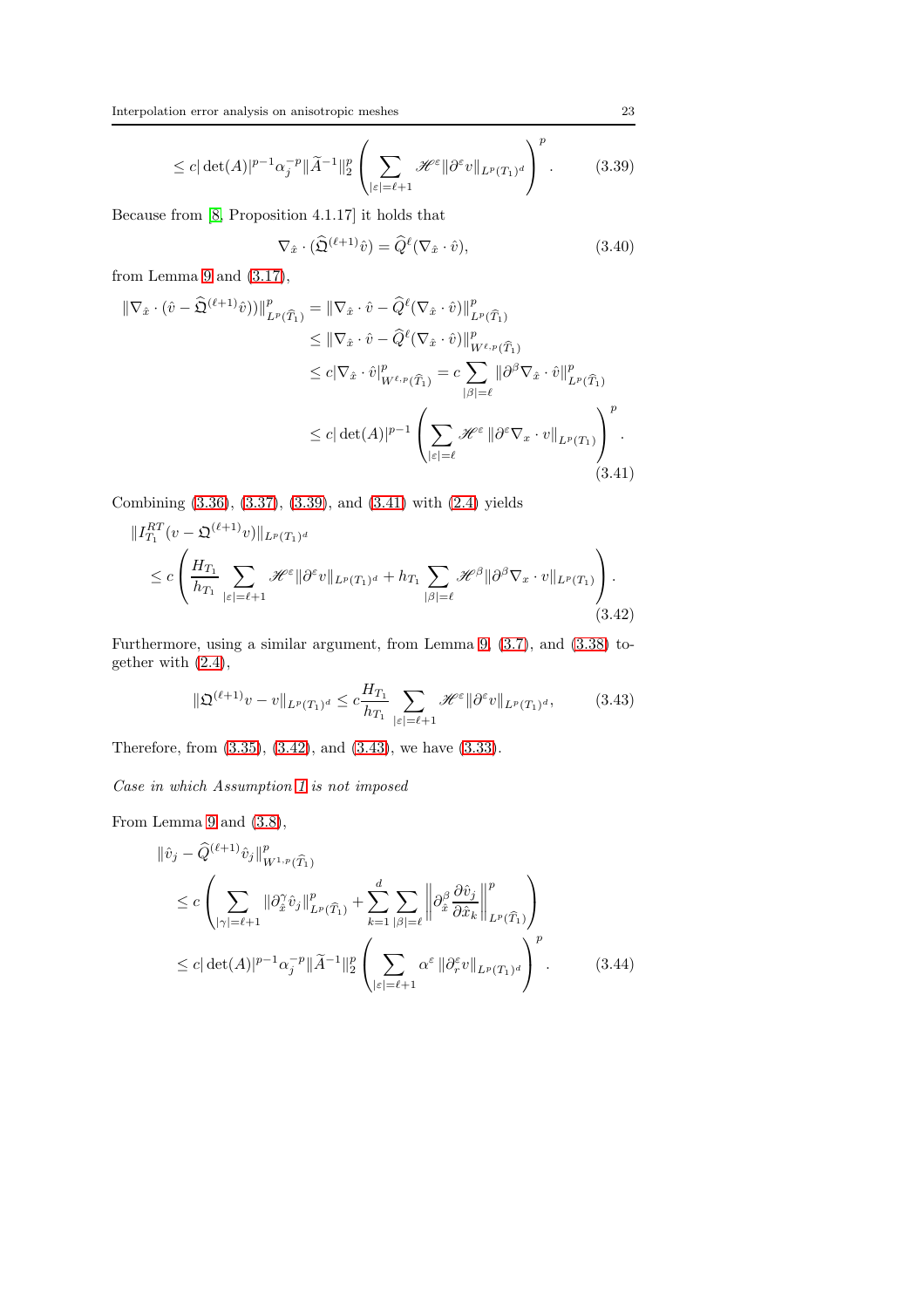Because [\(3.40\)](#page-22-4), from Lemma [9](#page-20-2) and [\(3.18\)](#page-15-2),

$$
\|\nabla_{\hat{x}} \cdot (\hat{v} - \widehat{\mathfrak{Q}}^{(\ell+1)} \hat{v}))\|_{L^p(\widehat{T}_1)}^p \le c |\det(A)|^{p-1} \left( \sum_{|\varepsilon|=\ell} \alpha^{\varepsilon} \|\partial_r^{\varepsilon} \nabla_x \cdot v\|_{L^p(T_1)} \right)^p.
$$
\n(3.45)

Combining [\(3.36\)](#page-21-1), [\(3.37\)](#page-21-2), [\(3.44\)](#page-22-5), and [\(3.45\)](#page-23-1) with [\(2.4\)](#page-3-2) yields

$$
\|I_{T_1}^{RT}(v - \mathfrak{Q}^{(\ell+1)}v)\|_{L^p(T_1)^d}
$$
  
\n
$$
\leq c \left( \frac{H_{T_1}}{h_{T_1}} \sum_{|\varepsilon| = \ell+1} \alpha^{\varepsilon} \|\partial_r^{\varepsilon}v\|_{L^p(T_1)^d} + h_{T_1} \sum_{|\beta| = \ell} \alpha^{\beta} \|\partial_r^{\beta} \nabla_x \cdot v\|_{L^p(T_1)} \right).
$$
\n(3.46)

Furthermore, from Lemma [9,](#page-20-2) [\(3.8\)](#page-10-1), and [\(3.38\)](#page-21-3) together with [\(2.4\)](#page-3-2),

<span id="page-23-3"></span><span id="page-23-2"></span>
$$
\|\mathfrak{Q}^{(\ell+1)}v - v\|_{L^p(T_1)^d} \le c \frac{H_{T_1}}{h_{T_1}} \sum_{|\varepsilon| = \ell+1} \alpha^{\varepsilon} \|\partial_r^{\varepsilon}v\|_{L^p(T_1)^d}.
$$
 (3.47)

Therefore, from  $(3.35)$ ,  $(3.46)$ , and  $(3.47)$ , we have  $(3.34)$ . □

<span id="page-23-0"></span>**Theorem 2** Let  $d = 3$ . Let  $T_2 \in \mathfrak{T}_2^{(3)}$  satisfy Condition [2.](#page-3-0) Let  $\widetilde{T}_2$ , and  $\widehat{T}_2 \subset \mathbb{R}^3$ be the simplices defined in Section [2.1.2.](#page-2-0) For  $k \in \mathbb{N}_0$ , let  $\{T_2, RT^k(T_2), \Sigma\}$  be the Raviart–Thomas finite element and  $I_{T_2}^{RT}$  the local interpolation operator defined in [\(2.15\)](#page-7-0). Let  $\ell$  be such that  $0 \leq \ell \leq k$ . It holds that, for any  $v \in$  $W^{\ell+1,p}(T)^3,$ 

<span id="page-23-4"></span>
$$
||I_{T_2}^{RT}v - v||_{L^p(T_2)^3} \leq c \frac{H_{T_2}}{h_{T_2}} h_{T_2}^{\ell+1} |v|_{W^{\ell+1,p}(T_2)^3}.
$$
 (3.48)

Proof An analogous proof of Theorem [1](#page-20-0) yields the desired result  $(3.48)$ , where we use Lemma [3](#page-9-0) instead of Lemma [2,](#page-8-0) and Lemma [6](#page-16-0) instead of Lemma [5.](#page-15-0) ⊓⊔

#### 4 Global Raviart–Thomas interpolation error estimates

Let  $\Phi$  be the affine mapping defined in Definition [5.](#page-6-4) Furthermore, for any  $T_0 \in \mathbb{T}_h$ , let  $\Phi_{T_0}$  be the affine mapping defined as

$$
\Phi_{T_0}: T \ni x_T \mapsto A_{T_0}x_T + b_{T_0} \in T_0,
$$

where  $b_{T_0} \in \mathbb{R}^d$  and  $A_{T_0} \in GL(d, \mathbb{R})$  is a rotation and mirror imaging matrix. We define an affine mapping  $\Phi_0 : \mathbb{R}^d \to \mathbb{R}^d$  as

$$
\Phi_0 := \Phi_{T_0} \circ \Phi : \mathbb{R}^d \to \mathbb{R}^d, \ x_{T_0} := (\Phi_{T_0} \circ \Phi)(\hat{x}) = A_{T_0}(A\hat{x}) + b_{T_0}.
$$

<span id="page-23-1"></span> $\overline{R}$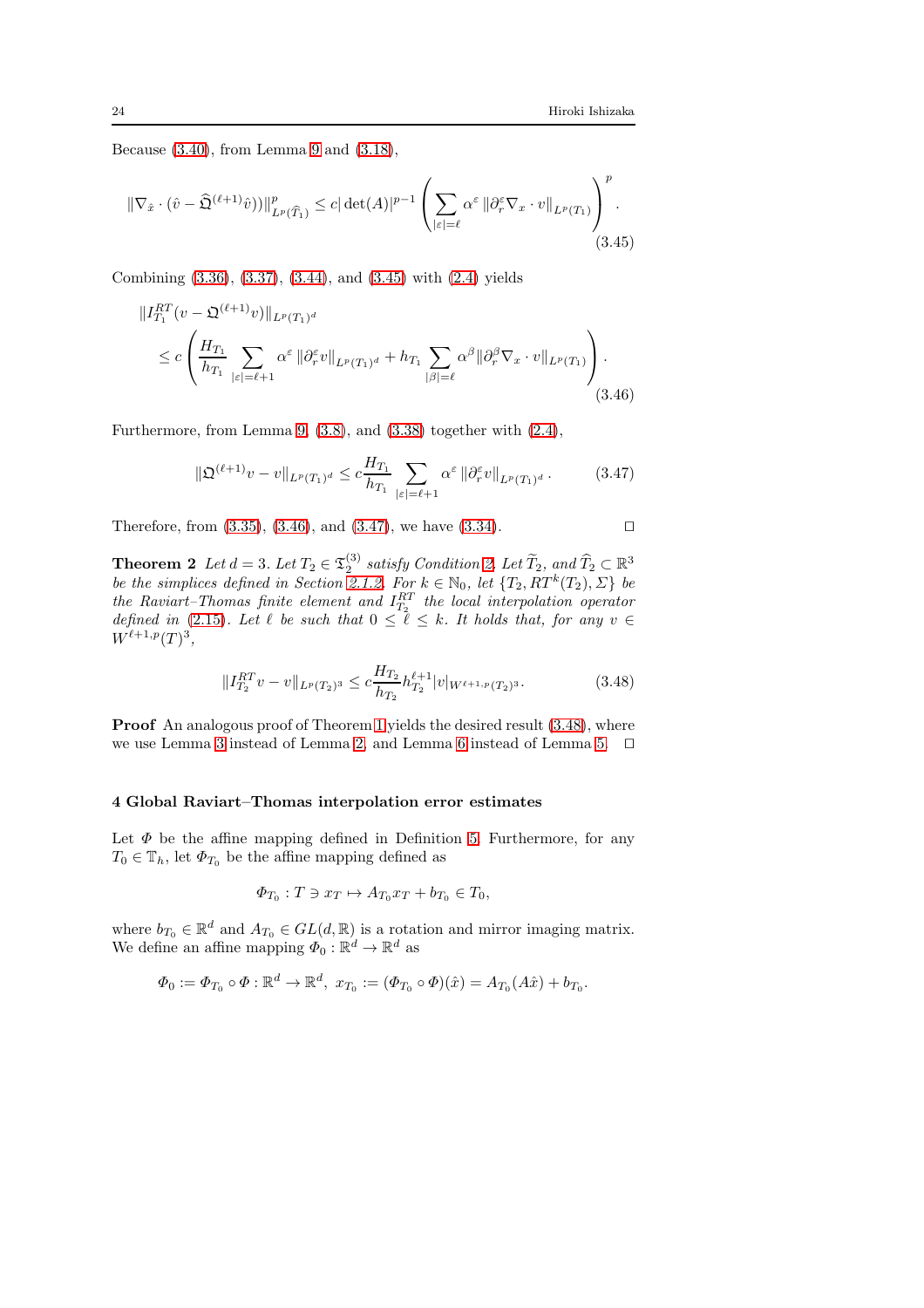Let  $\Psi$  be the Piola transformation defined in Definition [5.](#page-6-4) Furthermore, let  $\Psi_{T_0}: V^{\text{div}}(T) \to V^{\text{div}}(T_0)$  be the Piola transformation defined as

$$
\Psi_{T_0}: V^{\text{div}}(T) \ni v_T(x_T) \mapsto v_{T_0}(x_{T_0}) := \Psi_{T_0}(v_T)(x_{T_0})
$$
  

$$
:= \frac{1}{\det(A_{T_0})} A_{T_0} v_T(x_T) \in V^{\text{div}}(T_0).
$$

We define a Piola transformation  $\Psi_0: V^{\text{div}}(\hat{T}) \to V^{\text{div}}(T_0)$  as

<span id="page-24-3"></span>
$$
\Psi_0: V^{\text{div}}(\widehat{T}) \to V^{\text{div}}(T_0)
$$
  

$$
\widehat{v} \mapsto v_{T_0}(x_{T_0}) := \Psi_{T_0} \circ \Psi(\widehat{v})(x_{T_0}).
$$

**Lemma 10** Let  $s \geq 0$  and  $1 \leq p \leq \infty$ . There exists positive constants  $c_1$  and  $c_2$  such that, for all  $T_0 \in \mathbb{T}_h$  and  $v_{T_0} \in W^{s,p}(T_0)^d$ ,

<span id="page-24-0"></span>
$$
c_1|v_{T_0}|_{W^{s,p}(T_0)^d} \le |v_T|_{W^{s,p}(T)^d} \le c_2|v_{T_0}|_{W^{s,p}(T_0)^d},\tag{4.1}
$$

with  $v_T = \Psi_{T_0}^{-1} v_{T_0}$ .

Proof The following inequalities are found in [\[11,](#page-27-8) Lemma 1.113]. There exists a positive constant c such that, for all  $T_0 \in \mathbb{T}_h$  and  $v_{T_0} \in W^{s,p}(T_0)^d$ ,

<span id="page-24-1"></span>
$$
|v_T|_{W^{s,p}(T)^d} \le c \|A_{T_0}\|_2^s \|A_{T_0}^{-1}\|_2 |\det(A_{T_0})|^{\frac{1}{q}} |v_{T_0}|_{W^{s,p}(T_0)^d},\tag{4.2}
$$

$$
|v_{T_0}|_{W^{s,p}(T_0)^d} \le c \|A_{T_0}^{-1}\|_2^s \|A_{T_0}\|_2 |\det(A_{T_0})|^{-\frac{1}{q}} |v_T|_{W^{s,p}(T)^d},\tag{4.3}
$$

with  $v_T = \Psi_{T_0}^{-1} v_{T_0}$ , where  $\frac{1}{p} + \frac{1}{q} = 1$ . Because the length of all edges of a simplex and measure of the simplex are not changed by a rotation and mirror imaging matrix and  $A_{T_0}, A_{T_0}^{-1} \in SO(d)$ ,

<span id="page-24-2"></span>
$$
|\det(A_{T_0})| = \frac{|T_0|}{|T|} = 1, \quad \|A_{T_0}\|_2 = 1, \quad \|A_{T_0}^{-1}\|_2 = 1.
$$
 (4.4)

From [\(4.2\)](#page-24-0), [\(4.3\)](#page-24-1), and [\(4.4\)](#page-24-2), we obtain the desired inequality [\(4.1\)](#page-24-3). □

For the Raviart–Thomas finite element  $\{T, RT^k(T), \Sigma\}$  with  $k \in \mathbb{N}_0$ , we define  $\{T_0, RT^k(T_0), \Sigma_{T_0}\}\$ as

$$
\begin{cases}\nT_0 = \Phi_{T_0}(T); \\
RT^k(T_0) = \{\Psi_{T_0}(p); \ p \in RT^k(T)\}; \\
\sum_{T_0} = \{\{\chi_{T_0,i}\}_{1 \le i \le N^{(RT)}}; \ \chi_{T_0,i} = \chi_i(\Psi_{T_0}^{-1}(p)), \forall p \in RT^k(T_0), \chi_i \in \Sigma\}.\n\end{cases}
$$

The triple  $\{T_0, RT^k(T_0), \Sigma_{T_0}\}$  is then the Raviart–Thomas finite element.

Let  $I_{T_0}^{RT}$ :  $V^{\text{div}}(T_0) \rightarrow RT^k(T_0)$  be the associated local Raviart–Thomas interpolation defined in [\(2.13\)](#page-6-0) and [\(2.14\)](#page-6-3), where  $V^{\text{div}}(T_0) := W^{1,1}(T_0)^d$ .

We adopt the concepts of mesh faces, averages, and jumps; for example, see [\[12,](#page-27-10)[11,](#page-27-8)[20\]](#page-27-14). Let  $\mathcal{F}_h^i$  be the set of interior faces and  $\mathcal{F}_h^{\partial}$  the set of faces on the boundary  $\partial\Omega$ . We set  $\mathcal{F}_h := \mathcal{F}_h^i \cup \mathcal{F}_h^{\partial}$ . For any  $F \in \mathcal{F}_h$ , we define the unit normal  $n_F$  to F as follows: (i) If  $\tilde{F} \in \tilde{\mathcal{F}}_h^i$  with  $F = T_1 \cap T_2, T_1, T_2 \in \mathbb{T}_h$ , let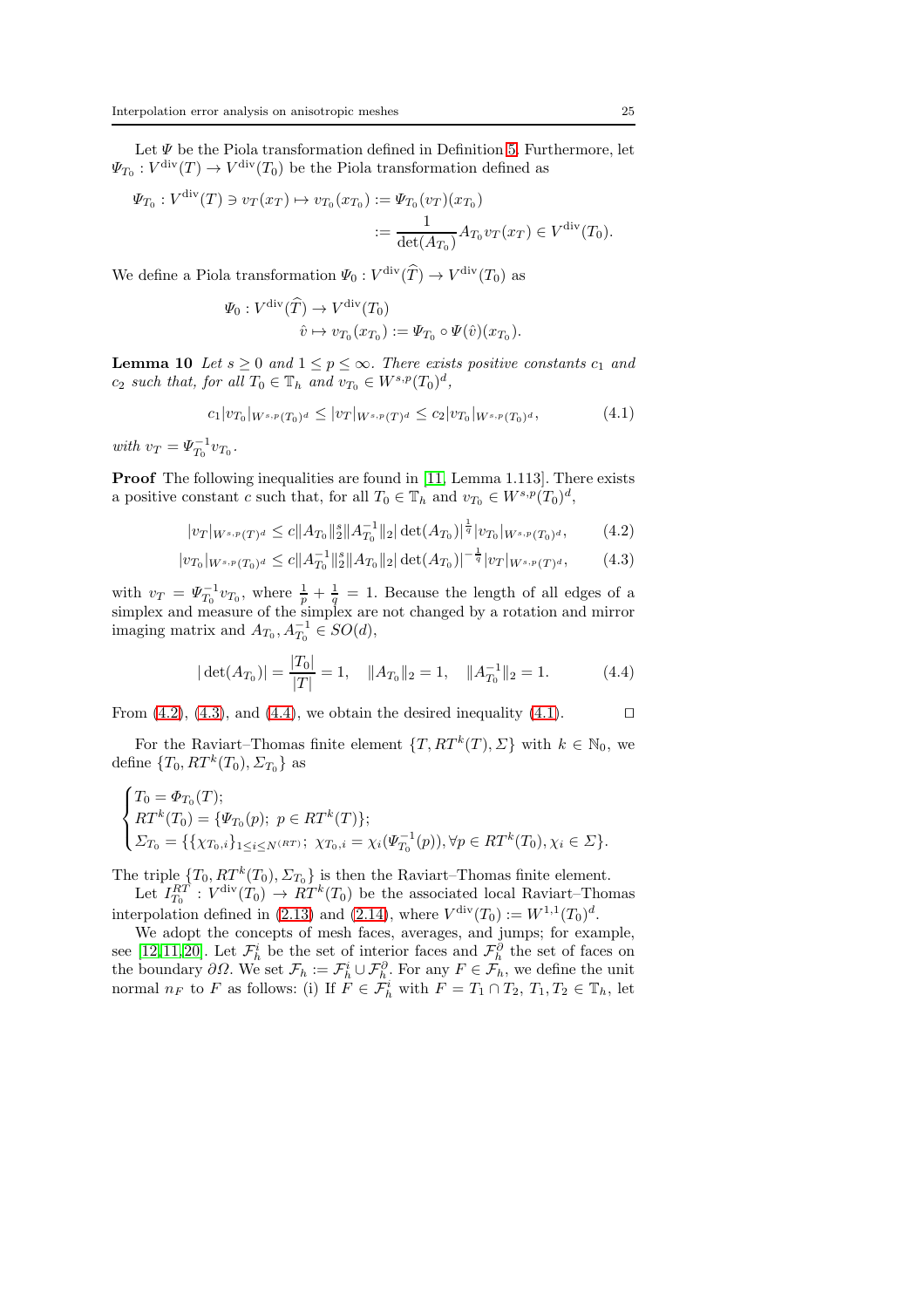.

 $n_1$  and  $n_2$  be the outward unit normals of  $T_1$  and  $T_2$ , respectively. Then,  $n_F$ is either of  $\{n_1, n_2\}$ . (ii) If  $F \in \mathcal{F}_h^{\partial}$ ,  $n_F$  is the unit outward normal n to  $\partial\Omega$ .

We consider  $\mathbb{R}^q$ -valued functions for some  $q \in \mathbb{N}$ . Let  $p \in [1, \infty]$  and  $s > 0$ be a positive real number. We define a broken (piecewise) Sobolev space as

$$
W^{s,p}(\mathbb{T}_h;\mathbb{R}^q):=\{v\in L^p(\varOmega;\mathbb{R}^q):\ v|_{T_0}\in W^{s,p}(T_0;\mathbb{R}^q)\ \forall T_0\in\mathbb{T}_h\}
$$

with the seminorm

$$
||v||_{W^{s,p}(\mathbb{T}_h;\mathbb{R}^q)} := \left(\sum_{T_0 \in \mathbb{T}_h} ||v||_{W^{s,p}(T_0;\mathbb{R}^q)}^p\right)^{1/p}
$$

For any  $v \in W^{s,p}(\mathbb{T}_h;\mathbb{R}^d)$  with  $p \in [1,\infty)$ , we use the notation

$$
[[v \cdot n]]_F := v|_{T_1} \cdot n_F - v|_{T_2} \cdot n_F
$$

for the jump of the normal component of  $v$ .

Let  $\{\widehat{T}, \widehat{P}, \widehat{\Sigma}\}\$  be the Raviart–Thomas finite element with  $k \in \mathbb{N}_0$  introduced in Section [2.4.1.](#page-6-5) We define a broken finite element space as

$$
RT^{0}(\mathbb{T}_{h}) := \left\{ v_{h} \in L^{1}(\Omega)^{d}; \ \Psi_{0}^{-1}(v_{h}|_{T_{0}}) \in RT^{0}(\widehat{T}) \ \forall T_{0} \in \mathbb{T}_{h} \right\}.
$$

The corresponding (global) Raviart–Thomas finite element space is defined as

$$
V_h^{RT} := \{ v_h \in RT^0(\mathbb{T}_h); [[v_h \cdot n]]_F = 0, \ \forall F \in \mathcal{F}_h^i \}.
$$

Setting  $V(\Omega) := W^{1,1}(\Omega)^d$ , we define the global Raviart–Thomas interpolation  $I_h^{RT}: V(\Omega) \to V_h^{RT}$  as

$$
(I_h^{RT}v)|_{T_0} = I_{T_0}^{RT}(v|_{T_0}) \quad \forall T_0 \in \mathbb{T}_h, \quad \forall v \in V(\Omega).
$$

<span id="page-25-0"></span>**Theorem [3](#page-5-1) (Stability)** We impose Assumptions [2](#page-5-2) and 3 with  $h \leq 1$ . Let  $p \in [1,\infty)$ . It then holds that

$$
||I_h^{RT}v||_{L^p(\Omega)^d} \le c||v||_{W^{1,p}(\Omega)^d} \quad \forall v \in W^{1,p}(\Omega)^d.
$$

Proof Using  $(4.1)$ , Lemmata [7,](#page-17-0) and [8,](#page-19-0)

$$
\begin{aligned} \|I_h^{RT}v\|_{L^p(\Omega)^d}^p &= \sum_{T_0 \in \mathbb{T}_h} \|I_{T_0}^{RT}v\|_{L^p(T_0)^d}^p \le c \sum_{T_0 \in \mathbb{T}_h} \|I_T^{RT}v\|_{L^p(T)^d}^p \\ &\le c \sum_{T_0 \in \mathbb{T}_h} \|v\|_{W^{1,p}(T)^d}^d \le c \sum_{T_0 \in \mathbb{T}_h} \|v\|_{W^{1,p}(T_0)^d}^d = c \|v\|_{W^{1,p}(\Omega)^d}^p, \end{aligned}
$$

which leads to the desired result. □

**Theorem 4** We impose Assumptions [2](#page-5-2) and [3.](#page-5-1) Let  $p \in [1,\infty)$ . It then holds that, for any  $v \in W^{1,p}(\Omega)^d$ ;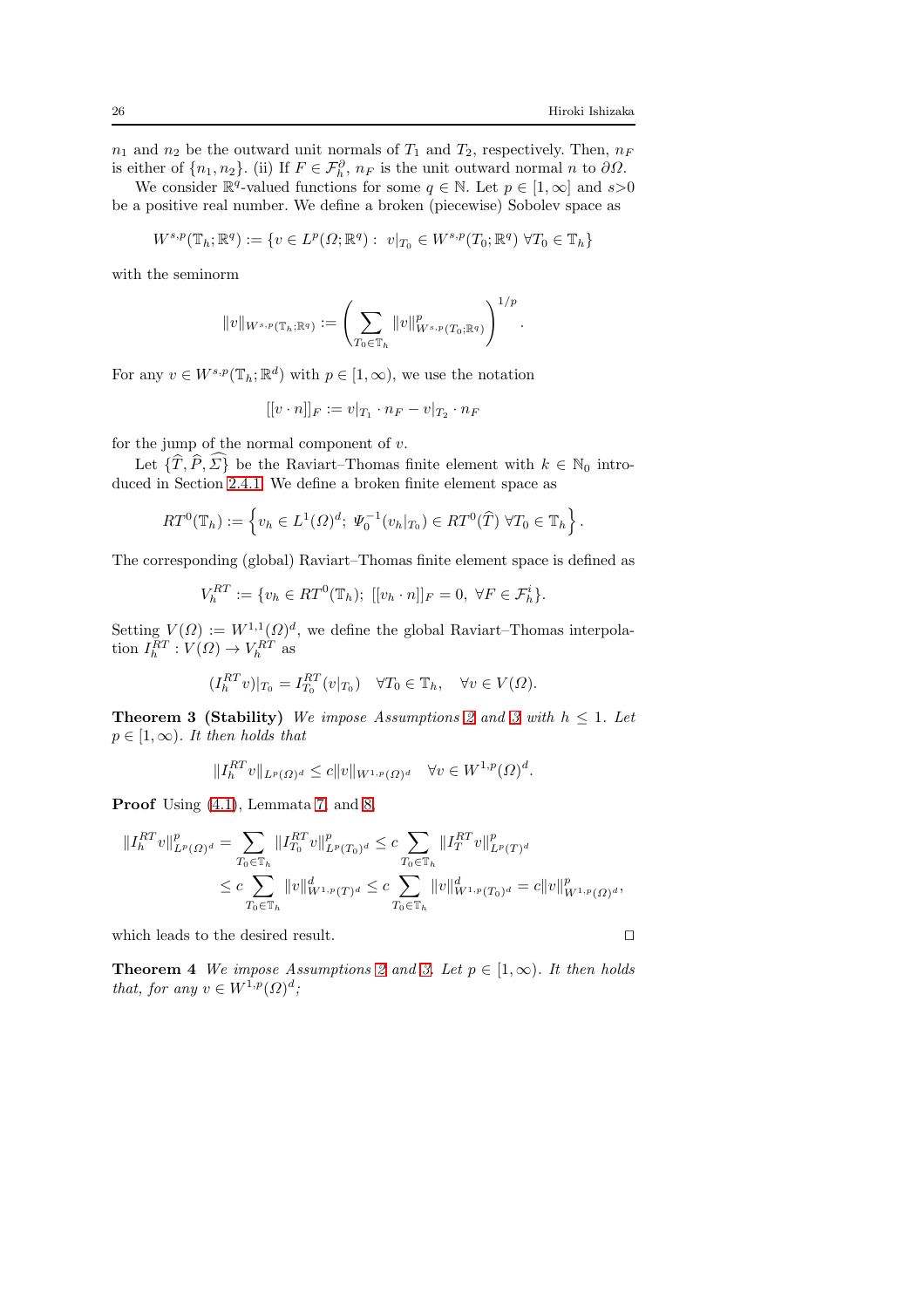(I) if all elements are composed of the type  $T_1 \in \mathfrak{T}^{(2)}$ ,  $\mathfrak{T}^{(3)}_1$  and Assumption [1](#page-4-1) is imposed,

$$
||I_h^{RT}v - v||_{L^p(\Omega)^d} \le c \sum_{T_0 \in \mathbb{T}_h} \left( \sum_{|\varepsilon|=1} \mathcal{H}^{\varepsilon} ||\partial^{\varepsilon}v||_{L^p(T_0)^d} + h_{T_0} ||\nabla_x \cdot v||_{L^p(T_0)} \right);
$$
\n(4.5)

(II) if all elements are composed of the type  $T_1 \in \mathfrak{T}^{(2)}$ ,  $\mathfrak{T}^{(3)}_1$  and Assumption [1](#page-4-1) is not imposed,

$$
||I_h^{RT}v - v||_{L^p(\Omega)^d} \leq c \sum_{T_0 \in \mathbb{T}_h} \left( \sum_{|\varepsilon|=1} \alpha^{\varepsilon} ||\partial_r^{\varepsilon}v||_{L^p(T_0)^d} + h_{T_0} ||\nabla_x \cdot v||_{L^p(T_0)} \right);
$$
\n(4.6)

(III) if all elements are composed of the type  $T_2 \in \mathfrak{T}_2^{(3)}$ ,

$$
||I_h^{RT}v - v||_{L^p(\Omega)^d} \le ch|v|_{W^{1,p}(\Omega)^d}.
$$
\n(4.7)

**Proof** If  $T_1 \in \mathfrak{T}^{(2)}$ ,  $\mathfrak{T}_1^{(3)}$  and Assumption [1](#page-4-1) is imposed, using [\(4.1\)](#page-24-3) and [\(3.33\)](#page-20-3),

$$
\begin{split} \|I_h^{RT}v - v\|_{L^p(\Omega)^d}^p &= \sum_{T_0 \in \mathbb{T}_h} \|I_{T_0}^{RT}v - v\|_{L^p(T_0)^d}^p \le c \sum_{T_0 \in \mathbb{T}_h} \|I_{T_1}^{RT}v - v\|_{L^p(T_1)^d}^p \\ &\le c \sum_{T_0 \in \mathbb{T}_h} \left( \sum_{|\varepsilon|=1} \mathcal{H}^\varepsilon \|\partial^\varepsilon v\|_{L^p(T_0)^d} + h_{T_0} \|\nabla_x \cdot v\|_{L^p(T_0)} \right)^p, \end{split}
$$

which leads to the desired result together with [\(3.5\)](#page-9-5).

If  $T_1 \in \mathfrak{T}^{(2)}$ ,  $\mathfrak{T}_1^{(3)}$  and Assumption [1](#page-4-1) is not imposed, using [\(4.1\)](#page-24-3) and [\(3.34\)](#page-20-4),

$$
\|I_h^{RT}v - v\|_{L^p(\Omega)^d}^p \leq c \sum_{T_0 \in \mathbb{T}_h} \left( \sum_{|\varepsilon|=1} \alpha^{\varepsilon} \|\partial_r^{\varepsilon}v\|_{L^p(T_0)^d} + h_{T_0} \|\nabla_x \cdot v\|_{L^p(T_0)} \right)^p,
$$

which leads to the desired result together with [\(3.5\)](#page-9-5).

If  $T_2 \in \mathfrak{T}_2^{(3)}$ , using  $(4.1)$  and  $(3.48)$ ,

$$
||I_h^{RT} v - v||_{L^p(\Omega)^d} \le ch |v|_{W^{1,p}(\Omega)^d},
$$

which leads to the desired result.  $□$